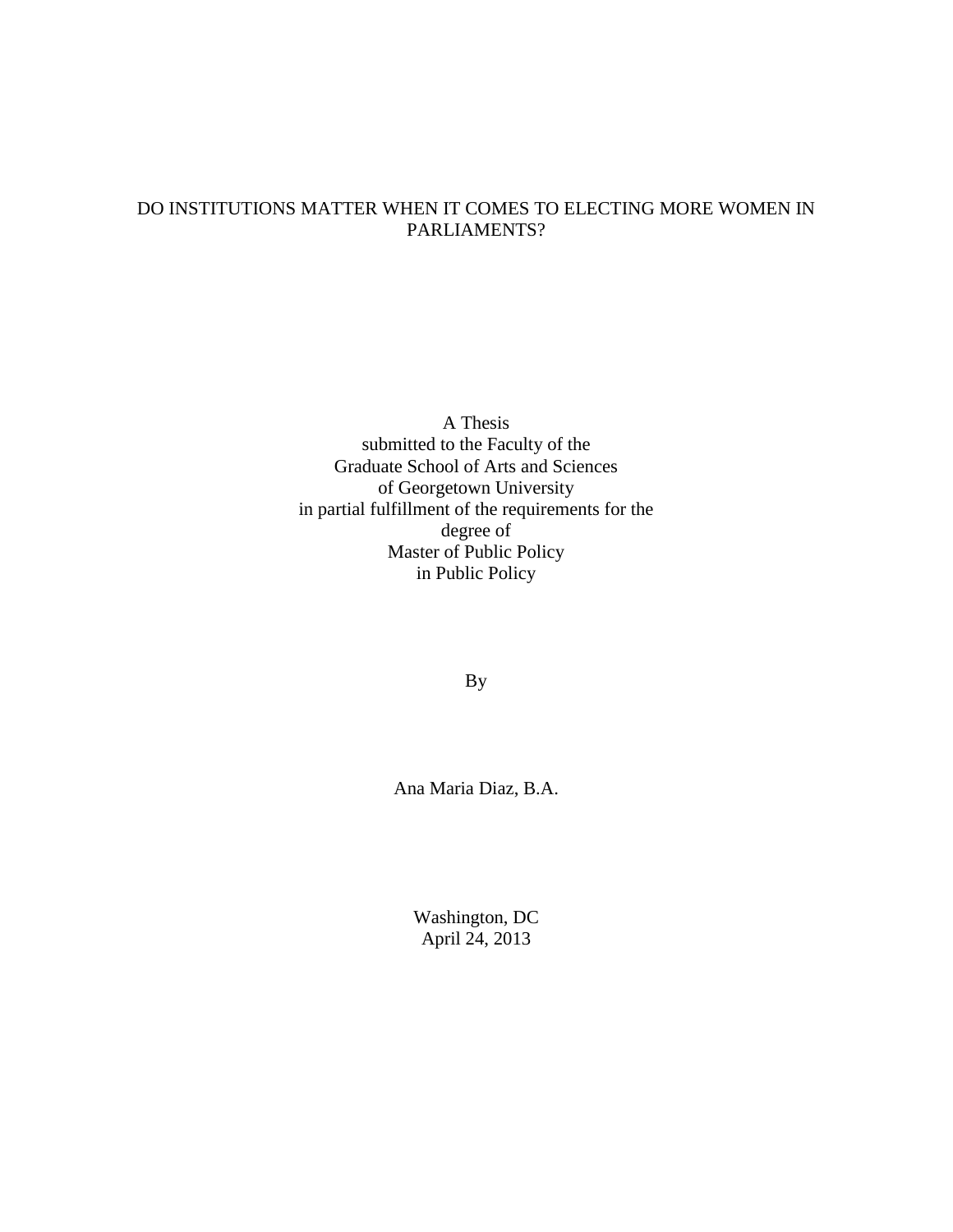Copyright 2013 by Ana Maria Diaz All Rights Reserved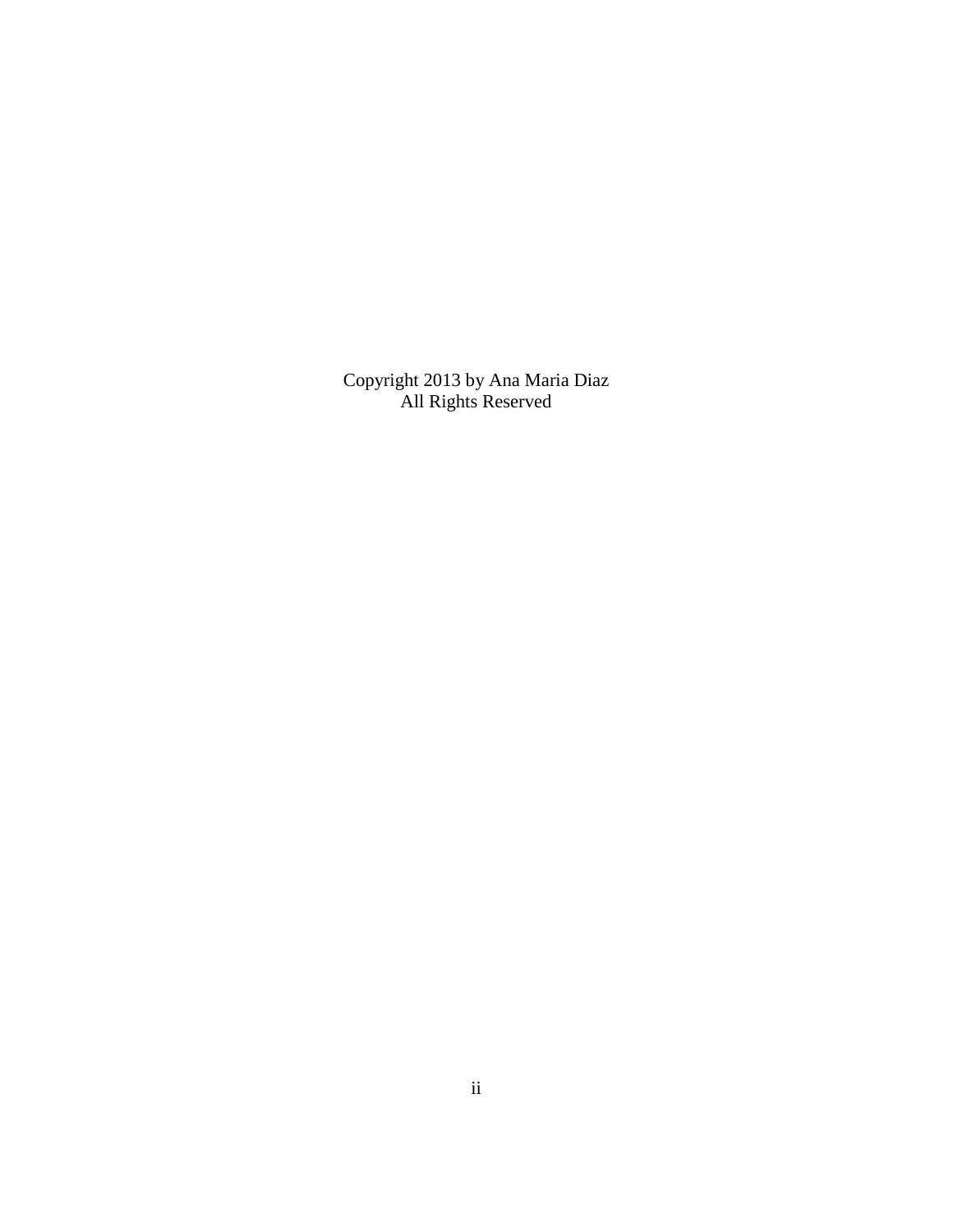# DO INSTITUTIONS MATTER WHEN IT COMES TO ELECTING MORE WOMEN IN PARLIAMENTS?

Ana Maria Diaz , B.A.

Thesis Advisor:Thomas Wei*,* Ph.D*.* 

#### **ABSTRACT**

Economic, political development and the social standing of women in society have been the widely recognized determinants of women's political representation in parliaments. However the governance institutions like rule of law, control of corruption or the quality of government and its effectiveness, have seldom been studied as the institutions that predetermine economic and political development and women social standing. In order to promote women´s political representation we need to consider the importance of governance institutions as predetermining the level of development and the social standing of women in society which will ultimately determine the percentages of women elected. Using the World Bank's governance indicators I find that governance institutions help set the pace of economic and political development, sometimes speeding it up or slowing it down and that through this dynamic governance institutions and policy facilitate or hinder the percentages of women that can be elected in parliaments on any given year. I argue that the better the quality of the institutions in place in terms of the laws, policies in place and their enforcement, the more likely that the status of women in societies improves, and that the higher their status, the more likely more women will be elected in parliaments. I confirm these findings for the year 2011 by looking at governance institutions, human development policies like healthcare, and political quotas for women in parliaments and the public administration.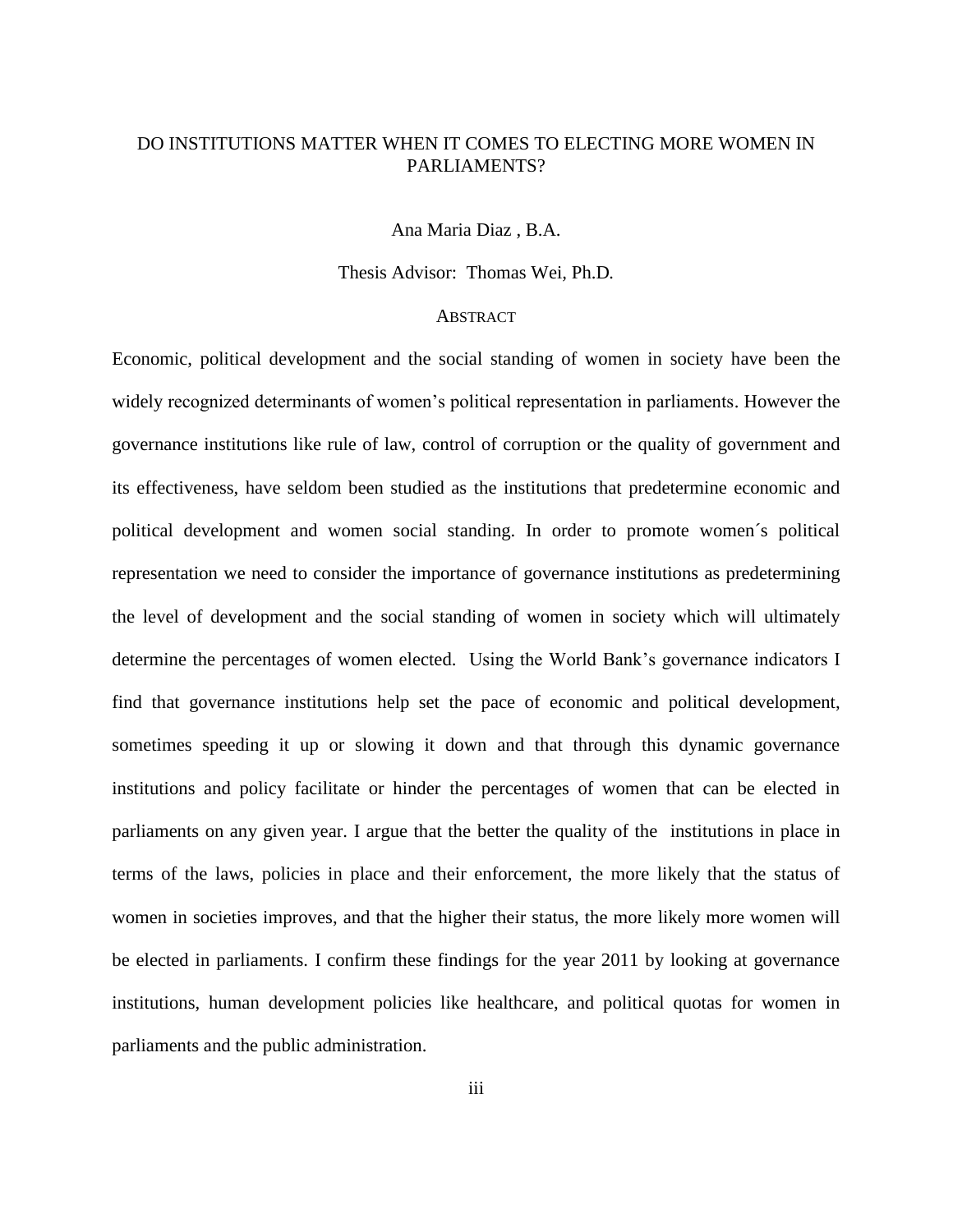# Para Hugo y Aura

Por la paciencia, dedicación y amor de siempre Ana Maria Diaz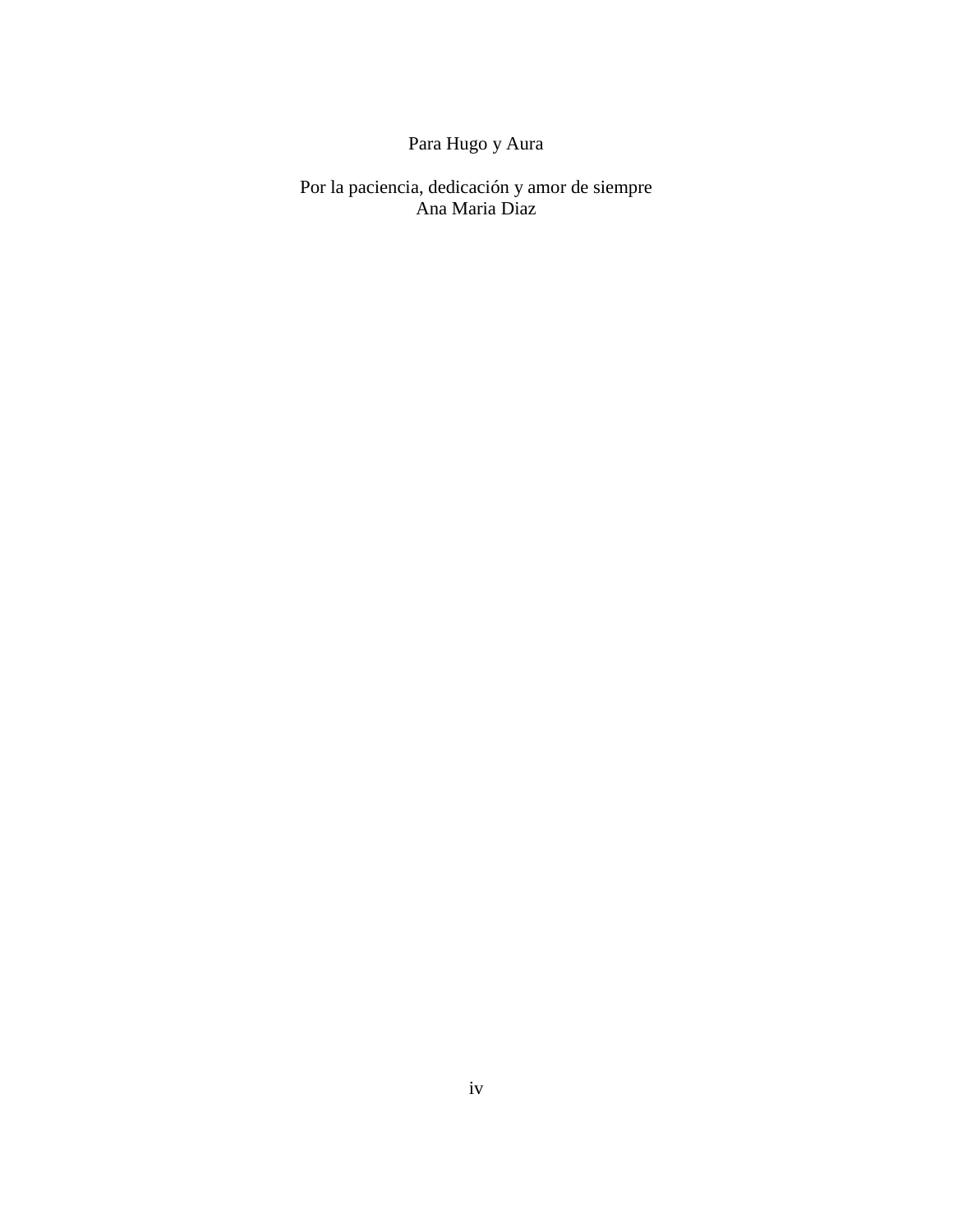|  |  | <b>TABLE OF CONTENTS</b> |
|--|--|--------------------------|
|--|--|--------------------------|

| 1. | TABLE OF CONTENTS |  |
|----|-------------------|--|
| 2. |                   |  |
|    |                   |  |
|    |                   |  |
|    |                   |  |
|    |                   |  |
| 3. |                   |  |
|    |                   |  |
|    |                   |  |
|    |                   |  |
| 4. |                   |  |
| 5. |                   |  |
| 6. |                   |  |
| 7. |                   |  |
|    |                   |  |
|    |                   |  |
|    |                   |  |
|    |                   |  |
|    |                   |  |
|    |                   |  |
|    |                   |  |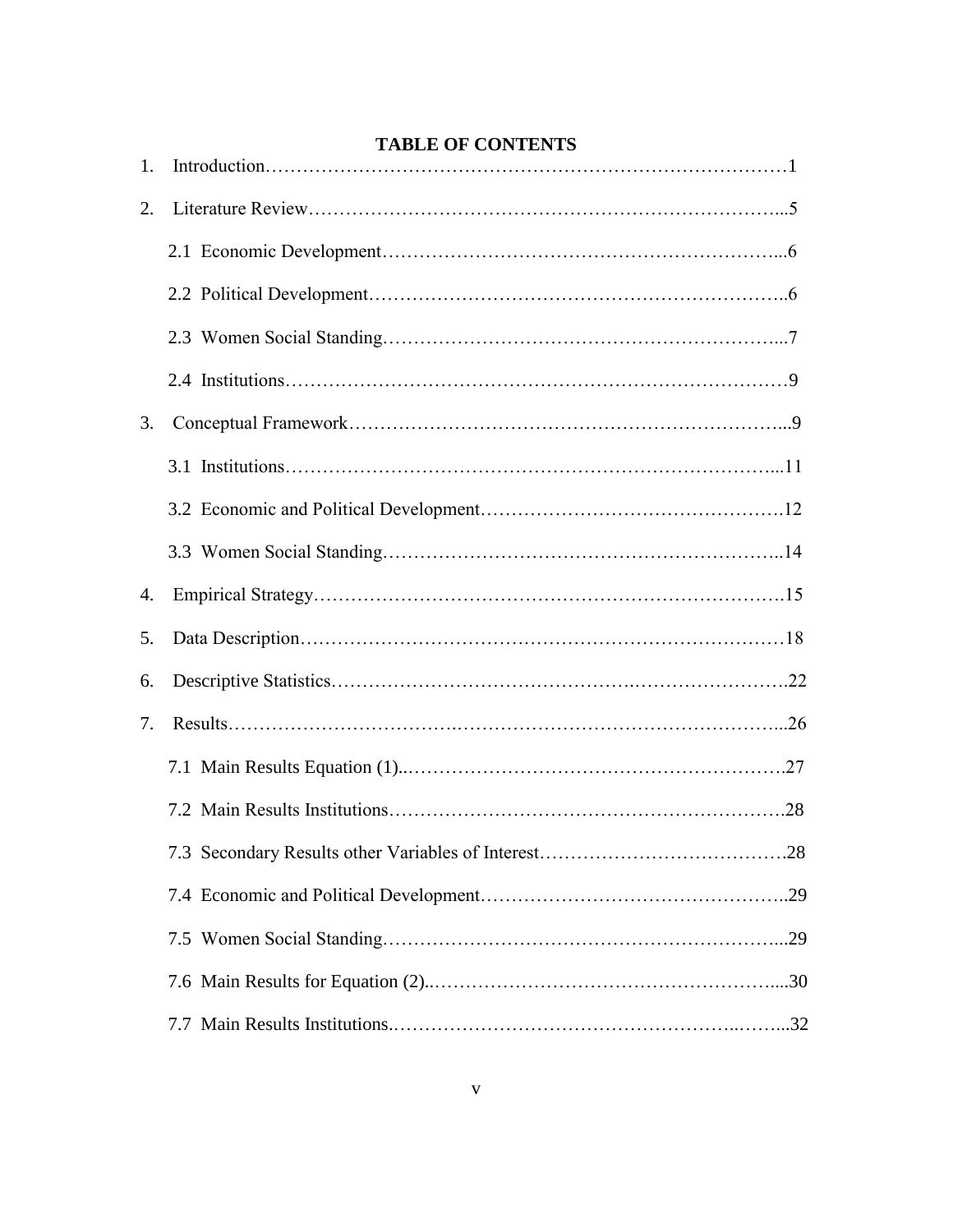| 7.8 Secondary Results for Economic and Political Development32 |  |
|----------------------------------------------------------------|--|
|                                                                |  |
|                                                                |  |
|                                                                |  |
|                                                                |  |
|                                                                |  |
|                                                                |  |
|                                                                |  |
|                                                                |  |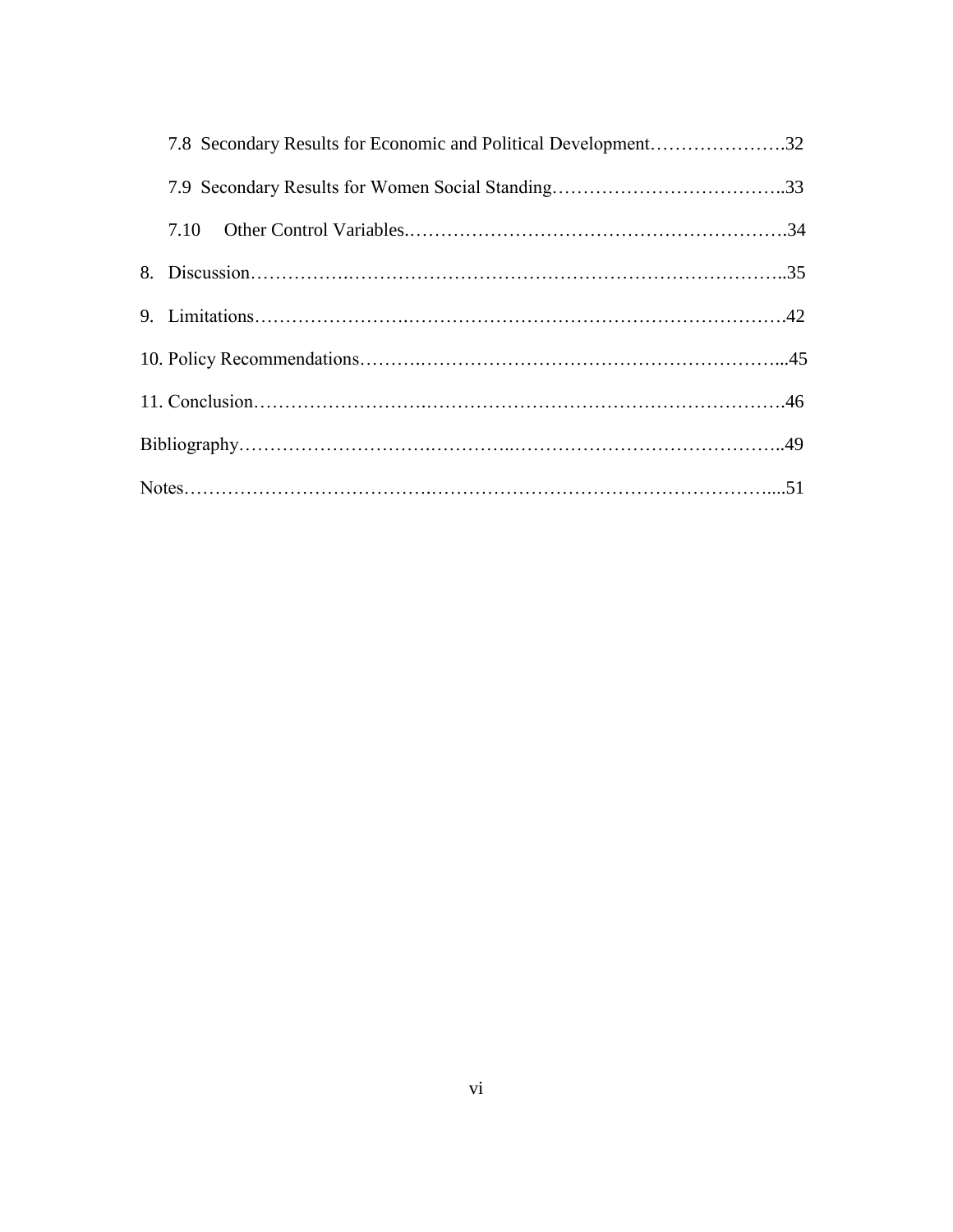# **FIGURES**

|--|--|

# **TABLES**

| Table 3: OLS Results Dependent Variables Economic and Political Development, |  |
|------------------------------------------------------------------------------|--|
|                                                                              |  |
| Table 4: OLS Results Dependent Variables Economic and Political Development, |  |
| Women Social Standing and Women Elected in 200130                            |  |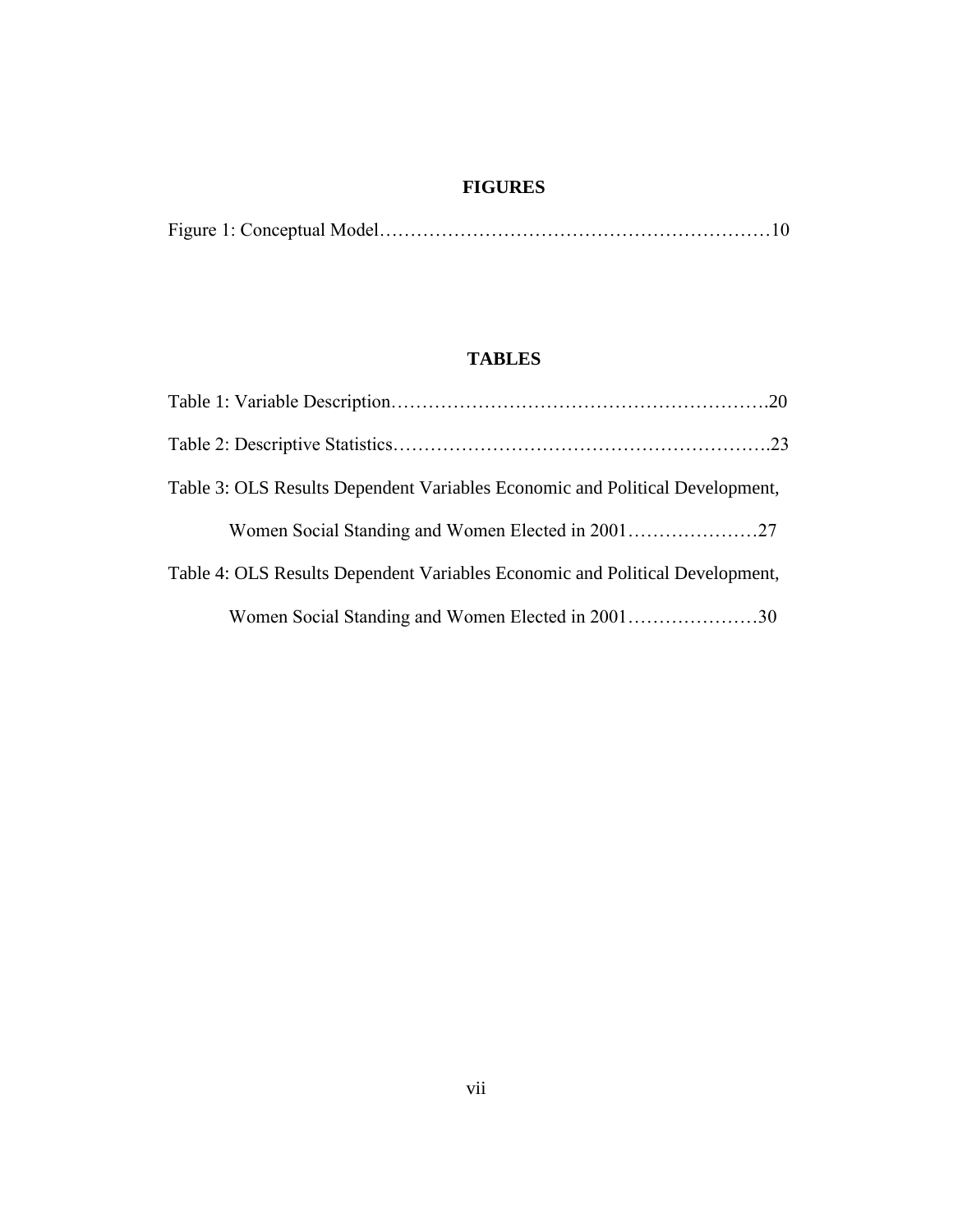#### **1. INTRODUCTION**

 Several provisions were mandated following the Beijing UN Fourth World Conference on Women in 1995 to promote economic and political rights. Despite these provisions only 20.4% of parliamentary seats globally were held by women in 2011 (Inter-Parliamentary Union 2012), well short of the 30% target set by the UN.

According to the UNDP 1995 Human Development Report, the need to reach this 30% comes from the recognition that women represent roughly half of every country's population and contribute to more than half of the social and economic development in their countries with their domestic reproductive work and their work in the labor markets, yet historically they have had no say in the allocation of societal resources<sup>a</sup>. The UN suggests that this failure to link the "care work" and the "paid economy" has resulted in inefficient policies for women and has raised questions not only of economic efficiency but of justice for women.

Furthermore, Ranaboldo and Solana (2008) find that due to the aforementioned division of labor, fewer women than men work on the formal sectors of the economy, and when they do, they get lower-paying jobs. This in addition to their unpaid work limits women's access to use and control of resources slowing down their election in office, firstly by limiting the amount of time they can devote to politics, and secondly from lacking the resources to finance a campaign. The two authors suggest that without resources, women's political activism remains informal at the communal level and far from the formal political institutions like the systems of representation, governmental agencies and the public administration where decisions about the allocation of resources take place.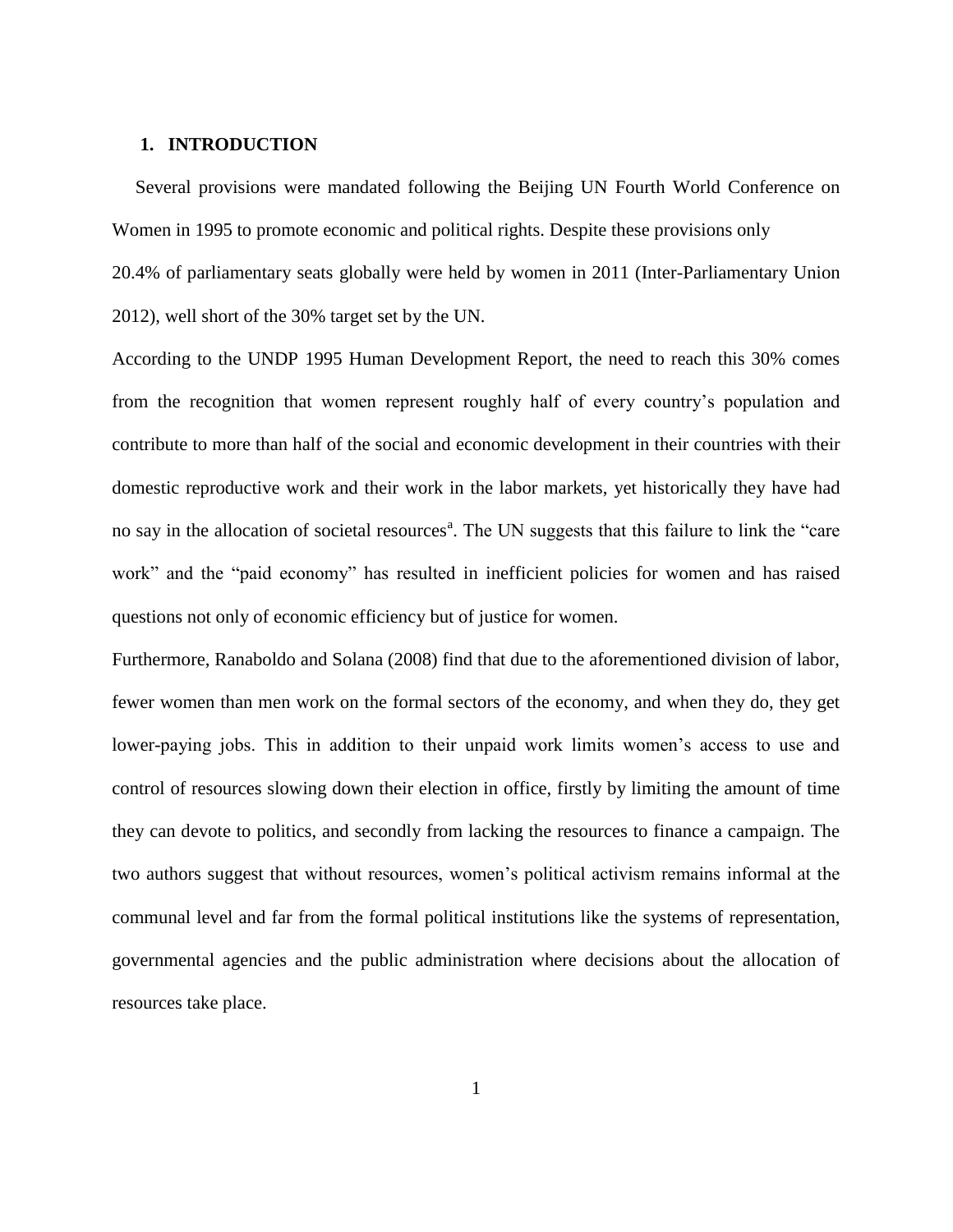The importance of more women in public offices resides in the Inter-Parliamentary Union's (2004) finding that when women enter formal political institutions, they prioritize different legislative and political agendas than men. For instance the top 6 agendas advanced by women are related to social issues, family, children youth and the elderly, women's affairs and equality, education, the environment and employment, labor and vocational trainings. The UNDP 1995 Human Development Report estimates that there are more illiterate women in the word than men, but also that only 5% of women worldwide own land. This suggests that through the agendas women prioritize in parliaments, they can better represent their needs and curb current inequalities between men and women in areas like education, land property, credit and labor laws. It also suggests that if women remain underrepresented in governance structures and legislative bodies, their interests, needs and political agendas that may further equality may not be prioritized by their male counterparts perpetuating the current inequality and economic inefficiency this situation entails.

 Additionally as the Universal Declaration of Democracy 1997 states that "the achievement of democracy presupposes a genuine partnership between men and women in the conduct of the affairs of society in which they work in equality and complementarity, drawing mutual enrichment from their differences<sup>"b</sup>, the current under-representation of women in politics in a great number of countries in the world presupposes grave concerns for the legitimacy of the world's democracies for half of the population is not represented

Although today the debate in the US centers around whether women lack political ambition, suggesting that the gender gap in politics is a "gender gap in political ambition" or that women self-select into professions other than business, law and social sciences, which are the most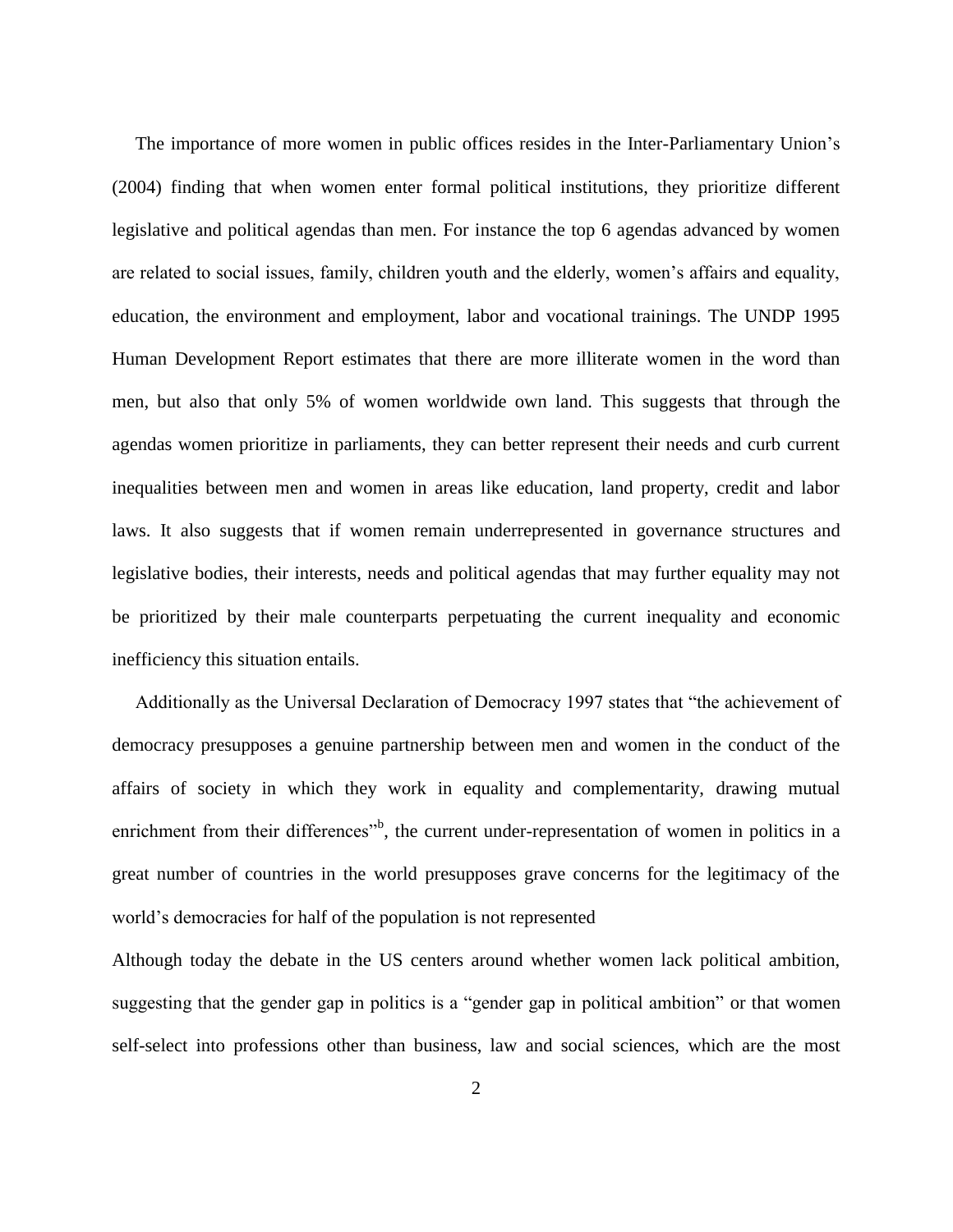common careers for which candidates get chosen (Lawless and Fox 2012), there is still evidence that women make different choices than men because they have different perceived roles and responsibilities in their homes and expectations from their societies, restricting their career potential, especially when it comes to a career in politics<sup>c</sup>. Whether one believes or not in gender income and political gaps, there are gaps that are very real. One of them is that of the amount of work women do at home compared to that of their male counterparts (Lawless and Fox 2012). Recently Peña and Pachón (2011) have also found that women view the time spent on childcare and housework as an impediment for communal and political activism in Latin America.

In addition to the limited resources women have to enter politics, Palmer and Simon (2008) suggest that women face extra barriers in the form of cultural and gender stereotypes, no access to the hierarchy of political offices and parties which are usually male-dominated, and in many societies, no access to the minimums required to enter the candidates' pool or "pipeline". Mainly, some level of education and economic resources. According to the authors, without them, the first entry level to politics, the "pipeline", is closed to women.

Matland (1998) , Viterna, Fallon and Beckfield (2008) confirm this finding suggesting that education and entering the labor force are only two of the determinants of women's political representation in parliaments.

 Besides the cultural aspects, gender stereotypes also play an important role for women who want to enter politics. As Palmer and Simon 2008 put it, culturally women are expected to nurture and serve their families. These activities can consume all of women's time and the common societal perception is also that to perform them well is a full time and a life time job<sup>d</sup>. Women themselves also perceive that joining the labor force or advancing their careers at higher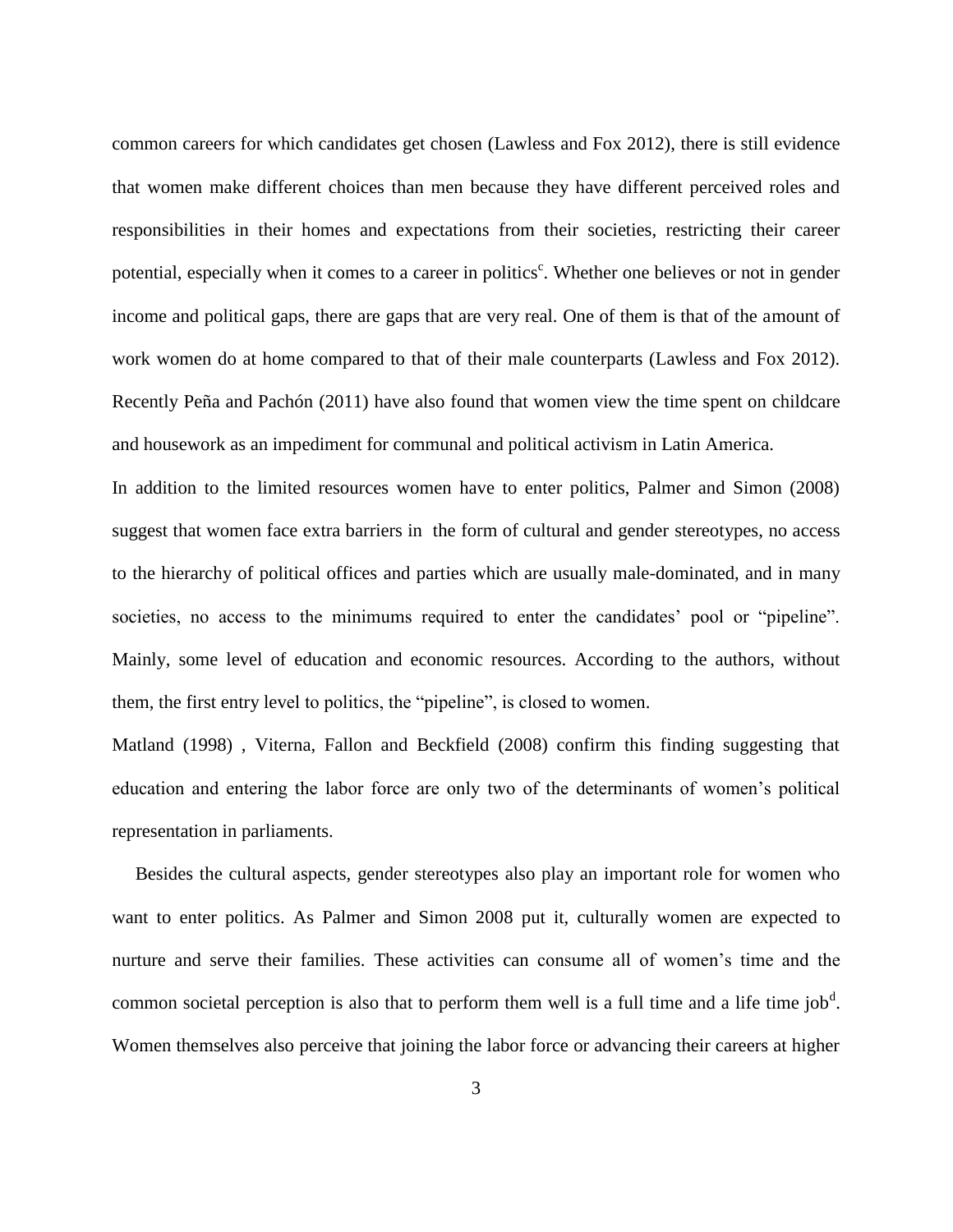levels implies a trade-off in which they either give up getting married or having a family<sup>e</sup>, or they do both working the now famous "second shift" (Lawless and Fox 2012). Both aforementioned instances illustrate the recent 'Why Women can't have it All" debate<sup>f</sup> where women have to trade their careers to become mothers or give up altogether their desire to be mothers prioritizing their careers only.

Additionally, authors like Lawless and Fox 2012 prompt explanations to the gender gap in politics proposing evidence that women are less ambitious than men. This may be the case in the US but by no means has this evidence being proved in alternative countries to make a generalization out of this result.

 Although this study recognizes the importance of the previously identified obstacles to women´s representation like ambition and culture, its focus is to identify if governmental institutions can help ease the obstacles for women to enter the "pipeline" or pool of candidates where eventually congresswomen, governors and presidential candidates are selected.

I will be looking at the minimum requisites that precede a candidacy particularly from the institutional point of view, exploring the question about whether institutions in the form of economic and political institutions, as well as policy, can make a difference in women´s election to national parliaments.

This focus on the area of research is supported by the possibility of policy and political reform formulation, focusing on the areas where governments can make a difference by providing the appropriate institutions to enhance women´s political representation and competitiveness in electoral outcomes, while they can also guarantee the enforcement of those proposed institutions.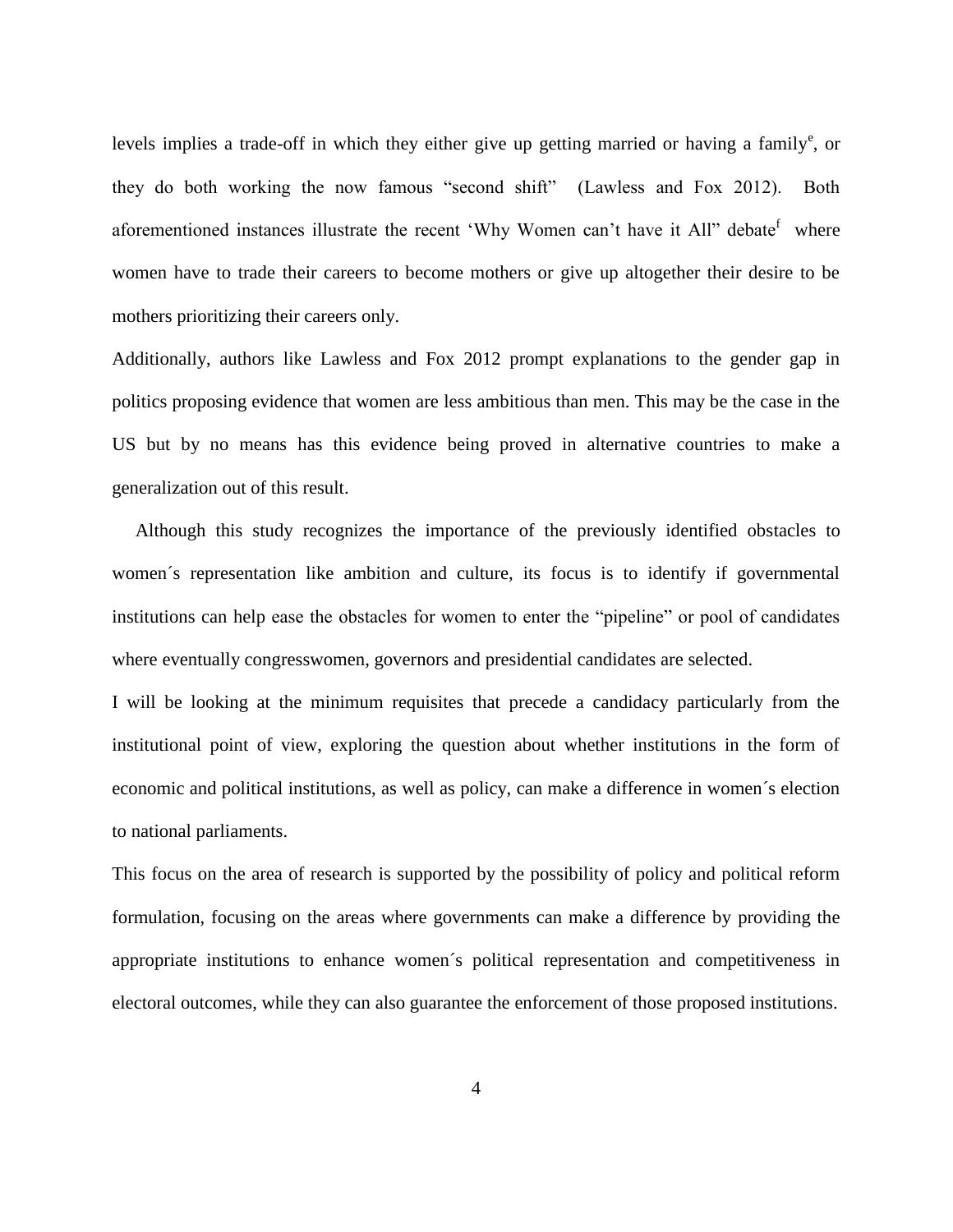Furthermore, particular attention is given to institutions in the form of governance and policy because it is through those institutions that governments can level the playing fields between men and women in the medium and long terms, a desirable societal outcome in terms of economic and political development, whether women decide to participate in the political contests or not.

#### **2. LITERATURE REVIEW**

 Seminal studies in the literature of women's election in parliaments like those of Matland (1998), and Viterna, Fallon and Beckfield (2008), advocate for a common set of conditions which must precede the election of women in parliaments. They look at economic development, the political institutions in place, as well as women´s education and their participation in social, economic and political life.

Other studies like those of Norris and Inglehart (2001) attempt to further explain women's political representation adding the impact of cultural and religious values as key determinants of whether women will be elected in their societies or not. What most of these authors confirm is the Inter-parliamentary Union suggestion that women´s political participation is inextricably linked to the achievement of civil, economic, social and political rights<sup> $g$ </sup>, so the majority of these studies focus on explaining whether differences between men and women in their economic, political and social standing, translate into differences in the political representation sphere, and whether these can explain women's current under-representation in national parliaments. Most recent studies like those of Chen (2010) and Krook (2009) add to the previous literature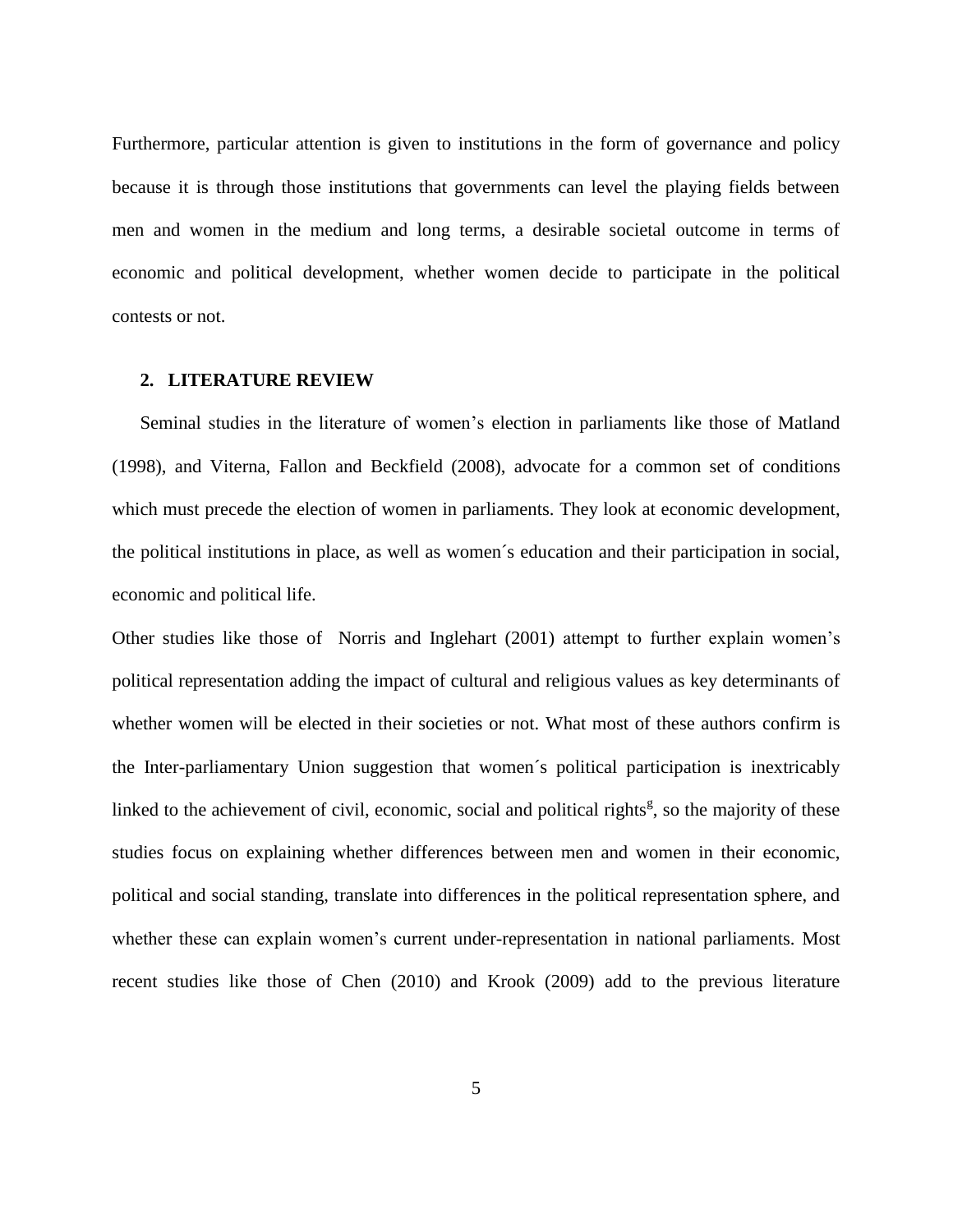highlighting the role of political institutions measuring the impact of the type of electoral system countries have in conjunction with the implementation of political quotas for women.

In this section I will briefly review the aforementioned established determinants of women's election in parliaments, by going through the seminal studies on the matter and the most recent ones.

#### **2.1 Economic Development**

 Matland (1998) suggests that cross-national differences in economic development make a difference in the percentages of women elected in parliaments. Using a measure of economic development based on GDP, level of literacy and energy consumption per capita, Matland confirms that as countries develop, women are increasingly integrated in all aspects of public life and this should also include political representation<sup>h</sup>. Duflo  $(2012)$  confirms this result for developing countries where she finds that economic rights like access to property, land and inheritance protect women from hardships, increase their life expectancy and their prospects of getting an education. Duflo also finds that as education increases, fertility decreases freeing women's time to join the labor force and as this process takes place, the status of women at home increases. Also as women have assets or produce an income, they become more valuable and respected in their societies in addition to the fact that for women being economically productive also enhances the possibility of them receiving more education.

# **2.2 Political Development**

 Established studies that explore political institutions focus on the type of electoral system the country has (Norris and Inglehart 2010) or whether the countries have a political gender quota or not (Chen 2010, Matland 1998). What these studies try to explain is whether the political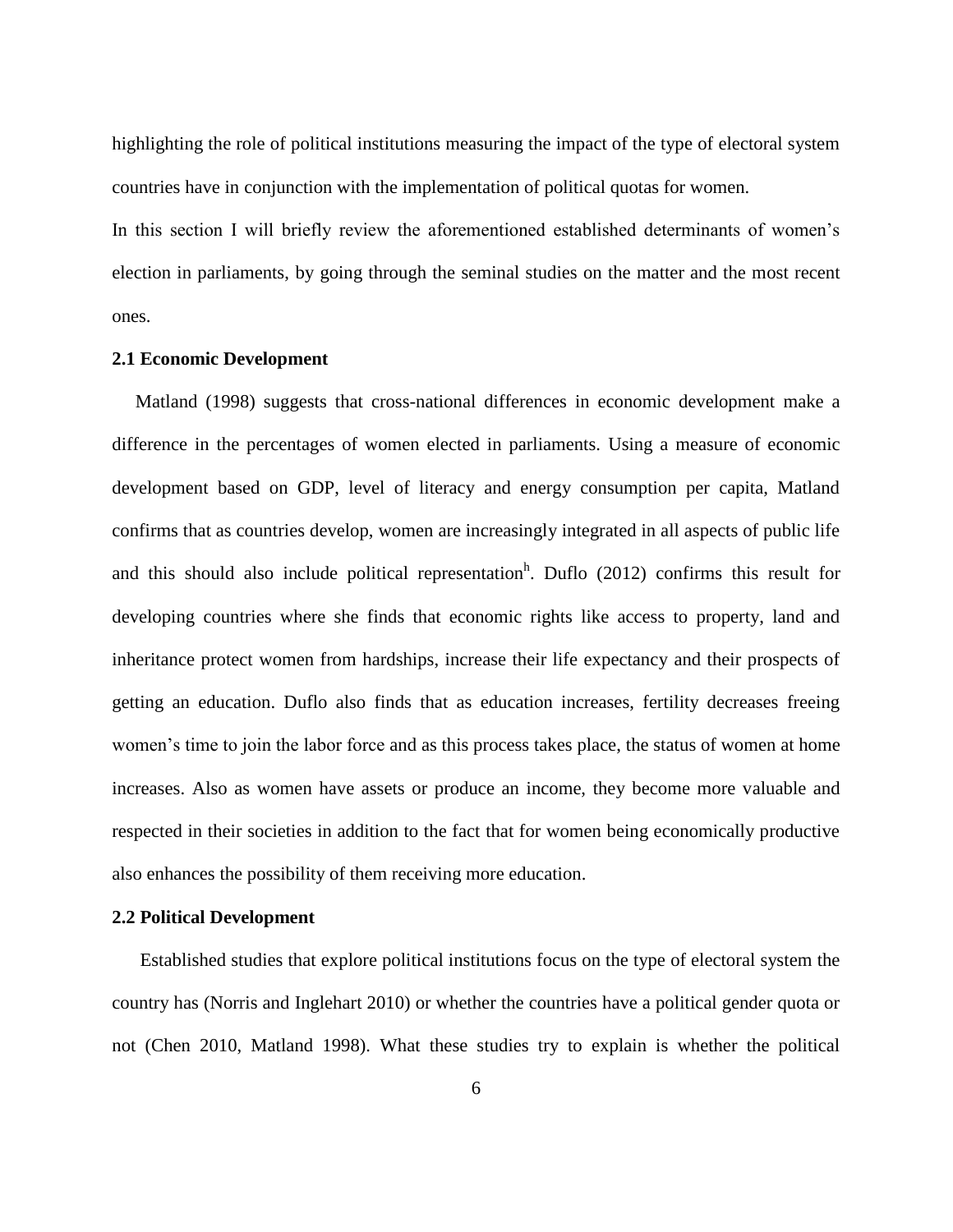institutions determine certain levels of political development that in turn, has a role in the percentage of women that are elected in parliaments.

Norris and Inglehart (2001) find that more women are elected under proportional party-list systems than under majoritarian, mixed and other electoral systems. This finding is consistent throughout the literature illustrating that proportional representation is friendlier to women candidates. This type of electoral system diminishes the risk perceived by political parties of including female candidates in their lists (Kunovich and Paxton 2005, Matland 2002, Paxton 1997, and Kunovich 2003), while open lists allow risk- averse parties some "risk diversification" whereby if parties do not fear as much to include women in their lists and lose seats in strategic offices or regions, they are then more likely to include women candidates in their lists.

Chen (2010) compares the effect of gender political quotas in groups of countries with roughly the same proportion of women legislators before the introduction of the quota. She finds that the average level of women legislators for the group of countries with quotas is about 1.52 times as large as that of the countries that did not adopt them<sup>i</sup>.

## **2.3 Women Social Standing**

 Most seminal studies account for the status of women in society either by including variables representing cultural factors or by introducing variables that show how women fare with respect to men in education or the labor force. What these authors try to account for is the prevailing attitude towards women in their societies as a key predictor of number of women elected in national legislatures.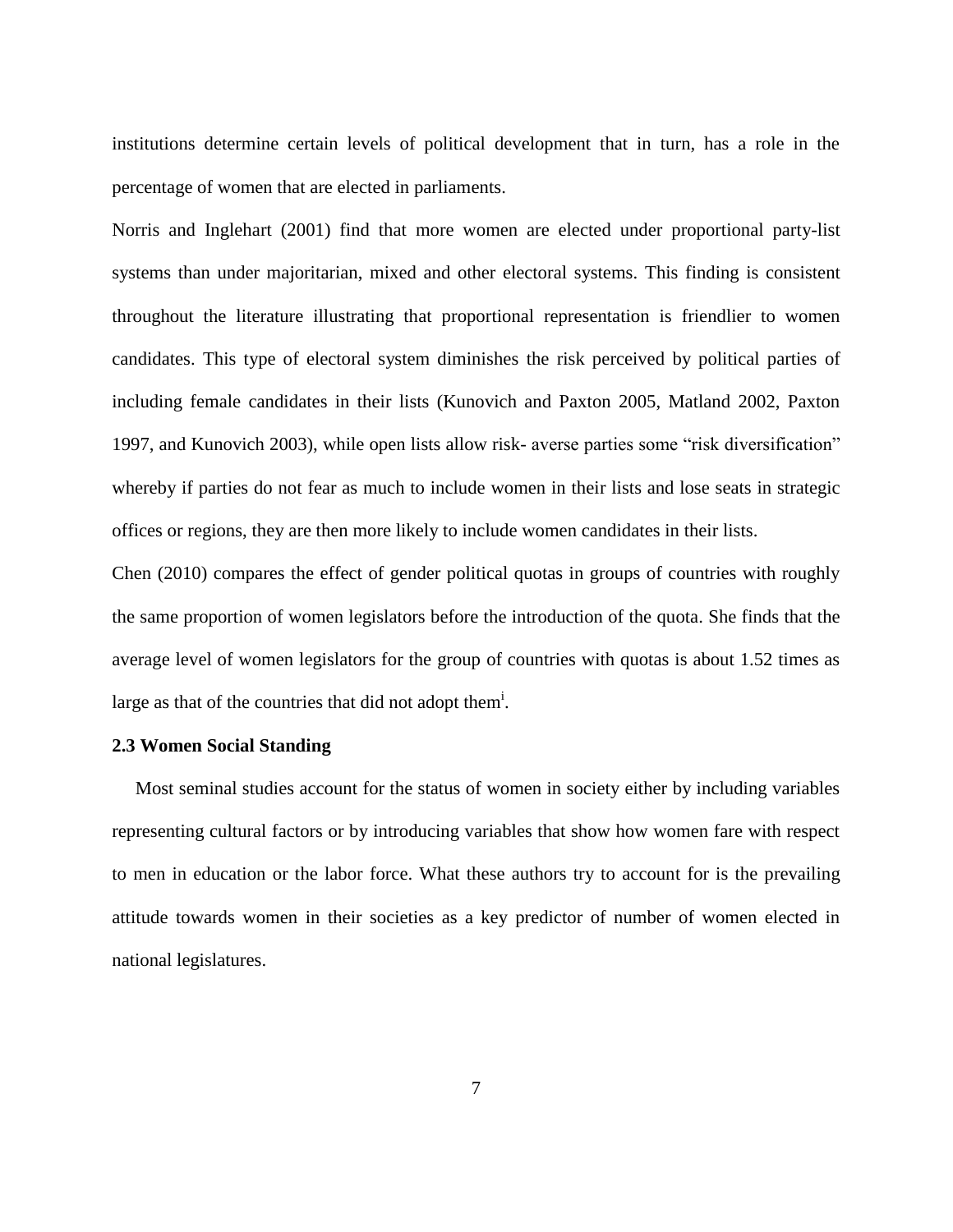For instance Viterna, Fallon and Beckfield (2008) account for cultural factors using religion, region and the number of years since women's political quotas were implemented as predictors of whether women will be elected in parliaments or not.

Matland (1998), and Stockemer and Byrne (2011) on the other hand look at the social standing of women including their level of education and their participation in the labor force, while Kenworthy and Malami (1999) look at their access to leadership in ministerial positions.

Stockemer and Byrne (2011) argue that to achieve political power women need to make themselves visible in the professional world where they can gain the status that can later facilitate their access to political power. Arceneaux (2001) also finds a second effect on culture from women's participation in the labor force. She finds that as women enter the labor markets they influence societies' values and culture. For example in countries with less professional women, she finds that less women get nominated and elected for office, perpetuating the entrenchment of traditional values and gender roles.

Norris (1997) complements this finding by suggesting that participation in the labor force is a key determinant to increase the pool of women with the experience to compete with men in politics. Matland (1998) supports this argument by suggesting that the skills developed by women in the labor market are necessary to increase their level of political activism. Kenworthy and Malami (1999) take this argument further by suggesting that the type of jobs women take also matter for a career in politics. They provide evidence that women candidates are usually chosen from specific professions like journalism, law and education. Lawless and Fox (2012) expand the group of professions by including business and social sciences as the key professions where potential men and women candidates are more likely to come from.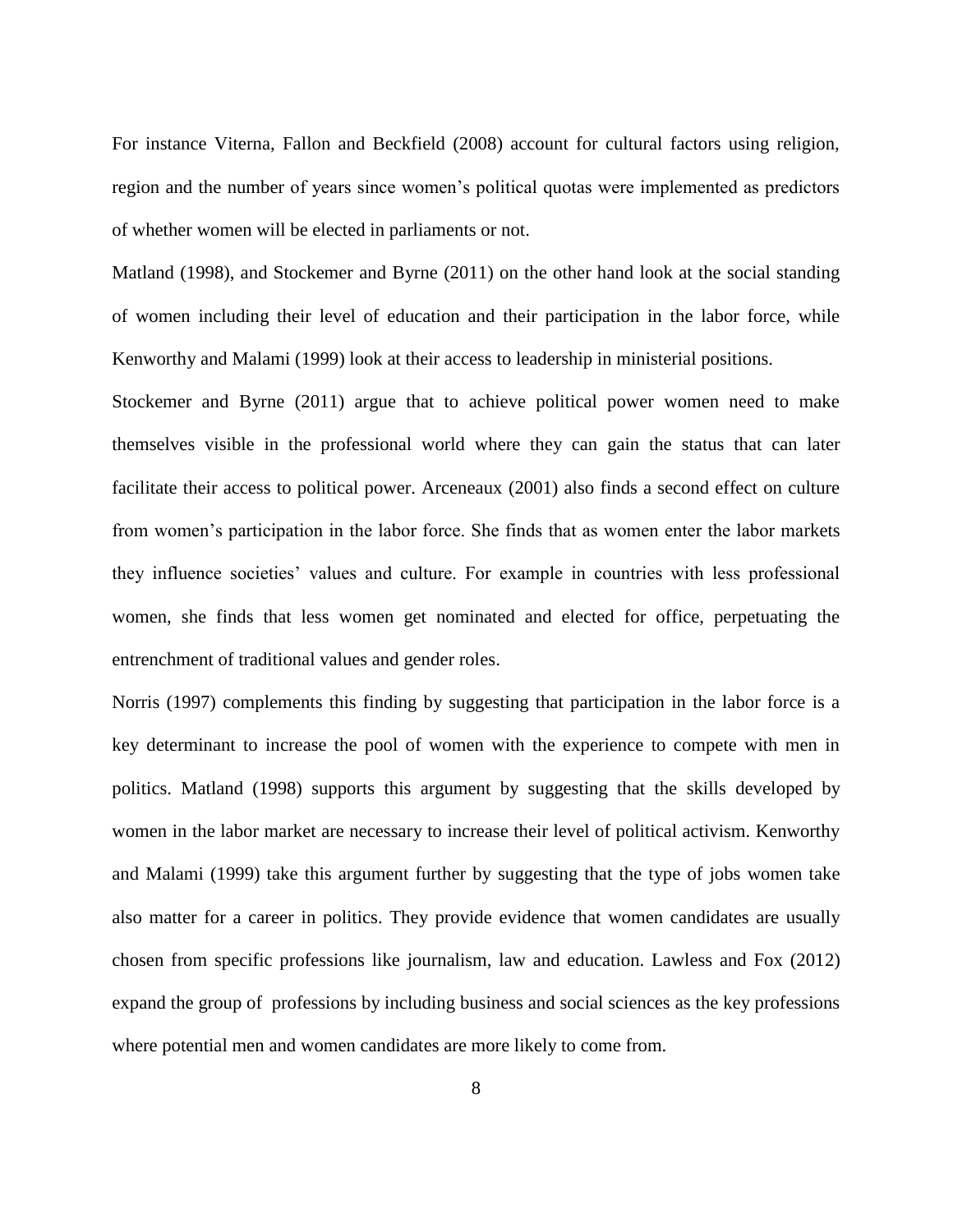Finally, Kenworthy and Malami (1999) find that the time in which women acquired the right to vote is important too. Countries with a longer history of women voting have higher percentages of women in parliaments. A similar effect is observed by Chen (2010) regarding quotas where the longer that women have had access to voting, the greater the likelihood that more women are elected in national parliaments.

## **2.4 Institutions**

 Despite the contribution of the aforementioned studies at finding the determinants for the percentages of women in parliaments, none of them accounts for the governance institutions that precede economic and political development, that in turn define the social standing of women in society. According to North (1991), institutions are relevant when studying economic and political development because institutions set the rules of the game in society, and the constraints that shape human interaction, structuring political, social and economic incentives. As he defines them, institutions can be formal, like constitutions, statute and Common Laws, regulations and property rights, and also informal constraints coming from culture like sanctions, customs, traditions and codes of conduct. In North's view culture can materialize in constraints that in conjunction with formal institutions can affect the enforcement and effectiveness of formal institutions.

# **3. CONCEPTUAL FRAMEWORK**

 This paper seeks to improve existing models of the determinants of the percentages of women in parliaments by accounting for the institutions that precede economic and political development and that define women's social standing in today's societies. It intends to explain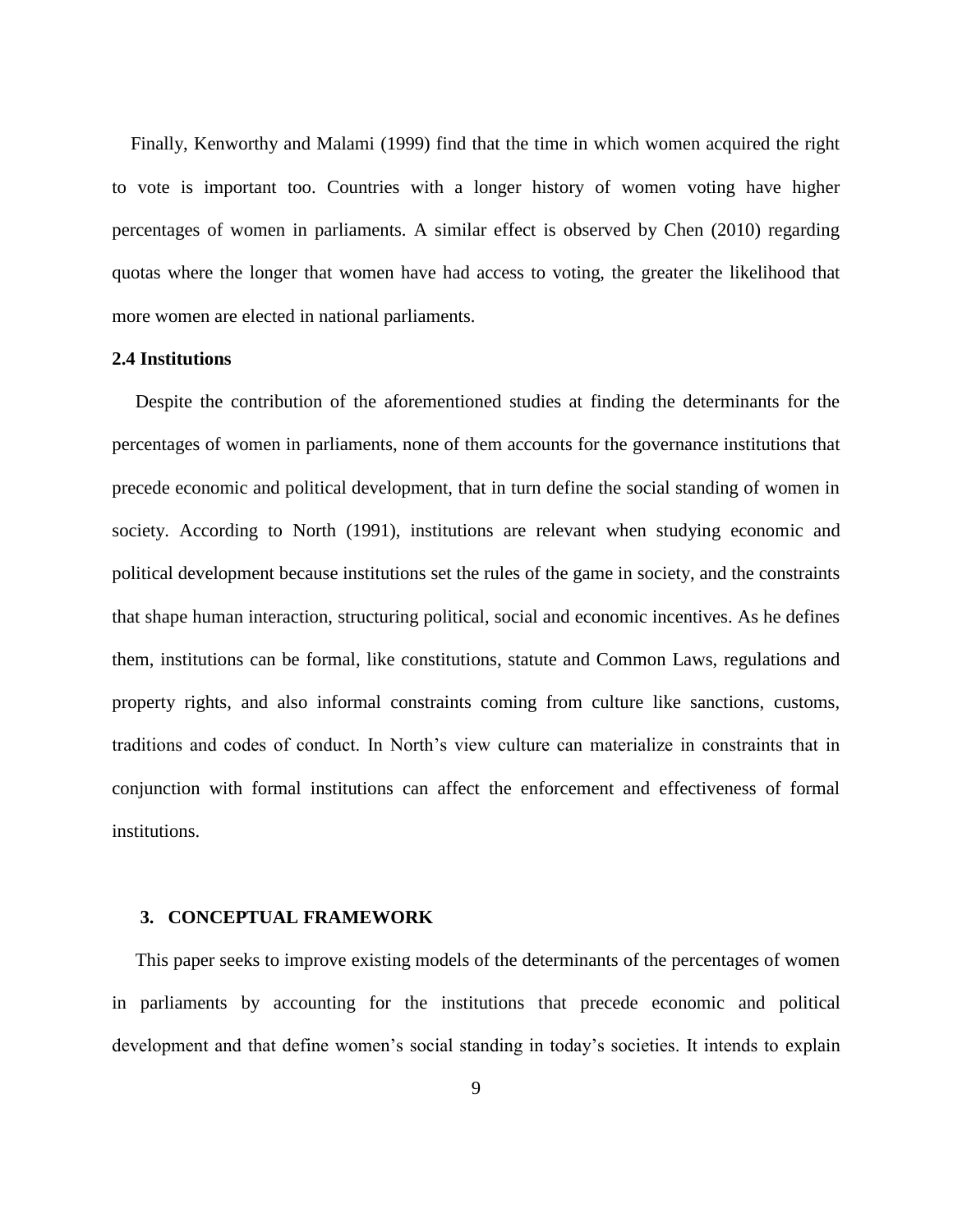the association of institutions with the main determinants of women election in parliaments, namely, economic and political development and women's social standing.



 The model I will be using in this study is illustrated in Figure 1 where institutions prompt a level of economic and political development as suggested by North (1991) that in turn defines the social standing of women in society, which ultimately is associated with the percentages of women elected in parliaments.

To examine the association of these variables with the percentage of women elected I propose two specifications: specification (1) that uses the three key determinants of institutions, economic and political development and women social standing in their aggregate form, and specification (2) where the aforementioned determinants are disaggregated into their components to observe their individual correlation with the percentage of women elected in 2011.

For specification (1) with the indexes of Institutions, Economic and Political Development and Women Social Standing, the main hypothesis examines whether institutions, in their index form,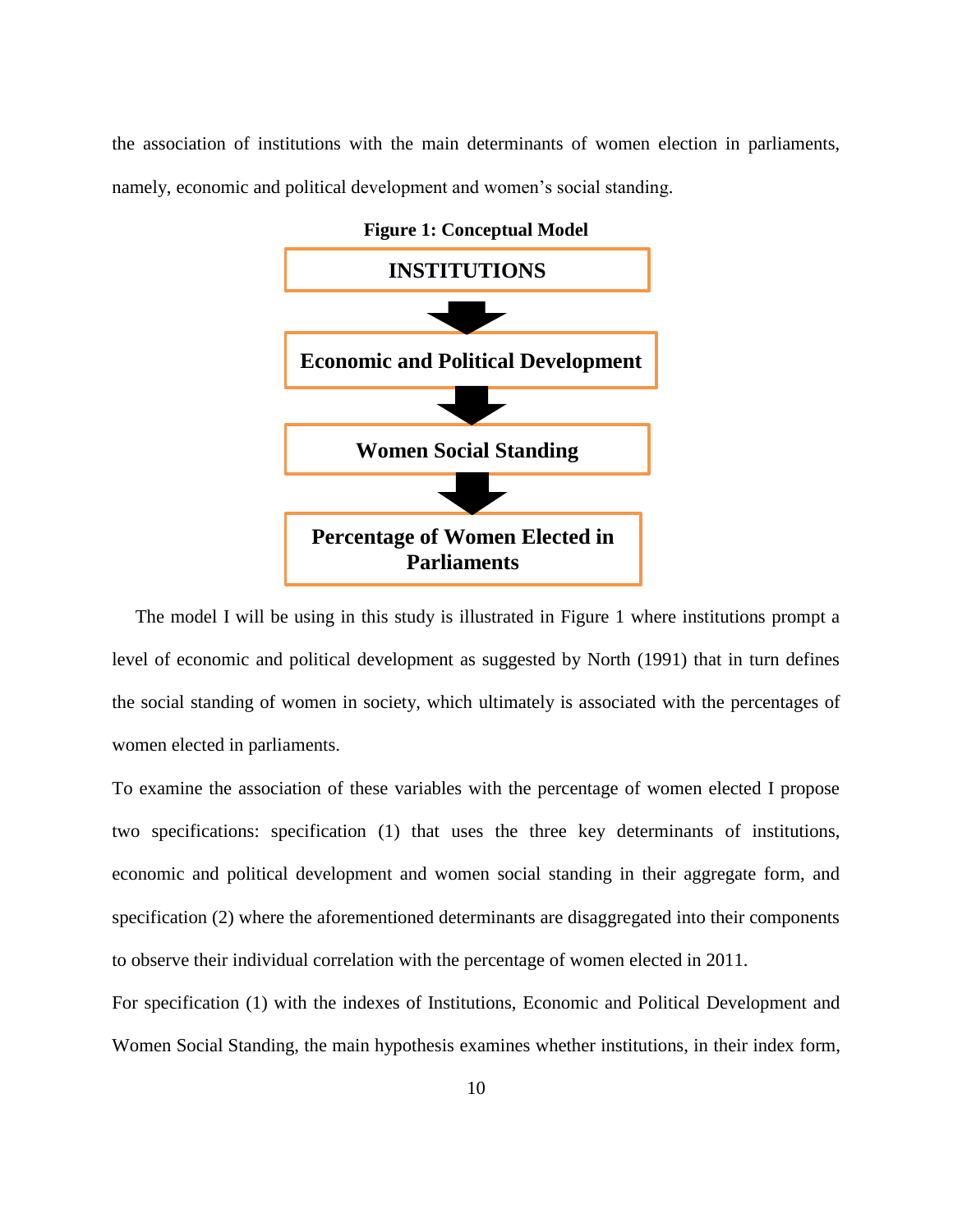are related to the percentage of women elected in 2011. Its secondary hypotheses examine the association of the indexes of Economic and Political Development and Women Social Standing in the year 2010, on the percentage of women elected in 2011.

For Specification (2) the main hypotheses to be tested are the individual variables of the governance institutions. Mainly, whether voice and accountability, rule of law, regulatory quality, political stability, government effectiveness and control of corruption relate to the percentage of women elected in 2011. In this same specification additional hypotheses are tested for the policy institution variables observing the association of public expenditure on healthcare and women's political quotas, on the percentage of women elected in 2011. Finally for this specification, I propose two additional hypotheses that measure the association of women in ministerial positions and women in the labor force, on the percentage of women elected in 2011. The testing of these hypotheses can help answer the question of whether or not a diversity of institutions in the forms of governance and policy, are associated with the election of women in parliaments.

The determinants of the specifications are described below in more detail.

#### **3.1 Institutions**

 The seminal works I referenced in the previous sections suggest that the percentages of women in parliaments are determined by economic and political development, and women social standing. However none of the existing studies question what preceded those current levels of political and economic development, or how women got their current rights or lack thereof that determined their social standing. For this reason it is paramount to examine the relation of institutions with economic and political development at setting the social standing of women in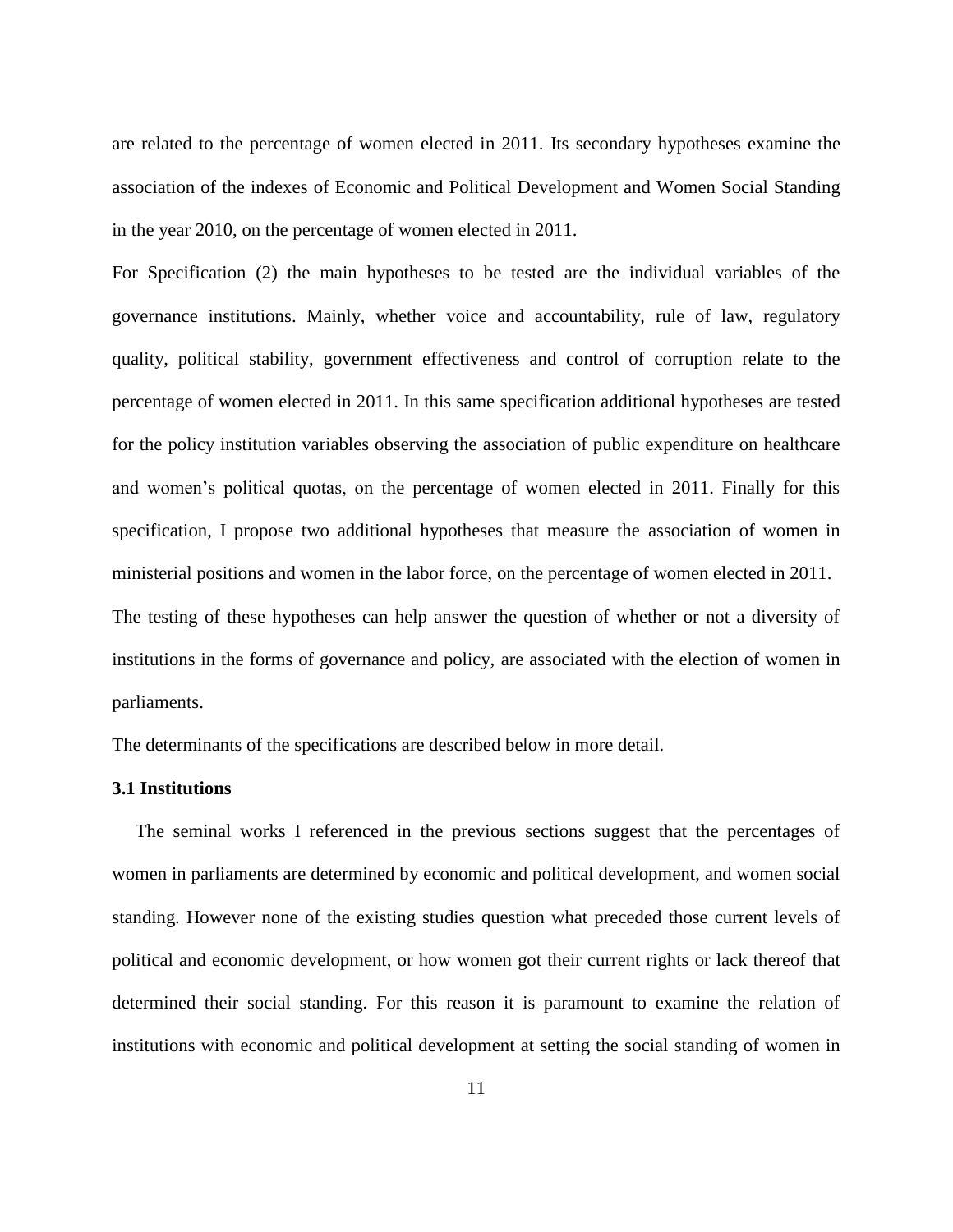society and at determining the pace of economic and political development. Institutions can sometimes speed up or slow down development through this mechanism facilitate or hinder the percentages of women that are elected in parliaments on any given year.

Following North (1991) I stress the importance of formal and informal institutions. As he points out, both hinder or facilitate economic and political exchange under uncertainty, affecting over time societies' current and future choices by constraining or enabling certain behaviors from individuals. Since institutions provide the framework in which human interactions take place and that countries perform differentially in political and economic terms depending on the institutions they have, it is relevant to investigate the political, economic development and status for women that such institutions enable or restrain.

To accomplish this I explore the importance of institutions in the form of the six governance indicators created by the World Bank, namely rule of law, voice and accountability, political stability, government effectiveness, regulatory quality and control of corruption, which according to Hausmann, Klinger and Wagner, 2008, also allow a measure of institutional quality.

#### **3.2 Economic and Political Development**

 In addition to institutions, the model I propose accounts for political and economic development as resulting from special laws that enhance women's participation in public spheres of society, like quotas, and efforts of political reform that help shape the political system. According to Tripp and Kang (2008) the rationale of political quotas for women is that affirmative action is the only available way to "fast-track" and provide equitable representation for women. Their argument is that institutions are not "gender-neutral" because not only women are more likely than men to introduce legislation on childcare, health, education, and violence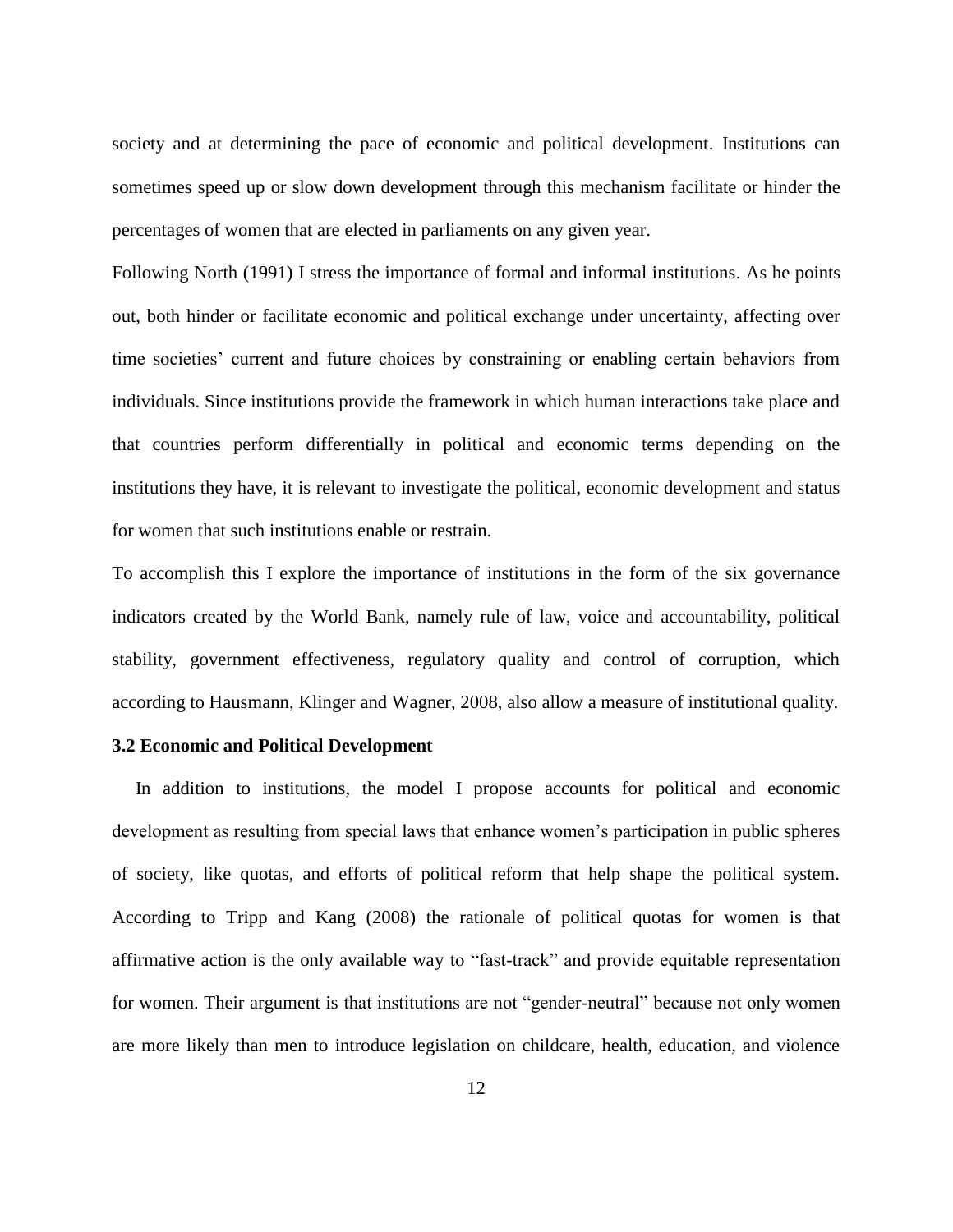against women, but electoral systems alone present constraints to the election of more women perpetuating current male dominated legislatures and the status quo. Sen (1999) further corroborates this claim by referring to it as a "structural disadvantage" where the lack of access to the institutions does not allow the excluded to influence those institutions and where the inequities in the governance processes translate into inequity in the opportunities. I classify the quota variable and the time of its implementation as an economic and political development outcome because it requires a deliberate effort on the part of governments to recognize Sen's finding in order to advance women's rights that enhance women social standing, and this recognition reflects the level of development of societies. For Sen, as societies develop, the more likely they are to include women in all spheres of social life.

 In addition to quotas, political development is also reflected in the type of electoral systems countries have. In the model I propose electoral systems are classified as proportional, majoritarian and mixed, and are used as control variables given that although they are a result of the economic and political development of the country, they are unlikely to change in the short term through policy or without drastic political reform.

Secondly, following Sen (19991) the model proposed also includes aspects of economic development like GDP per capita and measures of human development from deliberate governmental policy, like expenditures on healthcare. As evidenced by Henry and Miller (2008), macroeconomic policy choices account for differences in economic growth<sup>j</sup>, suggesting that policy and institutions complement each other. For the purpose of this paper such policies will be reflected in government's expenditures on healthcare as percentages of their GDP's, while economic growth is measured as GDP per capita.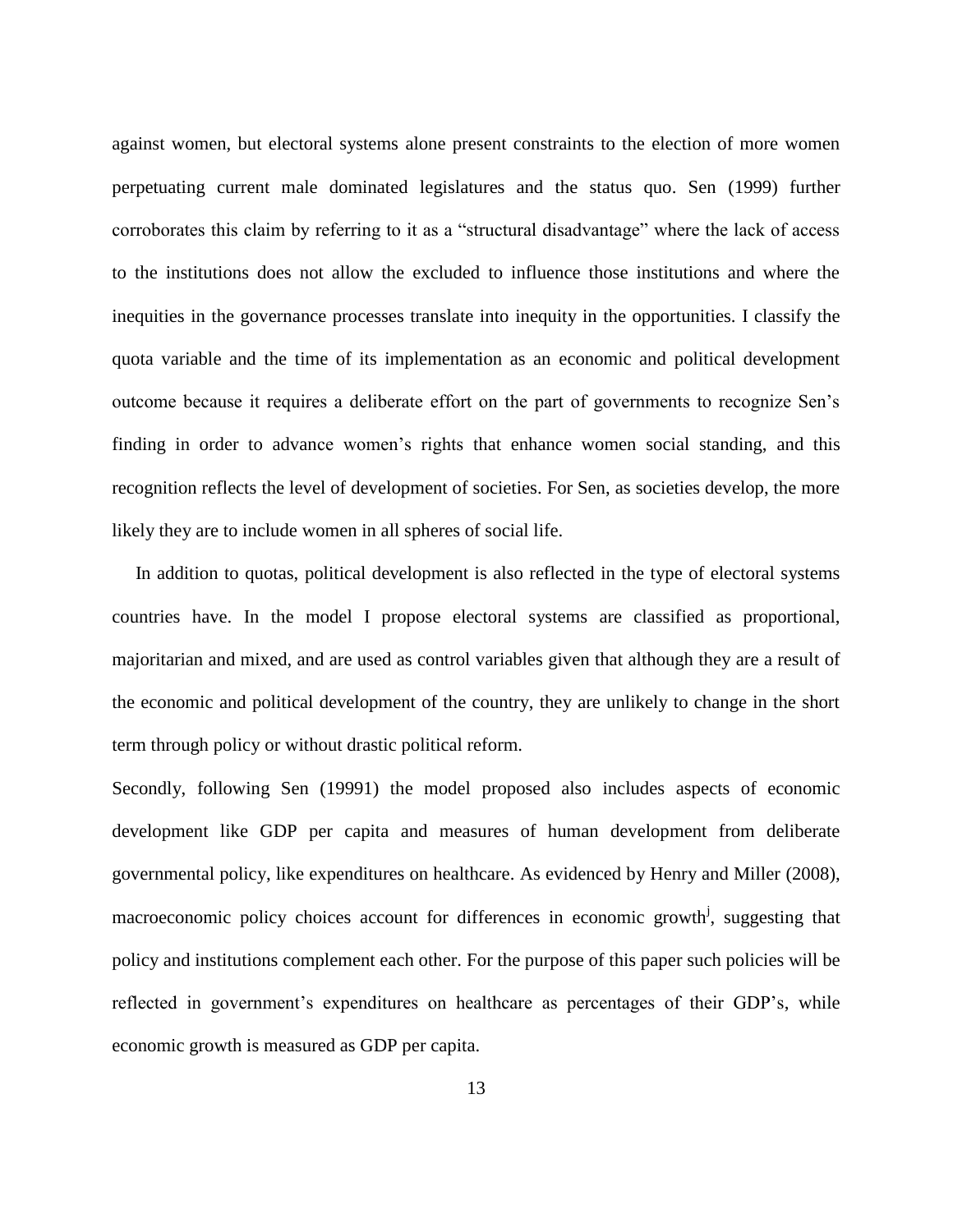Lastly, some authors like Duflo (2011) presuppose that economic rights must precede political rights, while authors like Sen suggest that there is no order in the acquisition of economic opportunities and political freedoms, all are ends in themselves and means for development. For the purpose of this paper I treat economic and political development in the same variable, as I recognize that both interact and operate simultaneously generating the observed differential levels amongst countries in economic growth, political advancement and human development.

#### **3.3 Women Social Standing**

 As Sen (1999) suggests, the status of individuals in societies can determine their opportunities, choices and capabilities. In this paper women's social standing is understood as Sen´s capabilities that result from "individual freedoms" and the social arrangements that enable them, that can in turn be further used to improve those social arrangements<sup>k</sup>. Sen further defines capabilities as the ability to avoid deprivations, escape morbidity, premature mortality, obtaining education and enjoying political participation<sup>1</sup>.

For this study I translate Sen's capabilities concept as women's participation in the labor force, women´s life expectancy, women's opportunities to attain ministerial positions and the time when they acquired the right to vote.

These 4 variables are not only the result of the economic and political development of countries but they have also shown a consistent positive association with the percentage of women elected. The mechanism through which women social standing operates is that as economic development increases, traditional values weaken. This leads to decreased fertility rates, increased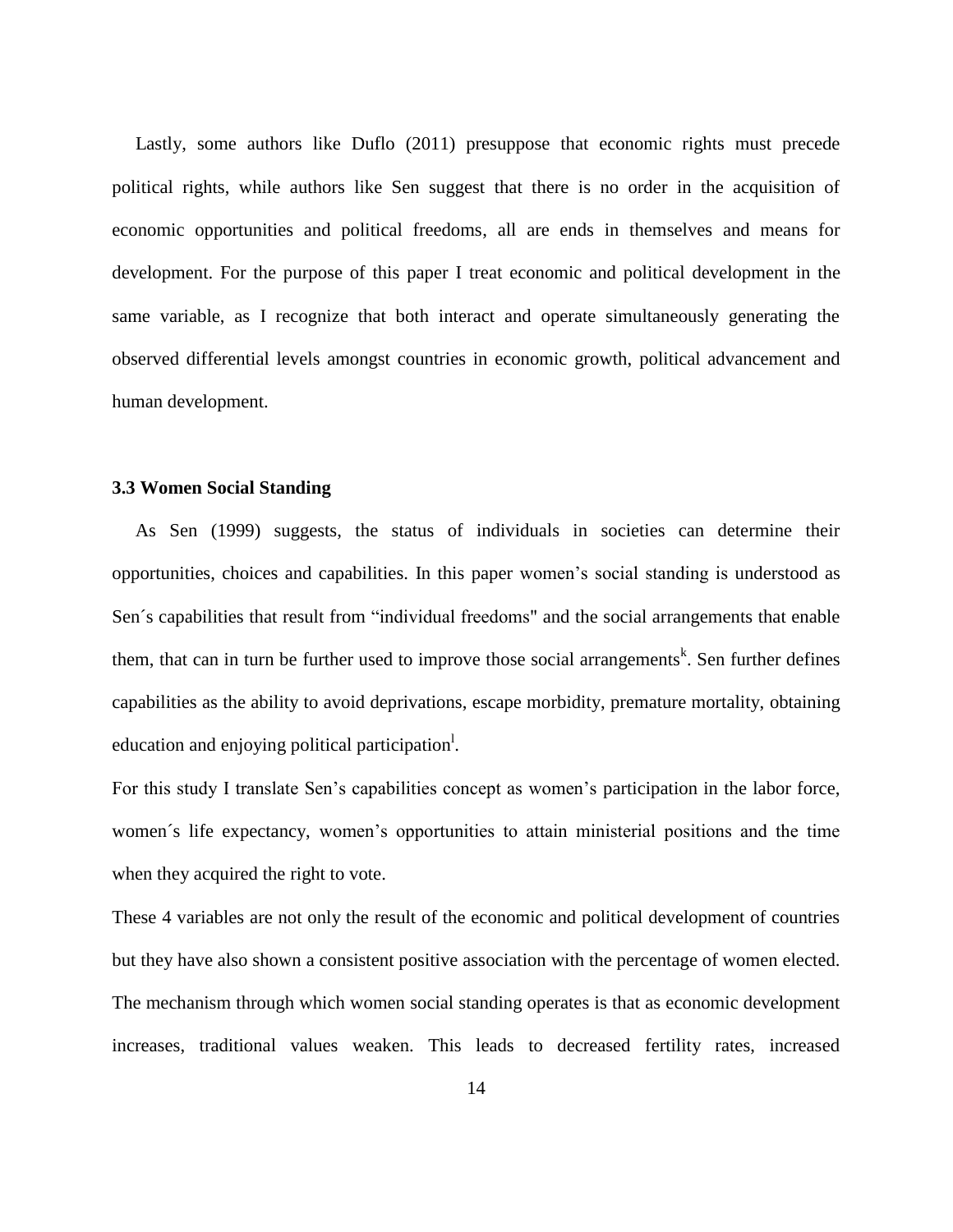urbanization, greater education and labor force participation for women with a consequential change in the perception of societies of the role of women<sup>m</sup>.

The variables proposed in this component suggest measures for the level of integration of women in society through different forms of participation whose existence or lack thereof, define their social standing. For instance, as women in their societies have more access to healthcare and education, the lower the fertility rate they will experience and the higher their life expectancy. Additionally, the greater the economic development of a country, the greater the number of women participating in the labor force (Matland 1998). Also as the percentages of women in ministerial positions increases and the longer women acquired the right to vote, the greater the percentage of women elected as observed by Kenworthy and Malami (1999)

#### **4. EMPIRICAL STRATEGY**

 To investigate this study's proposed question and test its suggested hypotheses, I estimate an OLS model for the dependent variable, women elected in 2011. The model includes one year lags for the values of the covariates institutions, economic and political development and women social standing, in their aggregated and disaggregate forms, using country-level data of the years 2010 and 2011. The estimation choice intends to account for the dynamic nature of the governance and policy institutions variables that can carry their effects into different periods of time. So using lagged versions of the 2010 policy and governance institutions covariates, as well as for the economic and political development and women social standing variables, the regression model allows recent policies and approved laws be brought into the prediction of the percentage of women elected in 2011.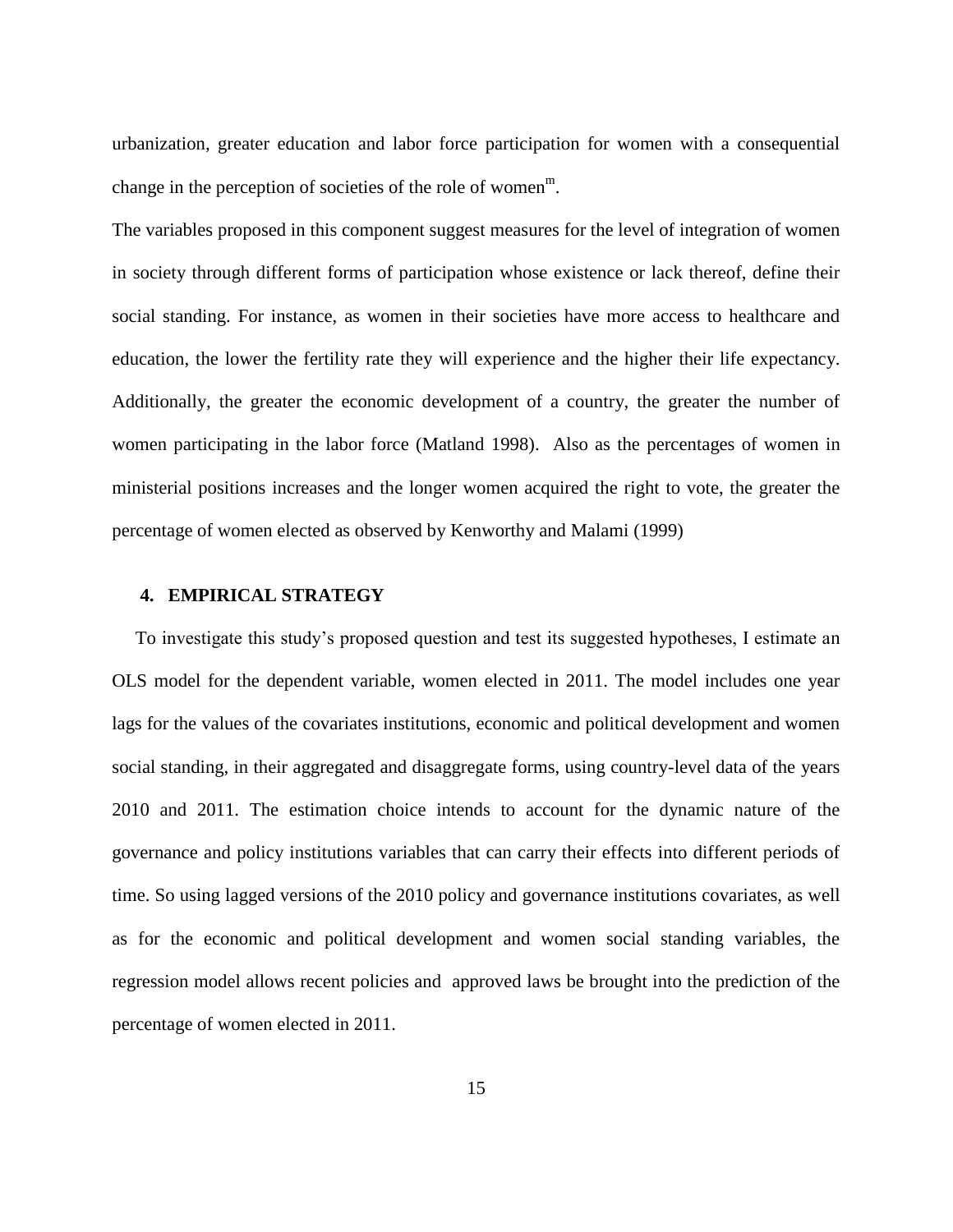Equations with lagged variables take the general form:

$$
Y=\alpha+\beta\underset{t}{X}+\beta\underset{1}{X}_{t-1}+e
$$

Where

t

t

Y is the value of the dependent variable in period t

X is the vector of the values of the independent variables in period t

X is the vector of the values of the independent variables in period t-1, the t-1 lagged one period

 $e_t$  = are independently and identically distributed over the whole sample with variance  $\sigma^2$ <sub>ε</sub>

For the purpose of this study I estimate the model with two equations. Equation (1) for the aggregate version, equation (2) as the disaggregate version:

WomenElected  $_{t}$  (1)  $= \beta_1$ Institutions  $_{t-1} + \beta_2$  Economic and Political Development  $_{t-1}$  $+ \beta_3$  Women Social Standing  $t_{t-1} + \varepsilon_t$ 

The above aggregate version shows that percentage of women elected in 2011 is related to the values taken by its explanatory variables in the previous year, making the percentage of women elected in 2011 a function of the values of the covariates in 2010.

WomenElected<sub>t</sub>  
\n
$$
= \beta_1 \text{Voiceaccount}_{t-1} + \beta_2 \text{ Ruleoflaw}_{t-1} + \beta_3 \text{ Regulatquality}_{t-1}
$$
\n
$$
+ \beta_4 \text{Politicalstab}_{t-1} + \beta_5 \text{Governmentfect}_{t-1} + \beta_6 \text{Controlcorrupt}_{t-1}
$$
\n
$$
+ \beta_7 \text{logGDPperCapita}_{t-1} + \beta_8 \text{PubHealthExp}_{t-1} + \beta_9 \text{Quota}_{t-1}
$$
\n
$$
+ \beta_{10} \text{Timesincequota}_{t-1} + \beta_{11} \text{ElectoralSyst}_{t-1}
$$
\n
$$
+ \beta_{11} \text{Fertilrate}_{t-1} + \beta_{12} \text{Wominpos}_{t-1} + \beta_{13} \text{Womlabperc}_{t-1}
$$
\n
$$
+ \beta_{14} \text{Womlifexpect}_{t-1} + \beta_{15} \text{Timesincevote}_{t-1} + \text{et}
$$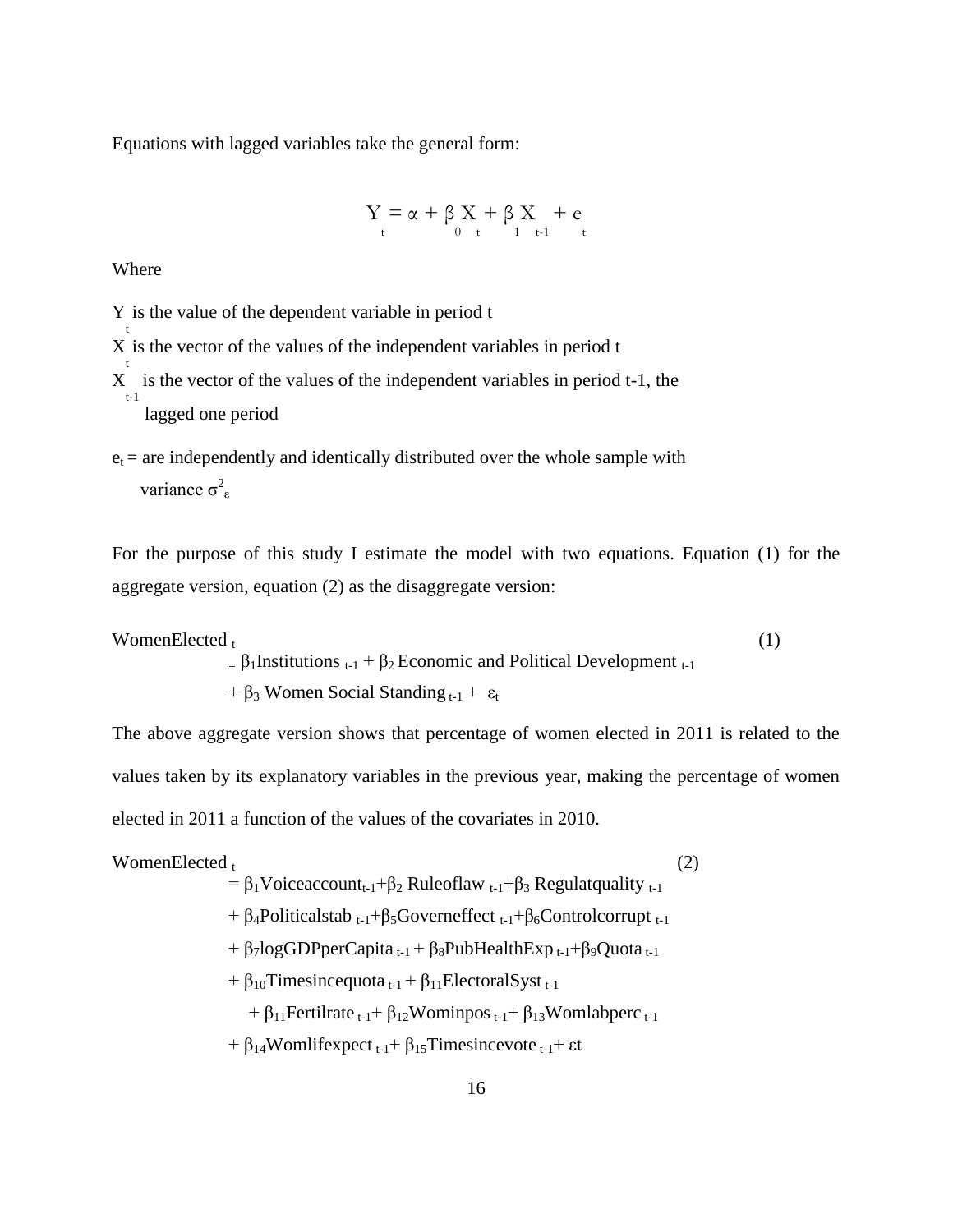The above equation shows specification (1) in its disaggregate version.

For specification (1) the main hypothesis to be tested is whether the coefficient of Institutions in 2010,  $\beta_1$  is zero. As secondary results I test whether the coefficients  $\beta_2$  and  $\beta_3$  of economic and political development and women social standing in the year 2010, are zero too, and that they have no relationship with the percentage of women elected in 2011.

For the second specification in equation (2) I test whether the coefficients  $β_1$ ,  $β_2$ ,  $β_3$ ,  $β_4$ ,  $β_5$ , and  $β_6$ of the individual 2010 governance institutions covariates, voice and accountability, rule of law, regulatory quality, political stability, government effectiveness and control of corruption, are all zero and have no relationship with the percentage of women elected in 2011. For this same specification I also test whether the economic and political development component's coefficients,  $\beta_8$  and  $\beta_9$ , representing the policy institutions variables public expenditure on healthcare and women's political, are also zero and unrelated to the percentage of women elected in 2011.

And finally in that same specification I test in the women social standing component if the coefficients of the 2010 covariates women in ministerial positions and women in the labor force are both zero, implying no relationship between their coefficients  $\beta_{12}$  and  $\beta_{13}$  and the percentage of women elected in 2011.

 Potential multicollinearity problems are addressed in specification (1) with a series of indexes that I constructed serving the double purpose of first, assessing if there are variables in the specifications measuring the same underlying concept more than once, and second, avoiding multicollinearity amongst the variables chosen for specification (2). Using the principal factor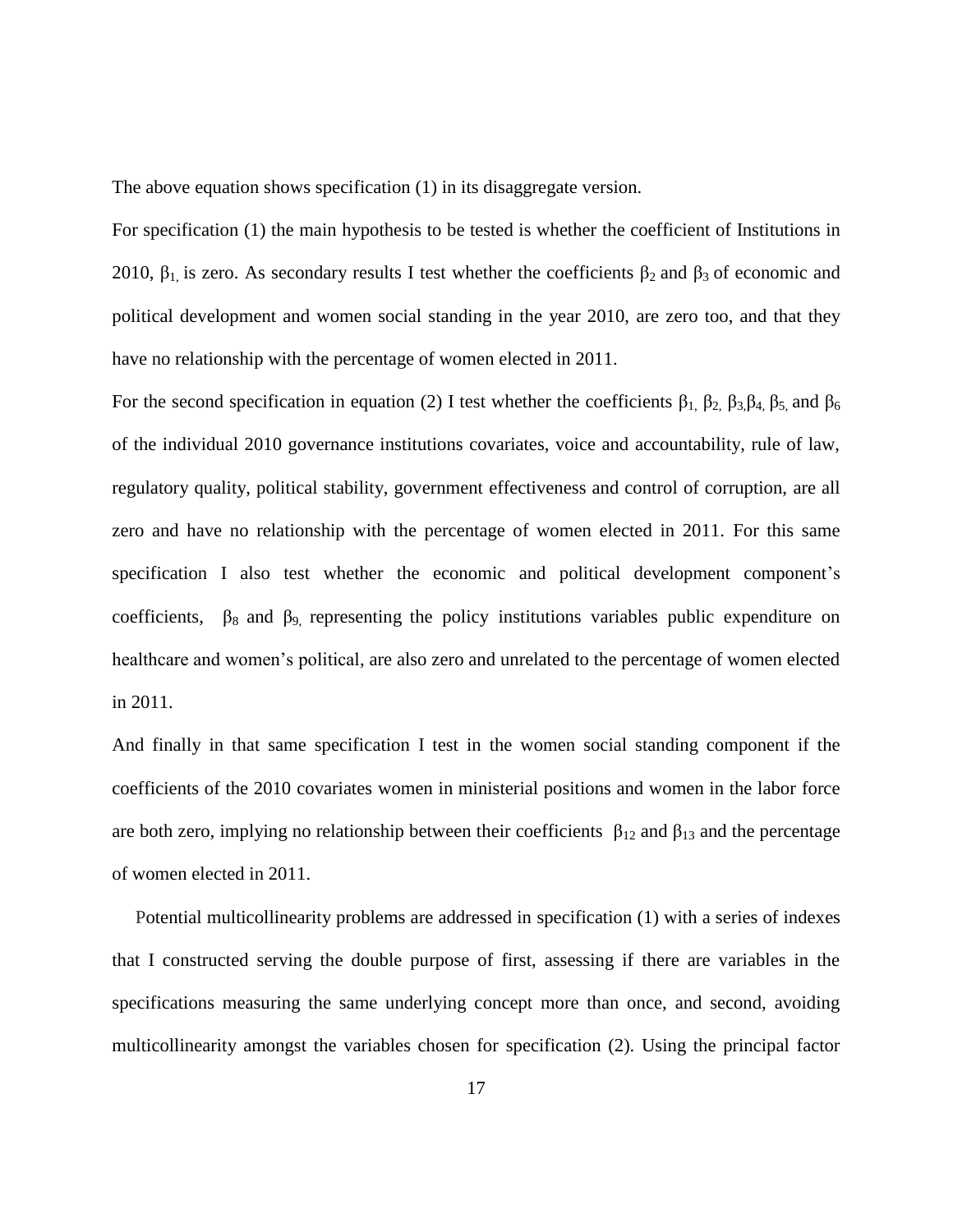method I construct three indexes for the variables defining institutions, economic and political development and women social standing. Each index is created after standarizing their individual variables to ensure that each variable is measured in the same units.

I report a Cronbach's Alpha and an item-test correlation, that show how correlated each item is to overall index, and if the item belongs in the index.

#### **5. DATA DESCRIPTION**

 The data used for this analysis was obtained with 2 years of country-level data from the World Bank's Development Indicators<sup>n</sup> and World Governance Index<sup>o</sup>; the IDEAS' "Quota Project" Global Database of Quotas for Women<sup>p</sup>, and the Inter-parliamentary Union archive of statistical data on Women in National Parliaments. The data on women political quotas was complemented with updated information from Mona Lena Krook<sup>q</sup>, particularly for the variable time of the quota that measures the year in which quotas were implemented given that some of these years were missing for some countries in the Quota Project database.

 The data was collected for the years 2010 and 2011 for 173 countries worldwide dropping countries with incomplete information in any of the 16 variables proposed in this paper's model. The two-year country level data provides information on institutions as defined by 6 categories of the Worldwide Governance Indicators. These are defined as 6 dimensions of governance: voice and accountability, rule of law, regulatory quality, political stability, government effectiveness and control of corruption. Each indicator is measured on a scale between -2.5 and 2.5, where -2.5 is the lowest value for the index and 2.5 the highest. As shown in Table 1, for the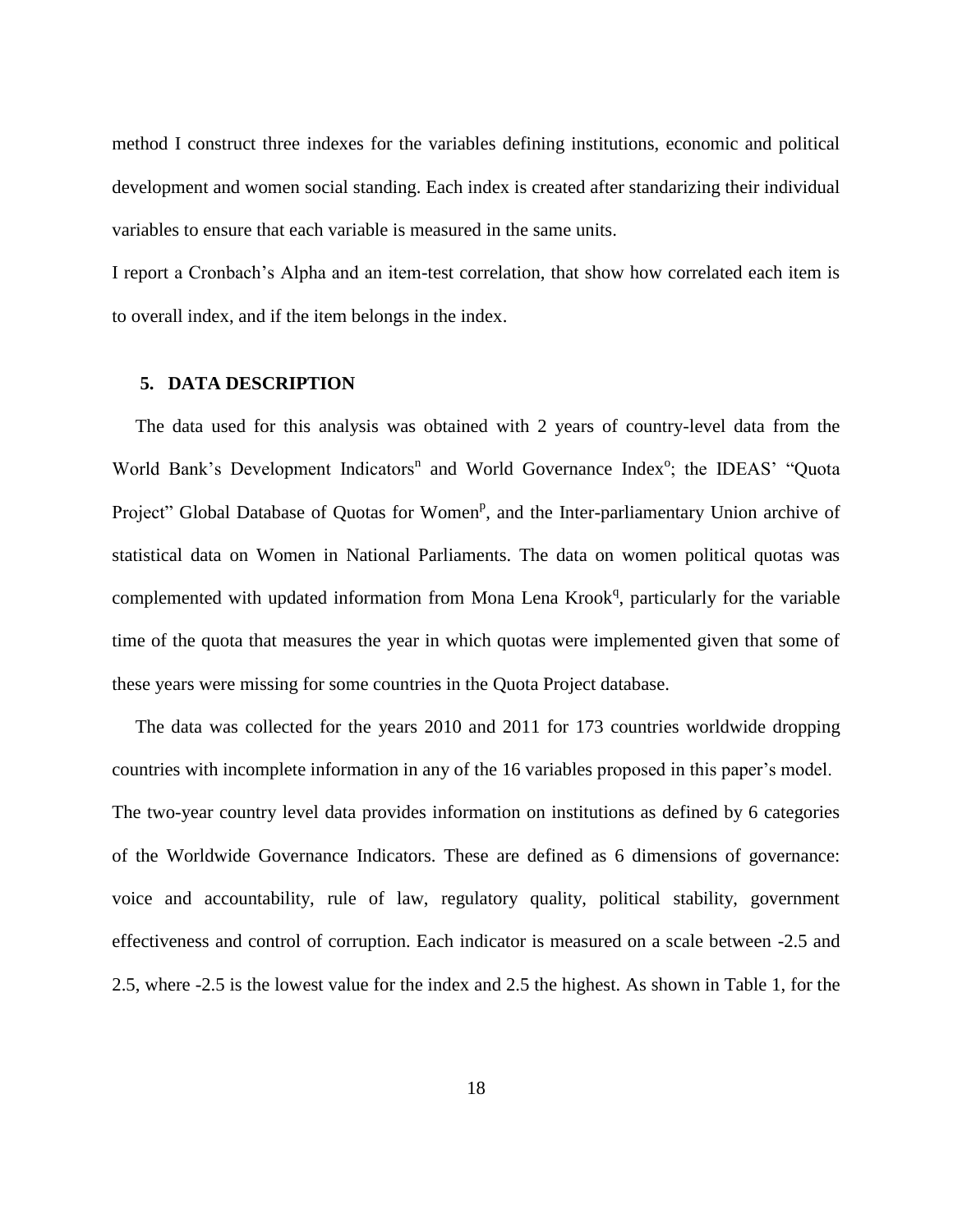first specification in this paper the governance indicators are aggregated into an index version of Institutions, followed by a disaggregate version of its indicators.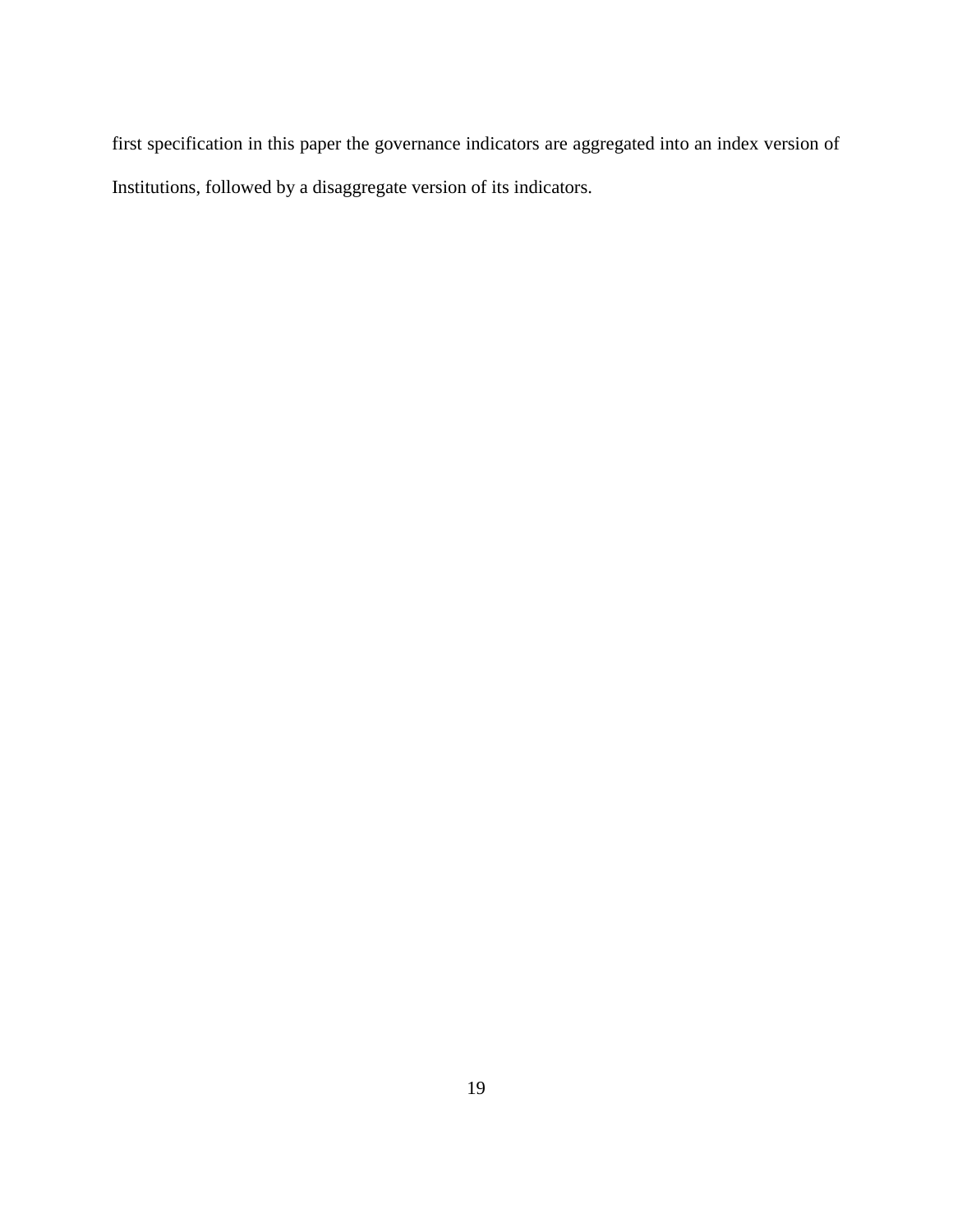| <b>Table 1: Variable Descriptions</b>                        |                                                                                                                                                                                                             |  |  |  |  |  |
|--------------------------------------------------------------|-------------------------------------------------------------------------------------------------------------------------------------------------------------------------------------------------------------|--|--|--|--|--|
| Index of Institutions                                        | Index constructed with the 6 categories of governance indicators: voice and<br>accountability, rule of law, regulatory quality, political stability, government<br>effectiveness, and control of corruption |  |  |  |  |  |
| Voice and<br>Accountability                                  | Perception of citizens of freedom to voice their opinions and participate in politics<br>(index scale -2.5 to 2.5)                                                                                          |  |  |  |  |  |
| <b>Rule of Law</b>                                           | Perception of agents abiding by the rules of society, property rights and likelihood<br>of crime and violence (index scale -2.5 to 2.5)                                                                     |  |  |  |  |  |
| <b>Regulatory Quality</b>                                    | Perception of the ability of goverment to implement policies and regulations that<br>promote private sector development (index scale -2.5 to 2.5)                                                           |  |  |  |  |  |
| <b>Political Stability</b>                                   | Perception of the likelihood that the government will be destabilized by<br>unconstituional means including violence or terrorism (index scale -2.5 to 2.5)                                                 |  |  |  |  |  |
| Government<br><b>Effectiveness</b>                           | Perceptions of the quality of public administration, policy and services, the<br>credibility in the implementation and the independence from political pressures<br>(index -2.5 to 2.5)                     |  |  |  |  |  |
| <b>Control of Corruption</b>                                 | Perception to which public power is exercised for private capture of the state by<br>private interests and elites (index scale -2.5 to 2.5)                                                                 |  |  |  |  |  |
| <b>Index of Economic and</b><br><b>Political Development</b> | Index constructed with standarized versions of GDP per capita constant, public<br>expenditure in healthcare and time since political quota implementation                                                   |  |  |  |  |  |
| <b>Constant GDP per</b><br>capita                            | Natural logarithm of the Gross Domestic Product (constant 2000 in US\$ hundred<br>thousands)                                                                                                                |  |  |  |  |  |
| <b>Public Expenditure on</b><br><b>Healthcare</b>            | Public spending on healthcare, total (% of GDP)                                                                                                                                                             |  |  |  |  |  |
| Quota                                                        | 1 if country has political quota for women in parliaments, 0 otherwise                                                                                                                                      |  |  |  |  |  |
| <b>Time since Quota</b>                                      | Number of years since the political quota for women was implemented (years)                                                                                                                                 |  |  |  |  |  |
| <b>Type of Electoral</b><br>System                           | 4 types of electoral systems, proportional, majority, mixed, other, taking the value<br>of 1 correspondingly, 0 otherwise                                                                                   |  |  |  |  |  |
| <b>Index of Women Social</b><br><b>Standing</b>              | Index constructed with standarized versions of fertility rate, percentage of women<br>in ministerial positions, women's life expectancy, percentage of women in the labor<br>force and time since vote      |  |  |  |  |  |
| <b>Fertility Rate</b>                                        | Total fertility rate (births per woman)                                                                                                                                                                     |  |  |  |  |  |
| <b>Women in Ministerial</b><br><b>Positions</b>              | Proportion of women in ministerial level positions (in percent)                                                                                                                                             |  |  |  |  |  |
| <b>Women's Life</b><br><b>Expectancy</b>                     | Life expectancy at birth, female (years)                                                                                                                                                                    |  |  |  |  |  |
| <b>Women's participation</b><br>in Labor force               | Proportion of females in the labor force (percent of total labor force)                                                                                                                                     |  |  |  |  |  |
| <b>Time since Vote</b>                                       | Number of years since women can vote                                                                                                                                                                        |  |  |  |  |  |
|                                                              | Women Elected in 2011 Natural Logarithm of seats held by women in national parliaments (in percent)                                                                                                         |  |  |  |  |  |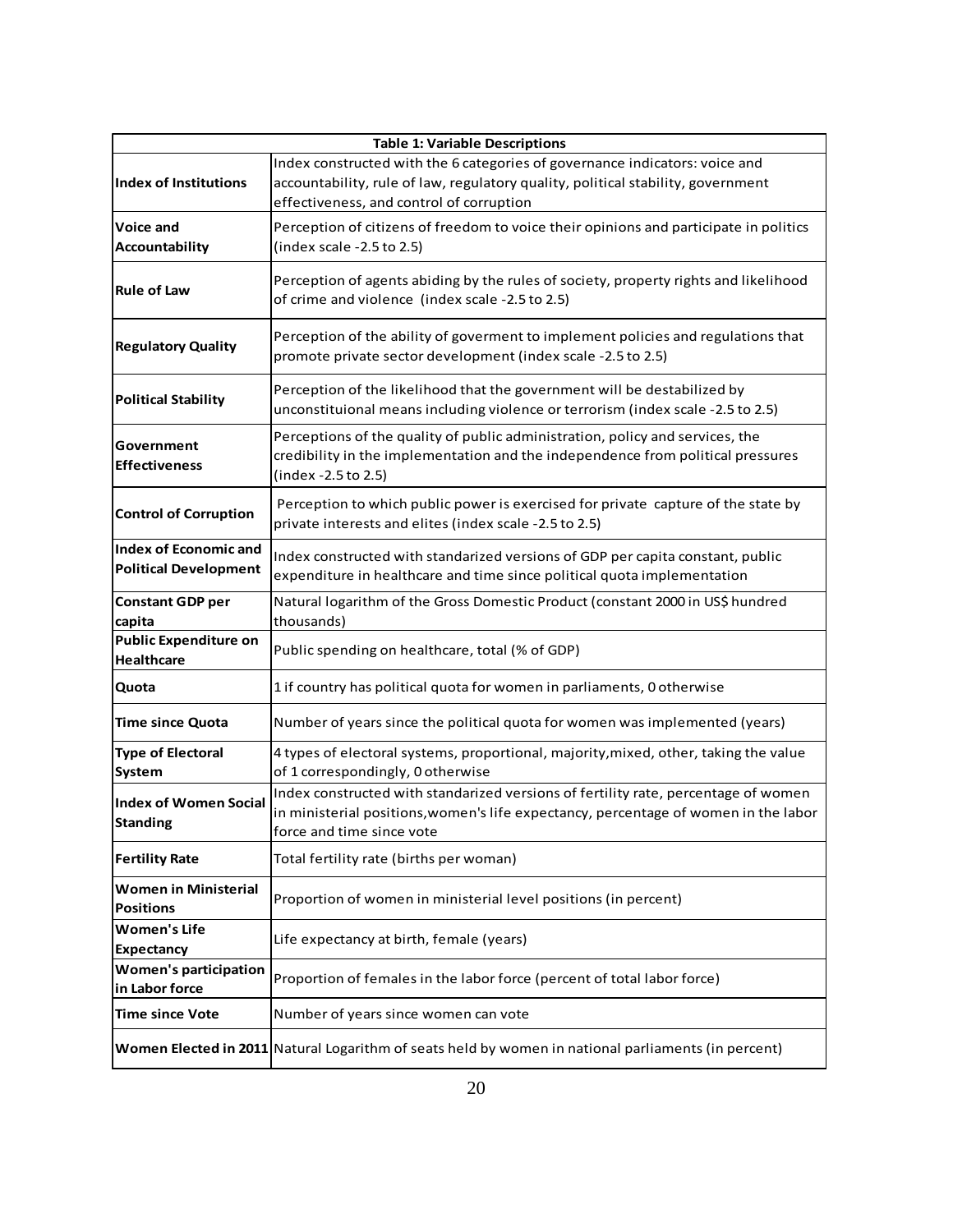For the first specification of this paper the economic and political development covariates are aggregated into an Index of Economic and Political Development, which I also use in a disaggregate version. Throughout the specifications both are used as measures of countries' institutional development. Economic development is measured with the Log of the GDP per capita, measured in constant US\$ hundred thousands from the year 2000, and also with public expenditure on healthcare, as the percentage of GPD governments spend on healthcare in 2010.

 The development of political institutions on the other is measured by 3 variables: the presence of quotas for women's political participation, the type of electoral system and the time in which women could vote for the first time. The type of electoral system can take one of the following 4 types: proportional, majority, mixed and other. Quotas take the value of 1 or  $0<sup>r</sup>$  while the time of vote is measured by the number of years since women can vote.

 Since one of the objectives of my analysis is to examine the relationship of institutions with women's election in parliaments in the year 2011, I complement the aforementioned measures with the variables in 2010 resulting from the development of economic and political institutions. These are accounted for in the women social standing component and measured by women's life expectancy, the fertility rate, the percentages of women in ministerial positions and in the labor force, and the since women can vote.

The fertility rate is measured by the number of births per woman. Women in ministerial positions and in the labor force are measured as percentages while women's life expectancy is measured by the number of years females are expected to live at their time of birth.

For this component of the model, an index of women social standing is also generated to test the joint significance of this group of variables on the percentage of women elected in 2011.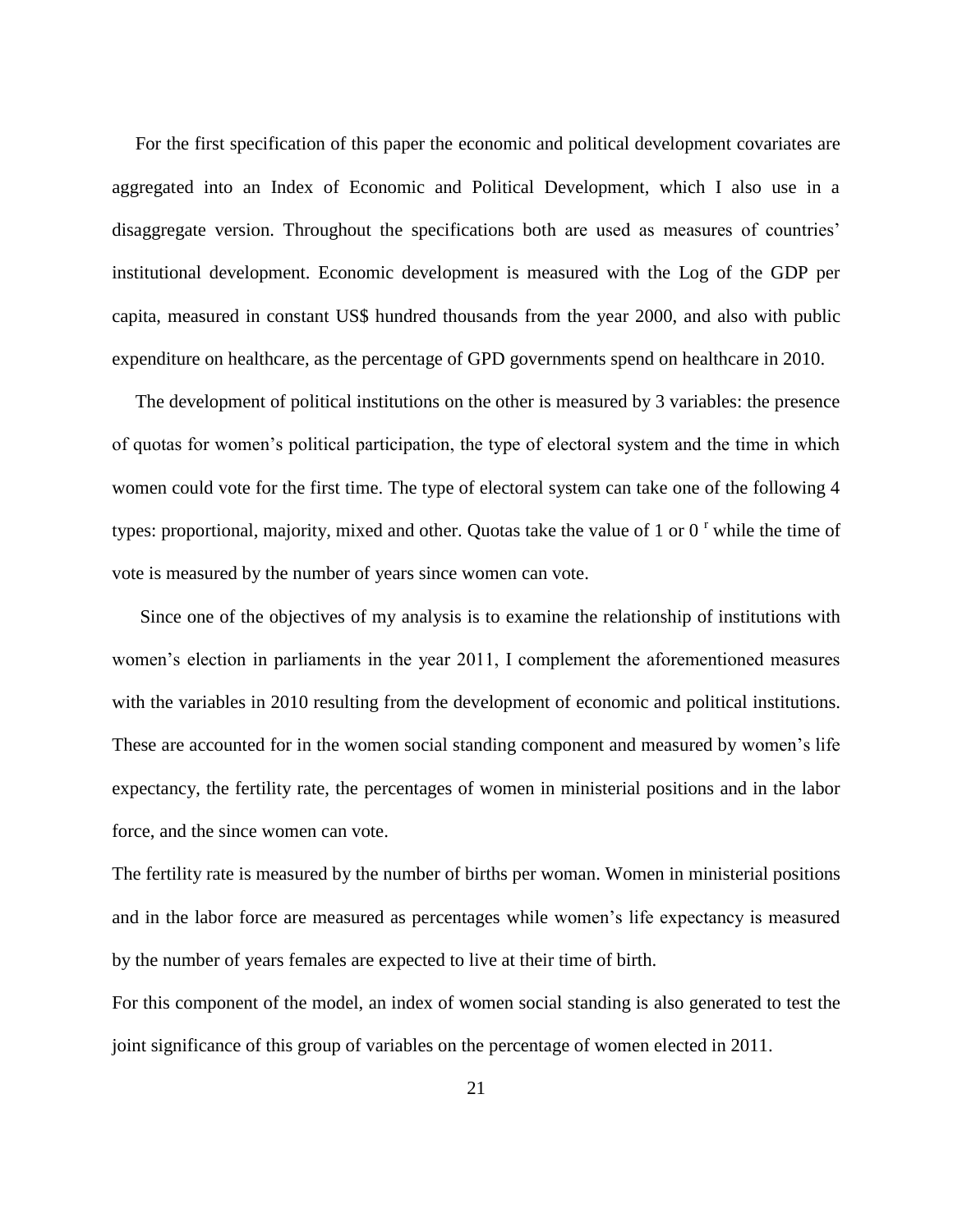## **6. DESCRIPTIVE STATISTICS**

 Using the principal factor method I generated indexes for institutions, economic and political development and women social standing. The latter two indexes described in this section were generated after standardizing the components of each one of them to make sure that the variables aggregated in each component contribute evenly to the indexes created and that their units match.

Table 2 reports the descriptive statistics for the individual indexes and the disaggregated variables used to construct them.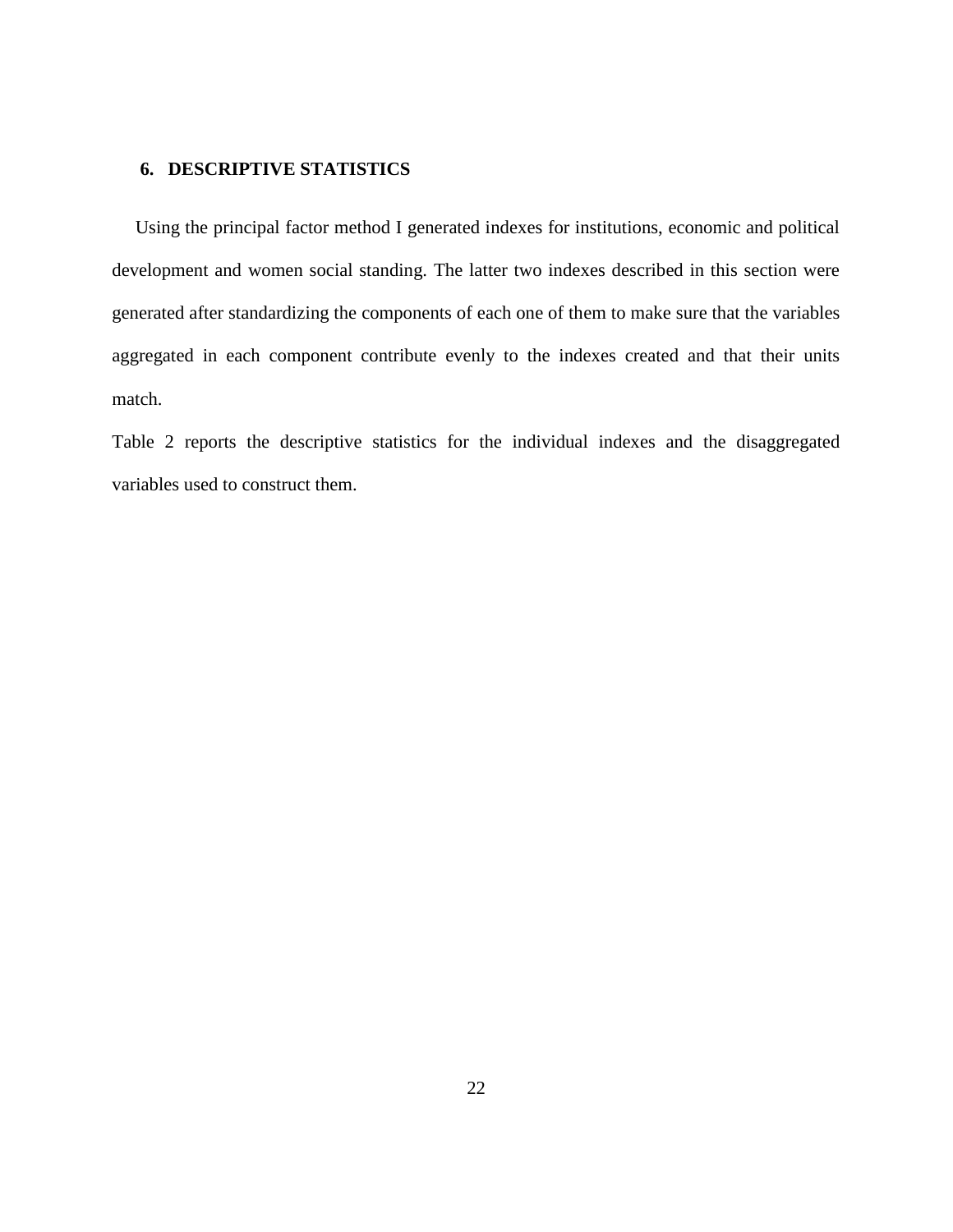| <b>Table 2: Descriptive Statistics</b>                        |                   |                           |                  |                         |  |  |  |  |
|---------------------------------------------------------------|-------------------|---------------------------|------------------|-------------------------|--|--|--|--|
| Variable                                                      | <b>Mean Value</b> | <b>Standard Deviation</b> | Min Max          | <b>Cronbach's Alpha</b> |  |  |  |  |
| <b>INSTITUTIONS</b>                                           |                   |                           |                  |                         |  |  |  |  |
| <b>Index of Institutions</b>                                  |                   |                           |                  | 0.9634                  |  |  |  |  |
| Voice and<br>Accountability                                   | 0.1134            | 0.9887                    | $-2.16, 1.63$    |                         |  |  |  |  |
| <b>Rule of Law</b>                                            | 0.0973            | 0.9843                    | $-1.94, 1.97$    |                         |  |  |  |  |
| <b>Regulatory Quality</b>                                     | 0.0286            | 0.9642                    | $-2.25$ , 1.93   |                         |  |  |  |  |
| <b>Political Stability</b>                                    | 0.1388            | 0.9383                    | $-2.73, 1.44$    |                         |  |  |  |  |
| Government<br><b>Effectiveness</b>                            | 0.033             | 0.9824                    | $-1.74, 2.25$    |                         |  |  |  |  |
| <b>Control of Corruption</b>                                  | 0.073             | 1.005                     | $-1.69$ , $2.42$ |                         |  |  |  |  |
| <b>ECONOMIC AND</b><br><b>POLITICAL</b><br><b>DEVELOPMENT</b> |                   |                           |                  |                         |  |  |  |  |
| <b>Index of Economic</b><br>and Political<br>Development      |                   |                           |                  | 0.5504                  |  |  |  |  |
| <b>GDP per Capita</b><br>(constant US\$2000)                  | 7268              | 10408                     | 105.5, 52223     |                         |  |  |  |  |
| <b>Public Expenditure</b><br>Healthcare (% of<br>GDP)         | 4.03              | 2.248                     | 0.24, 11.25      |                         |  |  |  |  |
| <b>Time since Quota</b>                                       | 6.24              | 8.668                     | 0,46             |                         |  |  |  |  |
| <b>WOMEN SOCIAL</b><br><b>STANDING</b>                        |                   |                           |                  |                         |  |  |  |  |
| Index of Women<br><b>Social Standing</b>                      |                   |                           |                  | 0.6281                  |  |  |  |  |
| Women Elected 2011<br>(% of seats)                            | 18.29             | 11.22                     | 0, 56.3          |                         |  |  |  |  |
| <b>Fertility Rate (births</b><br>per female)                  | 2.837             | 1.413                     | 1.14, 7.06       |                         |  |  |  |  |
| Women in<br><b>Ministerial Positions</b><br>(%)               | 17.09             | 12.2                      | 0,63.2           |                         |  |  |  |  |
| <b>Women Participation</b><br>in Labor Force                  | 40.83             | 9.156                     | 12.35, 53.66     |                         |  |  |  |  |
| <b>Women Life</b><br><b>Expectancy (years)</b>                | 71.35             | 10.771                    | 46.60, 86.41     |                         |  |  |  |  |
| <b>Time since Vote</b><br>(years)                             | 58.55             | 24.87                     | 0,118            |                         |  |  |  |  |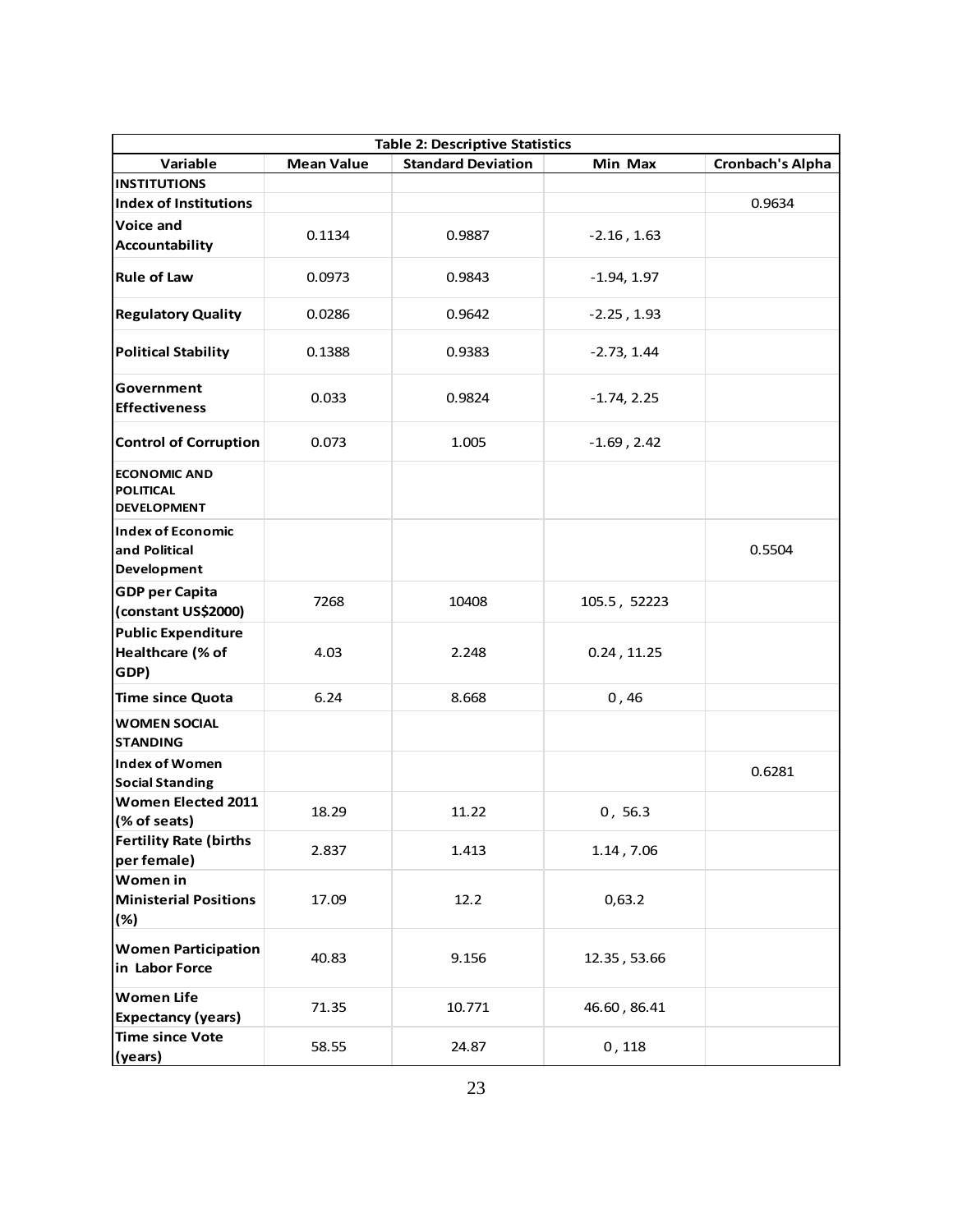The distribution of the Institutions Index is symmetrical with a range of values between -1.74 on the left tail and 2.17 on the right tail. Its index is compounded of the 6 World Bank indicators of governance described on Table 1. For this index the Cronbach's Alpha is 0.9634, suggesting that the 6 indicators measure the same underlying concept<sup>s</sup> and their item-test correlation shows that the six indicators correlate highly with the overall index<sup>t</sup>. For the Economic and Political Development Index I aggregate 3 standarized items: GDP per capita, public health expenditure and time since the political quota for women was implemented; while for the Women Social Standing Index I aggregated 5 standarized variables: fertility rate, women in ministerial positions, percentage of women in the labor force, life expectancy and the time since vote. Both indexes report low Cronbach's Alphas of 0.5504 0.6281 respectively prompting a sensitivity check whereby the model proposed in this analysis is better specified in its disaggregate form<sup>u</sup>.

 Table 2 also shows the descriptive statistics for the variables that measure economic and political development. GDP per capita shows a mean value of US\$ 7268 with great outlier values of US\$105.5 and US\$ 52.223 at the extremes of the distribution, while the average public expenditure on healthcare was 4.03% of GDP in 2010, with countries spending as little as 0.24 of their GDP on healthcare, and others to 11.2% of their GDP on this item.

The time since quota variable showing the number of years since countries adopted the quota for women's political representation, shows an average of 6.24 years and a standard deviation of 8.7 years approximately. Its distribution reflects the outlier values of countries like Ghana that adopted political quotas for women 46 years ago, followed by the Nordic countries of Denmark,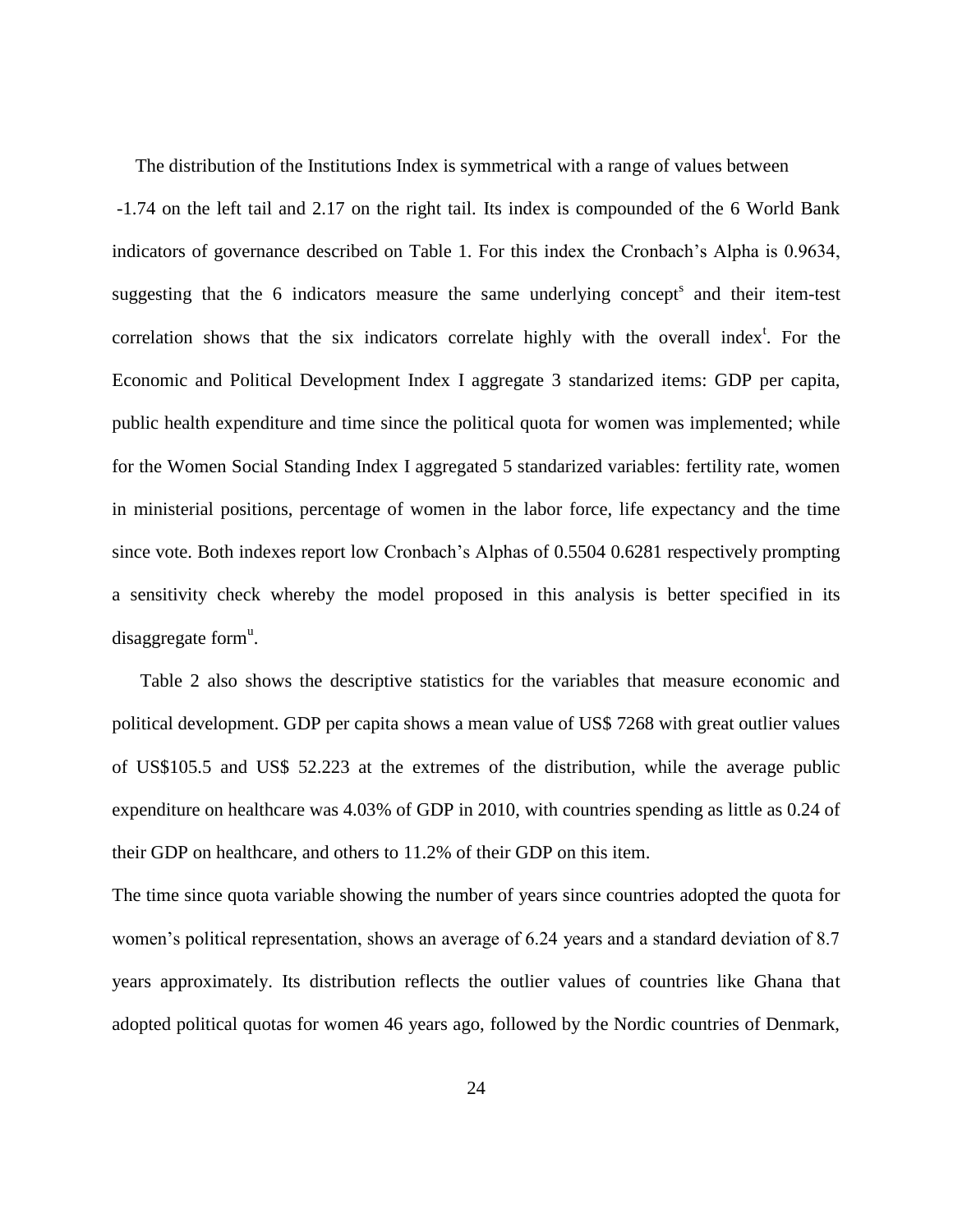Iceland and Norway and European countries like the Netherlands that implemented their quotas between 20 and 30 years ago. The bulk of countries located between 7.5 and 15 years, are the countries of Latin America and the newly created countries in Europe like Macedonia former Yugoslavia and Georgia, who adopted their quotas in the mid 90's after the UN's Beijing's World Conference on Women in  $1995^{\rm v}$ 

Finally the descriptive statistics for the variables that define the standing of women in their societies are as follows: the percentage of women elected shows an average percent value of almost 18,3% worldwide in the year 2011. The extreme values for this variable come at the higher end from African countries like Rwanda that shows the highest percentage of women elected at 56%, followed by countries like South Africa at 45% and the Nordic and European countries like Netherlands who maintain the percentage of women elected in their legislatures at around 40%. The extreme values of 0 of no women elected can be observed in Muslim countries like Saudi Arabia and Qatar.

The variable women in ministerial positions almost mimics the mean values and range of women elected. For instance the percentage of women in ministerial positions is almost 17.09% and the highest percentage of women in such positions is almost 7 percentage points above the number of women elected.

It is also interesting to note that the mean of women's participation in the labor force clusters around the 40.8% value with outliers of 12% coming from countries like Qatar, Syria and Saudi Arabia in which women do not participate in many societal activities that require leaving their homes, like working.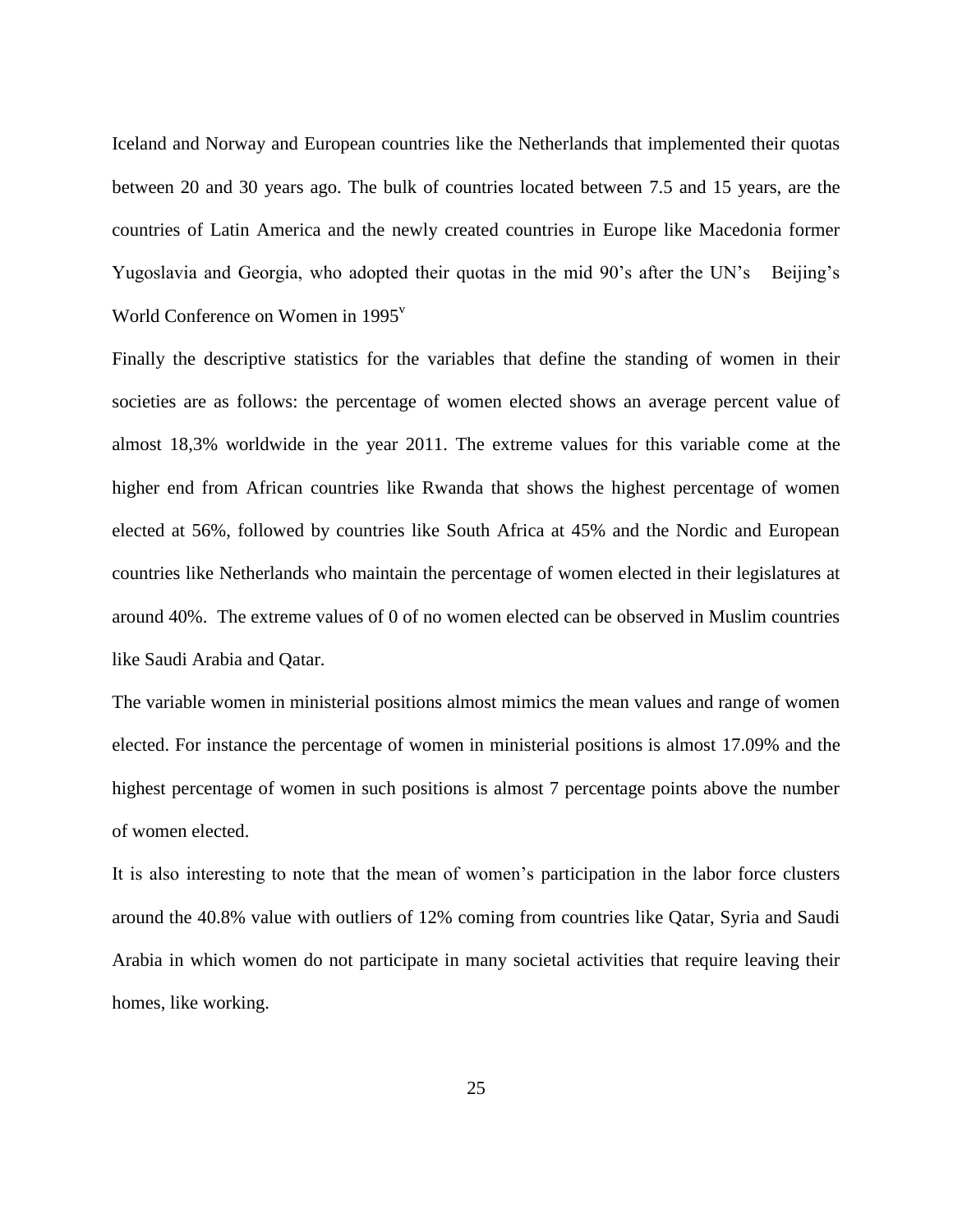As for the women's life expectancy, the lowest number of years can be found in African countries like Lesotho, Guinea-Bissau and the Democratic Republic of Congo at around 46 years of age.

For the time since vote variable, the lowest number of years at 0, are for countries like Brunei, the Congo and Kuwait, while the highest number of years in which women can vote, is for Australia that granted women the right to vote 108 years ago, followed by Finland at 105.

Finally for the fertility rate variable the average number of children is 2.84. The minimum number of children is 1.14 and the maximum, 7.06. The higher the number of children, the more likely women have to spend more time at home, the least likely they are to work outside their homes, and the more likely that their contribution to society invisible since they will not be remunerated for their work. Additionally higher fertility rates are associated with lower levels of education and lower levels of participation in the labor force, two key determinants of women social standing in their societies.

#### **7. RESULTS**

 In this section the empirical results related to the relevant policy variables of interest are first shown for equation (1), with a discussion of the relationships of the indexes of institutions, economic and political development and women social standing, with the percentage of women elected in 2011. Secondary specifications illustrate the association of institutions with economic and political development and women elected in 2011, while additional specifications relate the economic and political development with women social standing and the percentage of women elected in 2011. A last specification illustrates the association between women social standing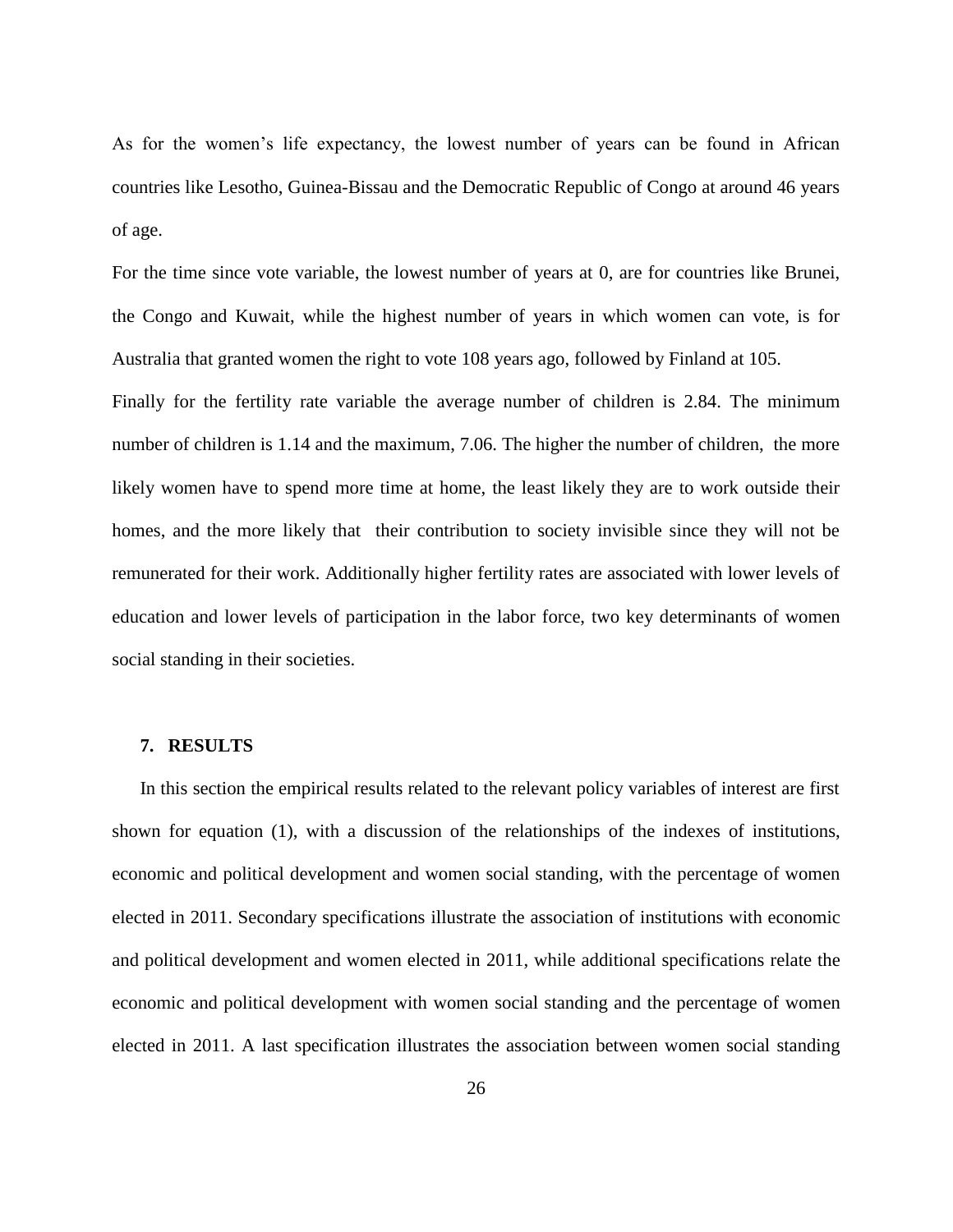and the percentage of women elected in 2011. The second part of this section presents the disaggregate version of the aforementioned results for equation (2).

# **7.1 Main Results for Equation (1)**

 Table 2 shows the results of the main specifications outlined in equation (1), where the main determinants of the percentage of women elected in 2011 are estimated as indexes of institutions, economic and political development, and women social standing.

|                                                        | 1                                                      | $\mathbf{2}$                       | 3                               | 4                        | 5                               | 6                               |
|--------------------------------------------------------|--------------------------------------------------------|------------------------------------|---------------------------------|--------------------------|---------------------------------|---------------------------------|
| Independent<br><b>Variables</b>                        | <b>Economic</b><br>and Political<br><b>Development</b> | Women<br>social<br><b>Standing</b> | Women<br><b>Elected</b><br>2011 | Women<br>Elected<br>2011 | Women<br><b>Elected</b><br>2011 | Women<br><b>Elected</b><br>2011 |
| <b>Institutions</b>                                    | $0.313***$<br>(0.05)                                   |                                    |                                 | $.2032***$<br>(0.04)     |                                 | 0.0627<br>(0.039)               |
| <b>Economic and</b><br><b>Political</b><br>Development |                                                        | $0.225***$<br>(0.054)              |                                 |                          | $0.36***$<br>(0.036)            | $0.031***$<br>(0.039)           |
| <b>Women Social</b><br><b>Standing</b>                 |                                                        |                                    | $.226***$<br>(0.0414)           |                          |                                 | $0.1423***$<br>(0.039)          |
| R-squared                                              | 0.1027                                                 | 0.0480                             | 0.0826                          | 0.0742                   | 0.2165                          | 0.2615                          |
| <b>Number of</b><br>observations                       | 173                                                    | 173                                | 173                             | 173                      | 173                             | 173                             |

**Table 3: OLS Results Dependent Variables: Economic and Political Development, Women Social Standing and Percentage of Women Elected in 2011**

Standard errors in

parentheses

 $+ p<.10$ , \*  $p<.05$ , \*\*  $p<.01$ , \*\*\*  $p<.001$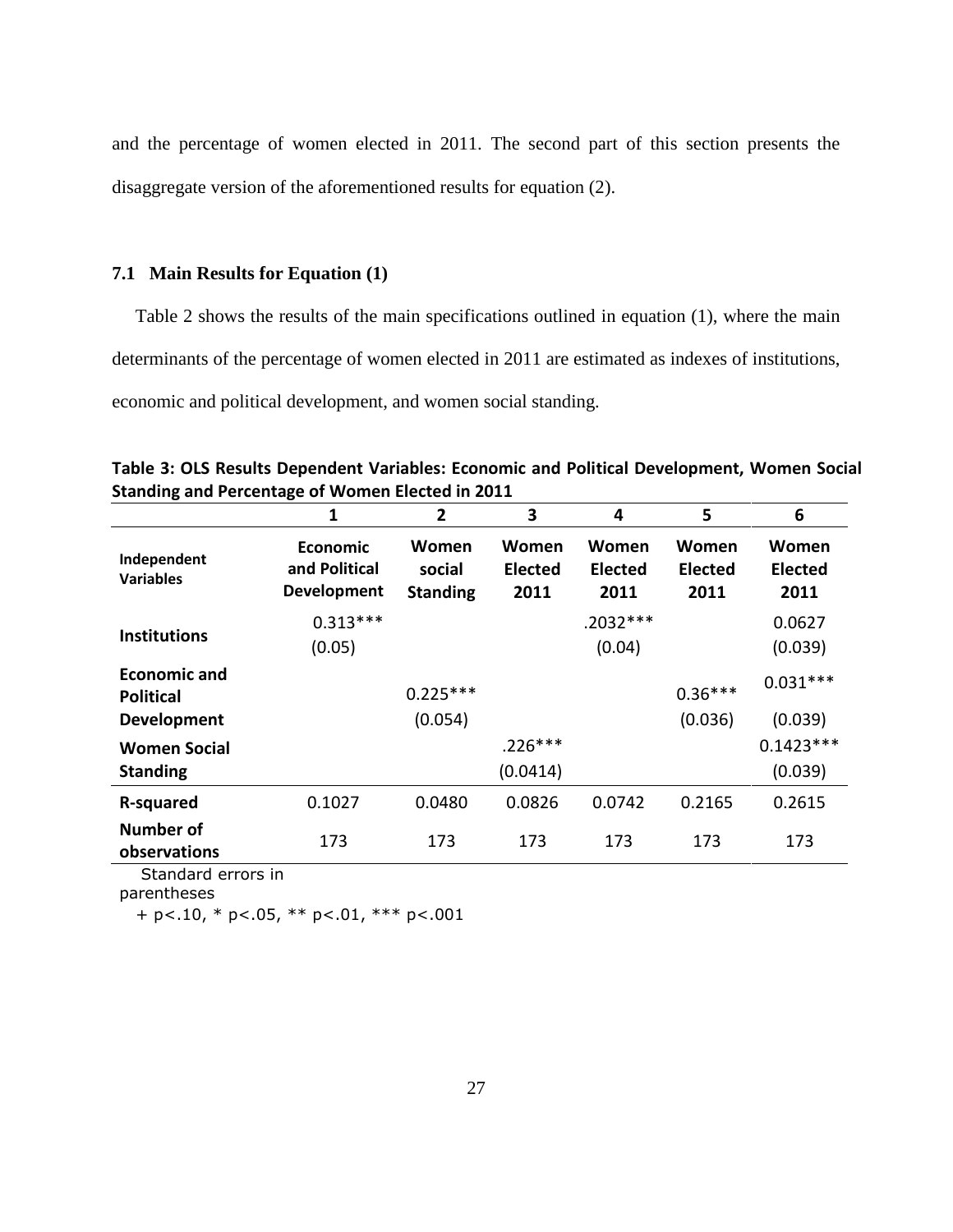#### **7.2 Main Results Institutions**

 The results of outcomes (1) and (4) indicate that institutions have a statistically significant effect on the percentage of women elected in 2011, confirming North (1991), whose theory suggests a positive impact of institutions on political and economic development. Also institutions in specification (4) confirm one of the hypotheses of this paper, in which institutions would also have a positive correlation with the percentage of women elected in the year 2011. The direction and magnitude of both coefficients of institutions confirm their positive correlation with economic and political development, as well as with the percentage of women elected in 2011. As the Institutions Index changes by one unit in specifications (1) and (4) the percentage of women elected in 2011 changes by 0.31 and 0.20 units respectively.

It is important to note that for the full index model, outcome (6), the positive correlation of institutions on the individual indexes is not maintained when the institutions index is regressed with the women social standing and economic and political development indexes.

This specification shows that ceteris paribus, the effect of institutions on the percentage of women elected in 2011 is not related at any relevant statistical level with the percentage of women elected in 2011. This is what my conceptual model predicts whereby the effect of institutions on the percentage of women elected is captured firstly by the Economic and Political Development index, and subsequently by the Women Social Standing Index.

### **7.3 Secondary Results Other Variables of Interest**

 The secondary results in this section help test the individual linkages of my conceptual model of Diagram 1, starting with the Economic and Political Development index, followed by the Women Social Standing Index that jointly determine the percentages of women elected in 2011.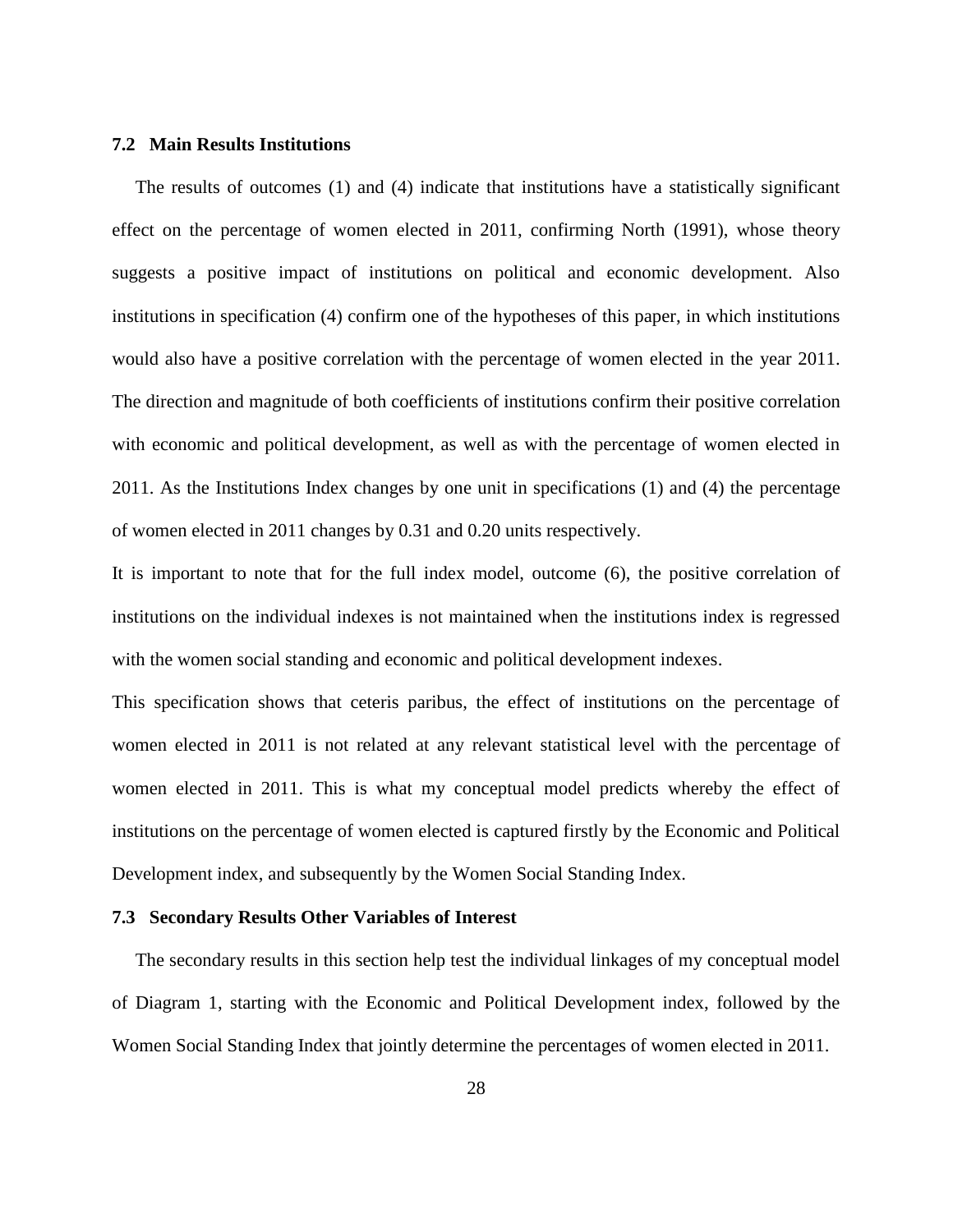#### **7.4 Economic and Political Development**

 The two coefficients of the Index of Economic and Political Development show consistent statistically significant results for outcomes (2), (5) and (6). For instance when the Index of Women Social Standing and the percentage of women elected in 2011 are regressed individually on this index, the index shows a positive association with both. For the Women Social Standing Index it confirms the linkage in the conceptual model between economic and political development and women social standing (Diagram 1), while in the second instance it parses out the variation between economic development and the percentage of women elected in parliaments in 2011.

In the full model, outcome (6), the Economic and Political Development Index confirms the theory's positive association of economic development with the percentage of women elected in parliaments.

#### **7.5 Women Social Standing**

 The coefficients of the Women Social Standing Index also show consistent statistically significant results for outcomes (3) and (6). Outcome (3) confirms the linkage in the conceptual model between women social standing and the percentage of women elected, while outcome (6) shows the variation between women social standing and the percentage of women elected in parliaments in 2011. The positive association of the latter also confirms the prediction of the conceptual model proposed in this paper.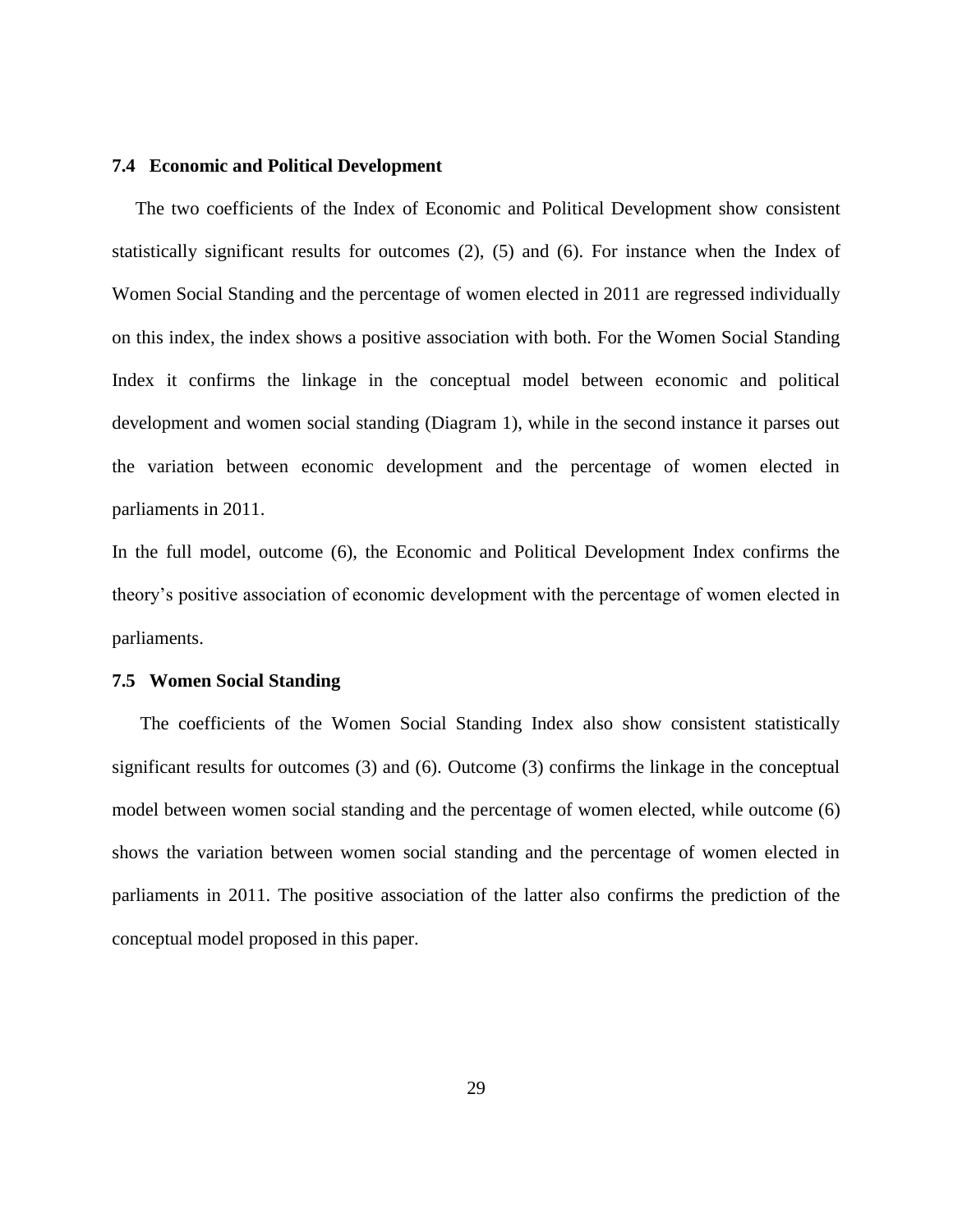#### **7.6 Main Results for Equation (2)**

 In the previous section I outlined the tentative results of equation (1), the general specification in its aggregate version. Due to the low Cronbach's Alphas reported for 2 of its three indexes, namely that of the economic and political development index at 0.5504 and that of the women social standing index at 0.6281, a second specification is proposed with equation (2) that shows the disaggregate versions of the indexes in equation (1).

The results for equation (2) are reported in Table 3.

| Social Standing and Fertentage or women Lietted in 2011       |                                                |                                           |                                 |                                 |                                 |                       |  |
|---------------------------------------------------------------|------------------------------------------------|-------------------------------------------|---------------------------------|---------------------------------|---------------------------------|-----------------------|--|
|                                                               | $\mathbf{1}$                                   | $\overline{2}$                            | 3                               | 4                               | 5                               | 6                     |  |
|                                                               | <b>Economic</b><br>and Political<br>Developmen | Women<br><b>Social</b><br><b>Standing</b> | Women<br><b>Elected</b><br>2011 | Women<br><b>Elected</b><br>2011 | Women<br><b>Elected</b><br>2011 | Women<br>Elected 2011 |  |
| <b>Institutions</b>                                           |                                                |                                           |                                 |                                 |                                 |                       |  |
| Voice and                                                     | $0.434***$                                     |                                           |                                 | 0.042                           |                                 | $0.282***$            |  |
| Accountability                                                | (0.085)                                        |                                           |                                 | (0.086)                         |                                 | (0.067)               |  |
| Rule of Law                                                   | $-0.766***$                                    |                                           |                                 | $-0.877***$                     |                                 | $-0.451***$           |  |
|                                                               | (0.208)                                        |                                           |                                 | (0.165)                         |                                 | (0.146)               |  |
| Regulatory                                                    | $0.548***$                                     |                                           |                                 | 0.086                           |                                 | $-0.093$              |  |
| Quality                                                       | (0.122)                                        |                                           |                                 | (0.132)                         |                                 | (0.106)               |  |
| <b>Political Stability</b>                                    | $-0.0082$                                      |                                           |                                 | 0.088                           |                                 | 0.055                 |  |
|                                                               | (0.08)                                         |                                           |                                 | (0.084)                         |                                 | (0.071)               |  |
| Government                                                    | 0.207                                          |                                           |                                 | $0.484**$                       |                                 | $0.55***$             |  |
| Effectiveness                                                 | (0.189)                                        |                                           |                                 | (0.158)                         |                                 | (0.128)               |  |
| Control of                                                    | 0.0161                                         |                                           |                                 | .433 ***                        |                                 | $0.199*$              |  |
| Corruption                                                    | (0.1565)                                       |                                           |                                 | (0.117)                         |                                 | (0.097)               |  |
| <b>Economic and</b><br><b>Political</b><br><b>Development</b> |                                                |                                           |                                 |                                 |                                 |                       |  |

**Table 4: OLS Results Dependent Variables: Economic and Political Development, Women Social Standing and Percentage of Women Elected in 2011**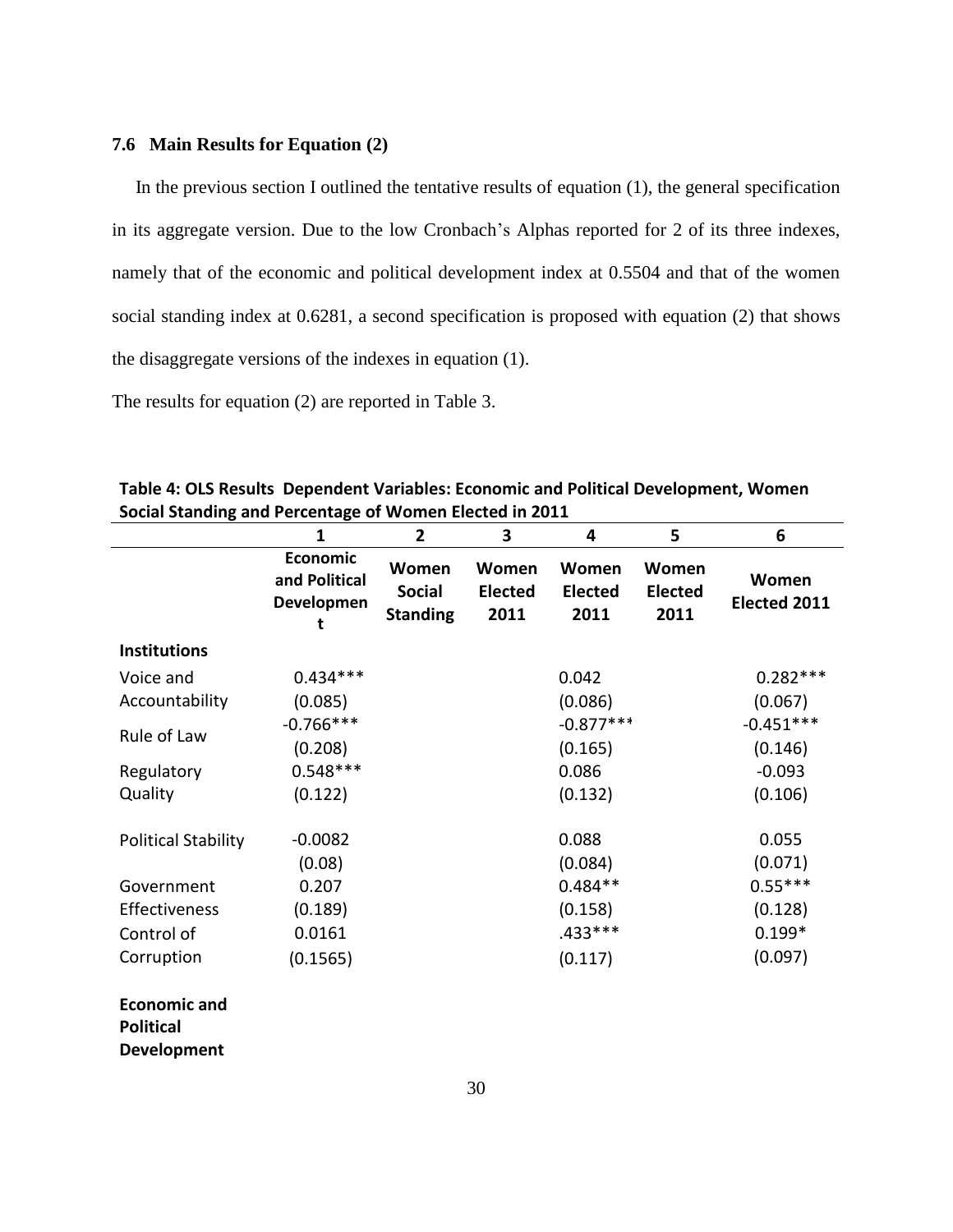| GDP per Capita                         |        | $0.08*$   |           |        | 0.036     | 0.0577     |
|----------------------------------------|--------|-----------|-----------|--------|-----------|------------|
|                                        |        | (0.045)   |           |        | (0.027)   | (0.0379)   |
| Public                                 |        | $.145***$ |           |        | $.105***$ | $0.05**$   |
| Expenditure on<br>Healthcare           |        | (0.032)   |           |        | (0.019)   |            |
|                                        |        |           |           |        |           | (0.018)    |
| Quota                                  |        | $0.276*$  |           |        | $0.199**$ | $0.324***$ |
|                                        |        | (0.133)   |           |        | (0.072)   | (0.085)    |
|                                        |        | $0.015**$ |           |        | $0.010**$ | 0.00093    |
| Time since Quota                       |        | (0.0053)  |           |        | (0.0046)  | (0.0047)   |
| Type of Electoral<br>System            |        |           |           |        |           |            |
| Proportional                           |        | $0.257**$ |           |        | $0.388**$ | $0.352***$ |
|                                        |        | 0.124     |           |        | (0.067)   | (0.076)    |
| Mixed                                  |        | 0.264     |           |        | 0.199     | 0.147      |
|                                        |        | (0.138)   |           |        | (0.1010)  | (0.092)    |
|                                        |        | $-0.277$  |           |        | 0.094     | $-0,004$   |
| Other                                  |        | (0.345)   |           |        | (0.250)   | (0.214)    |
|                                        |        |           |           |        |           |            |
| <b>Women Social</b><br><b>Standing</b> |        |           |           |        |           |            |
| Women's Life                           |        |           | $-0.011$  |        |           | $-0.011$   |
| Expectancy                             |        |           | (0.0066)  |        |           | (0.007)    |
| Women                                  |        |           | 0.1334    |        |           | $0.008*$   |
| Participation in                       |        |           |           |        |           |            |
| the Labor Force                        |        |           | (0,0596)  |        |           | (0.0047)   |
|                                        |        |           | $-.100**$ |        |           | $-0.077$   |
| <b>Fertility Rate</b>                  |        |           | (0.049)   |        |           | (0.044)    |
| Women in                               |        |           |           |        |           |            |
| Ministerial                            |        |           | $.054***$ |        |           | $0.021***$ |
| Positions                              |        |           | (0.0022)  |        |           | (0.0027)   |
|                                        |        |           | $0.005**$ |        |           | $0.0043*$  |
| Time since Vote                        |        |           | (0.0022)  |        |           | (0.00188)  |
| R-squared                              | 0.2553 | 0.1296    | 0.3027    | 0.1563 | 0.2734    | 0.4761     |
| <b>Number of</b><br>observations       | 173    | 173       | 173       | 173    | 173       | 173        |

Standard errors in parentheses

+ p<.10, \* p<.05, \*\* p<.01, \*\*\* p<.001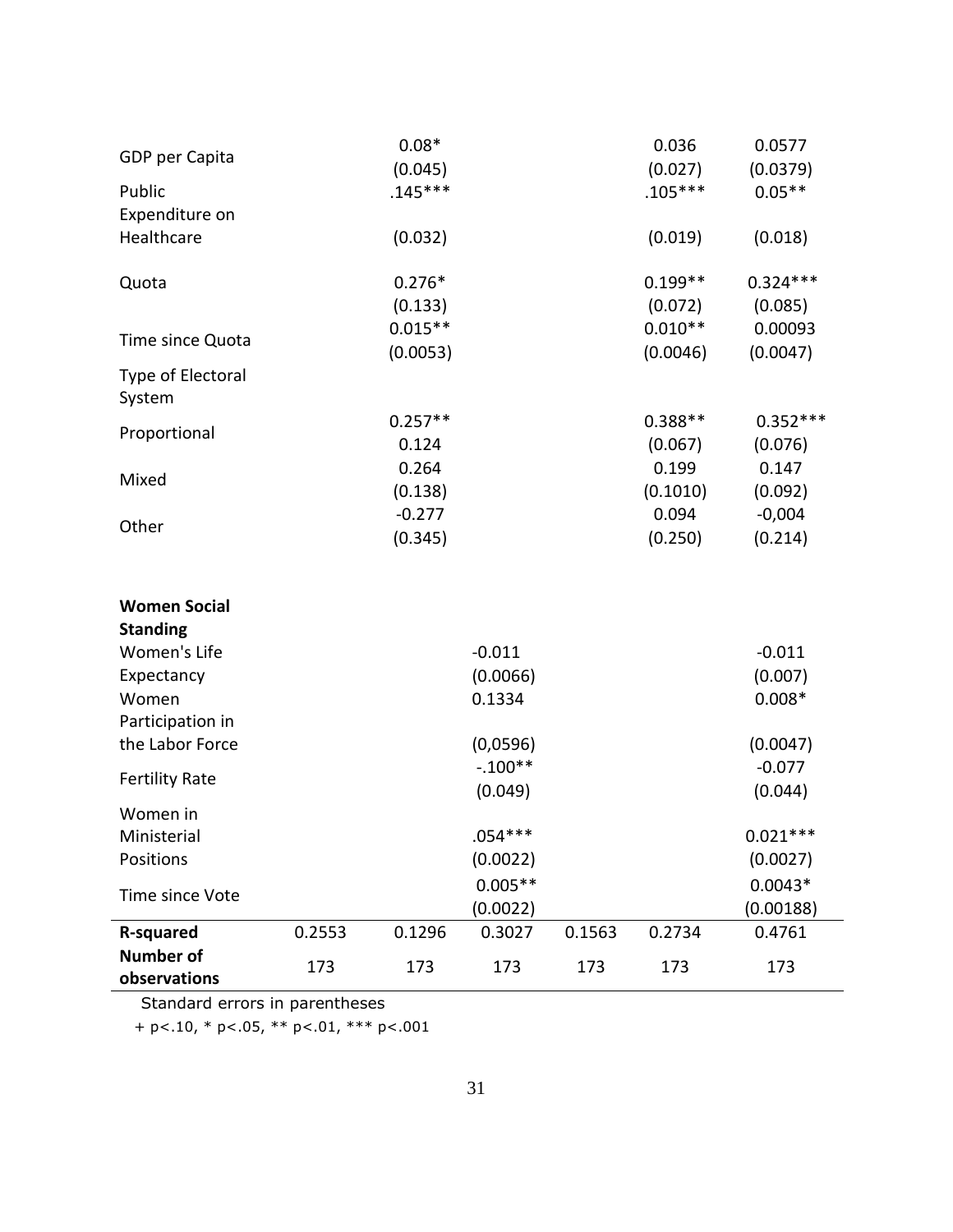#### **7.7 Main Results Institutions**

 The coefficients of institutions in their single versions show consistent statistical relevance across all specifications, with the exception of political stability that shows no statistical significance in any specification. For outcomes (1), (4) and (6) when the Economic and Political Development Index and the percentage of women elected in 2001 are individually regressed on the 6 governance indicators, all behave like theory predicts. Each indicator, voice and accountability, regulatory quality, control of corruption and government effectiveness, show a positive association with economic development and with the percentage of women elected. Rule of law as expected is negatively correlated to both in all specifications.

#### **7.8 Secondary Results for Economic and Political Development**

 As this paper intends to examine the relationship between institutions and the percentage of women elected, I review from this component the two policy variables that best reflect the economic and political development of countries: public expenditure on healthcare and implementation of political quotas for women.

In outcomes (2), (5) and (6) when the Index of Women Social Standing and the percentage of women elected in 2001 are individually regressed on public expenditure on healthcare and political quotas for women, both covariates are statistically significant and behave as theory predicts by displaying a positive association with the Index of Women Social Standing as well as with the percentage of women elected in 2011. As outcome (6) illustrates, one can expect a 1% increase in public expenditure as a percentage of GDP, to have a positive association of 0.05 percentage points on the percentage of women elected, while having a quota in place can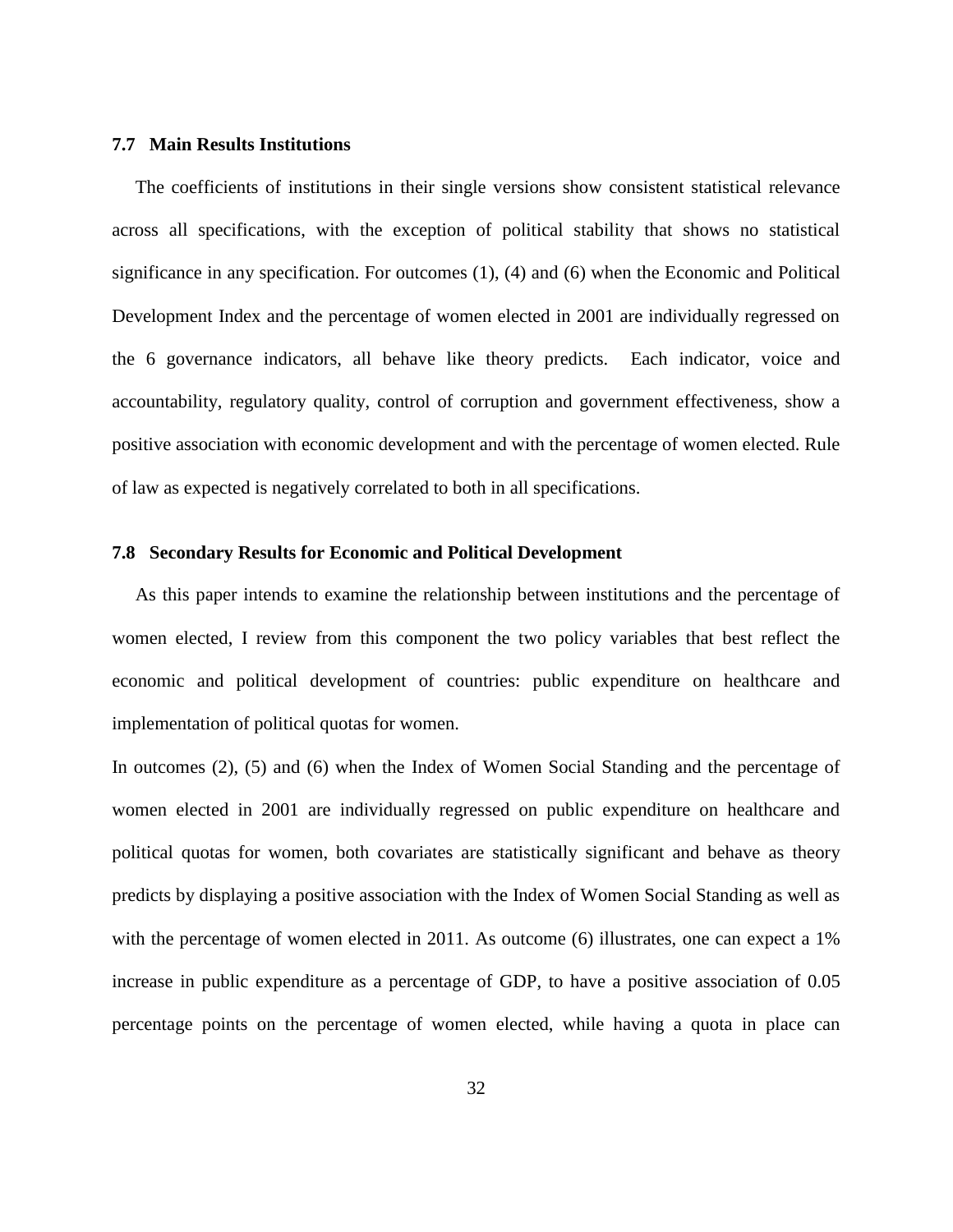potentially translate on a 0.0211 percentage point increase in the percentage of women elected in 2011.

Finally, these results for the individual covariates confirm again the linkage in the conceptual model of Diagram 1, where the level of economic and political development determines women social standing, while they also have a positive association with the dependent variable of interest, percentage of women elected in 2011.

### **7.9 Secondary Results for Women Social Standing**

 For this component the covariates of interest are the percentage of women in ministerial positions and the percentage of women in the labor force. The results for these covariates in the women social standing component show statistical relevance and consistency throughout most specifications. When the percentage of women elected in 2011 is regressed individually on the percentage of women in ministerial positions, its coefficients result statistically significant and positively correlated with the percentage of women elected in 2011. In both outcomes (3) and (6) both coefficients suggest positive percentage point changes of 0.0280 and 0.0211 from 1% changes in the percentages of women in ministerial positions.

The other variable of interest in this component, the coefficient of the percentage of women in the labor force, shows no statistical significance when regressed with the Women Social Standing Index, outcome (3). However, when regressed in the full model, with the percentage of women elected in 2011, outcome (6), it turns up statistical significant at all relevant levels and suggests a positive association with the percentage of women elected in that year indicating a positive association of 0.0211 percentage points from a 1% increase in the percentage of women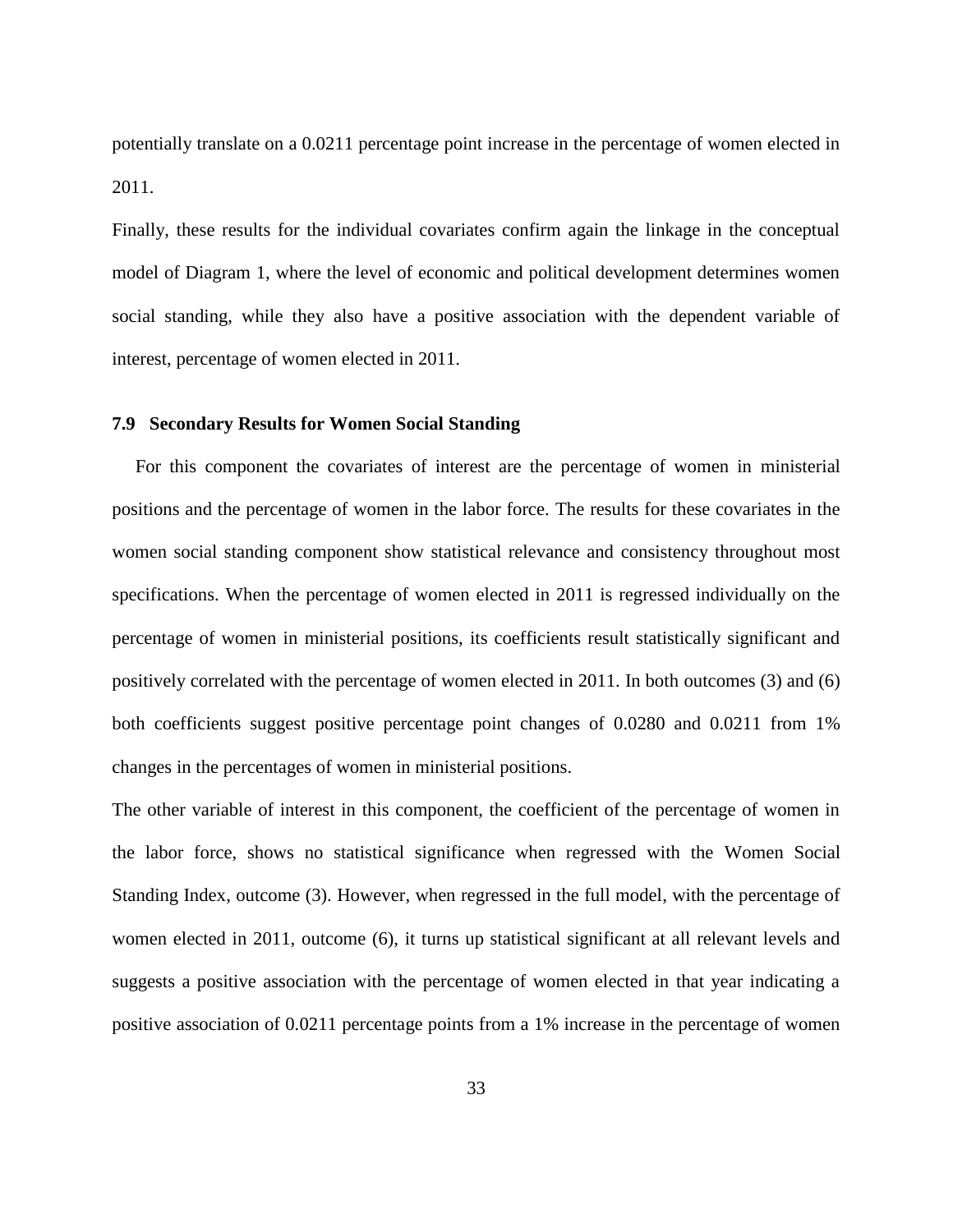in the labor force. This confirms the evidence suggested by the literature reviewed for this paper as well as the conceptual model here proposed.

#### **7.10 Other Control Variables**

 One of the surprising results in all specifications was the consistent lack of statistical significance of the GDP per capita coefficients across all specifications with the exception of outcome (2), when the Women Social Standing Index is regressed on GDP per capita.

Its lack of significance is counterintuitive since pretty much the most important studies reviewed in this paper, Matland, 1998, Viterna, Fallon, and Beckfield, 2008, amongst others, have all found evidence of its relevance explaining the percentage of women in parliaments. Potential explanations for this counterintuitive result will be provided in the discussion section.

On the other hand the rest of the control variables time since quota, type of electoral system, fertility rate and time since vote, all behave as predicted by theory. For example the time since quota and time since vote covariates turn up statistically significant outcomes (2) and (5), confirming their positive association with the percentage of women elected in 2011. The only exception of the covariate time since quota not being statistically relevant is in the full model. This result is discussed in the following section.

An additional control variable highly established in the literature reviewed for this paper and for which I also find confirmation in this study, is that of the type of electoral system.

Since Maurice Duverger's seminal study of the political role of women in 1955, Matland, 1998, Norris and Inglehart 2001, Kenworthy and Malami, 1999, amongst others have all found evidence of the importance of the type of electoral system showing that proportional systems of representation are friendlier to women candidates. My results also confirm this finding obtaining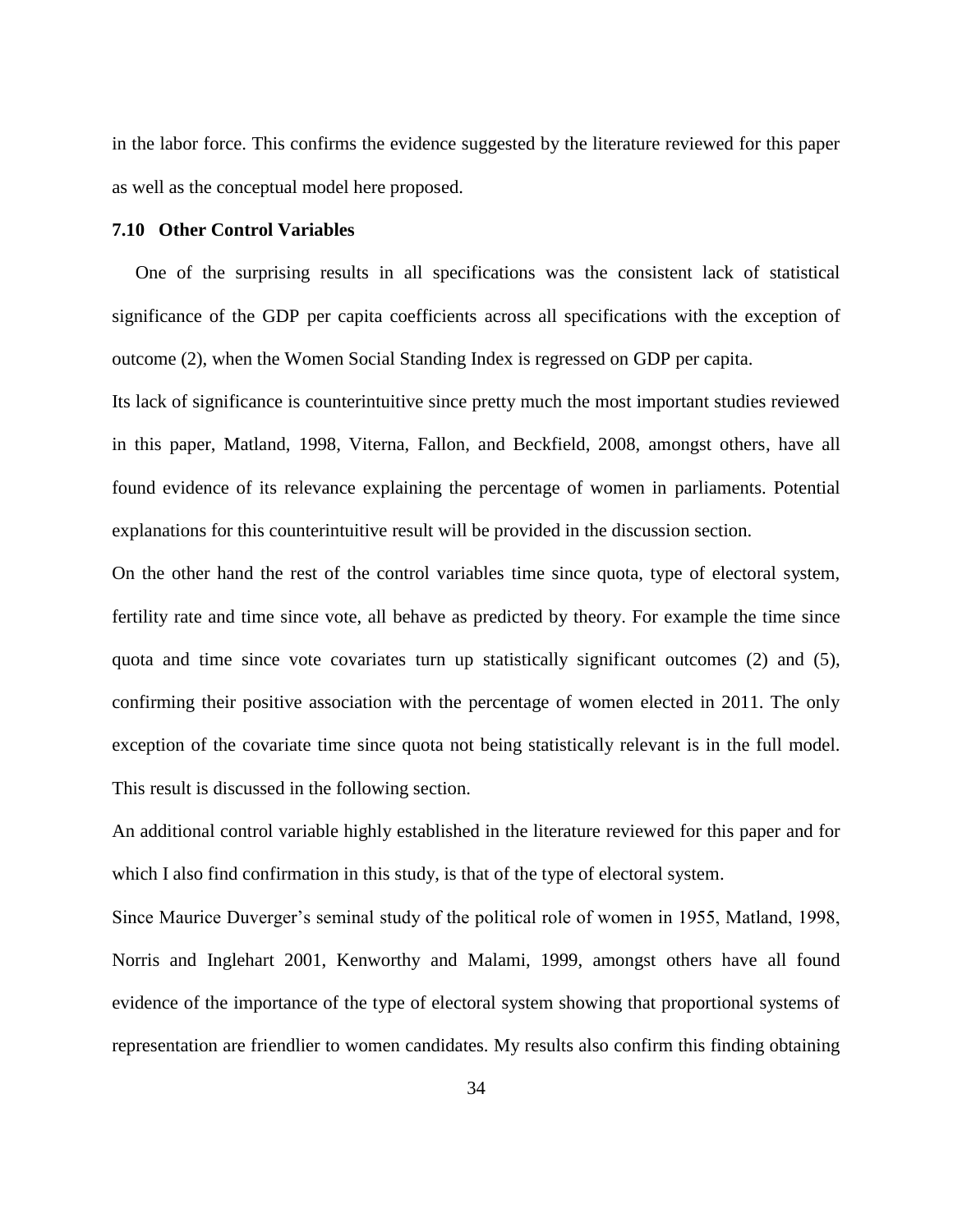statistically significant results at the 5% level for this variable, when the omitted category is that of majoritarian systems, which I find negatively associated with the percentage of women elected in 2011, as predicted.

 Finally, for the fertility rate control variable the results are as predicted by the theory. In every specification where the variable is included, namely outcomes (3) and (6), both coefficients are statistically significant and correlate negatively to the percentage of women elected in 2011. The magnitudes of the coefficients suggest that for every additional child, the percentage of women elected in 2011 is negatively associated by 0.100 and 0.077 percentage points respectively. As Duflo (2012) confirms for developing countries, the greater the number of children women have, the least likely they are to join the labor force. I suggest that it is potentially through this mechanism that the percentages of women elected in 2011, are negatively affected by the fertility rates prevailing in the countries.

#### **8. DISCUSSION**

 The results obtained for the variables of interest of this study confirm the predictions of the conceptual model here proposed. The negative values of -0.77, -0.88 and -0.45 that the rule of law indicator takes when included in the outcome of economic and political development as well as with the percentage of women elected in 2011 (Table 3), confirms Collier's (2004) finding that civil war slows down economic and political development. The negative association observed in my results can have 2 possible explanations according to Collier. One is that lack of security impedes investment damaging economic growth. As economic growth is impaired by civil conflict, more civil conflict ensues from the failures in economic development. Secondly, in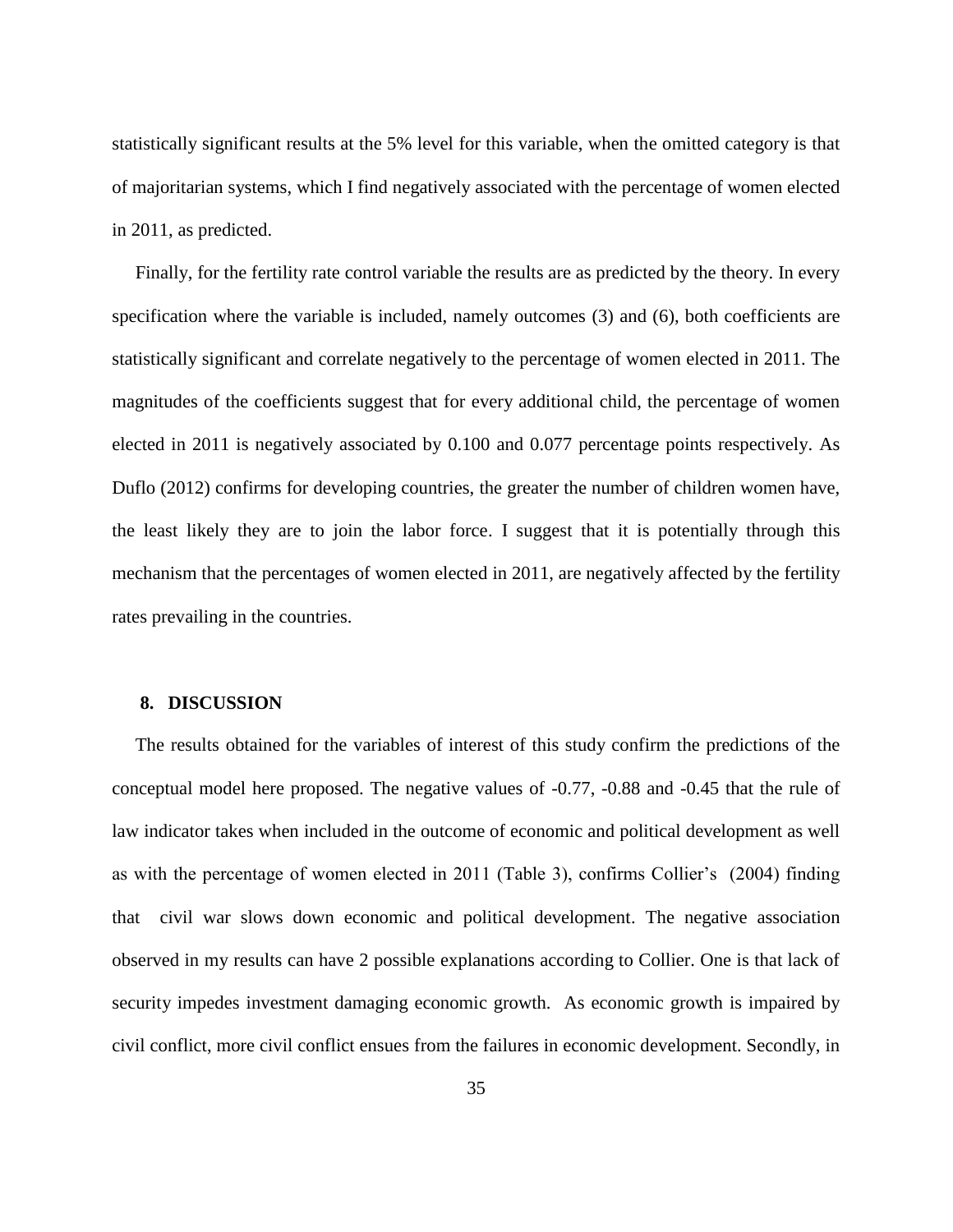the presence of rule of law problems, other institutions like government effectiveness or governmental quality are impaired by it. Collier finds that 95% of the world's production of illegal drugs takes place in territories outside the control of governments, implying that conflict and violence are more likely to occur in those areas with no institutions or presence of the states' authorities. This can not only slow down economic development but political development too. As Collier's theory suggests, additional disruptions from rule of law can spill over other institutions like the ones suggested by my model like government effectiveness or voice and accountability. As governments cannot guarantee a minimum presence and functioning, democratic processes like elections may be interrupted decreasing the chances of political election of all candidates, including women.

 The significant results obtained for voice and accountability and regulatory quality confirm both Sen's (1999) and North's (1991) predictions in outcomes (1) and (6) when the dependent variables are economic and political development and the percentage of women. The positive correlation of 0.434 and 0.282 percentage points of the indicator voice and accountability with one unit changes economic and political development and 1% changes in the percentage of women elected in 2011, may confirm Sen in two ways. First voice and accountability capture the level of democratic freedoms and political participation suggested by Sen as necessary for economic and political development. Following Sen, these personal freedoms and democratic systems are more likely to promote economic and political development. Matland (1998) also confirms that as countries develop, women are increasingly integrated in all aspects of public life and for him this includes political representation. This is illustrated in my model with the positive coefficient of 0.282 of the percentage of women elected in 2011.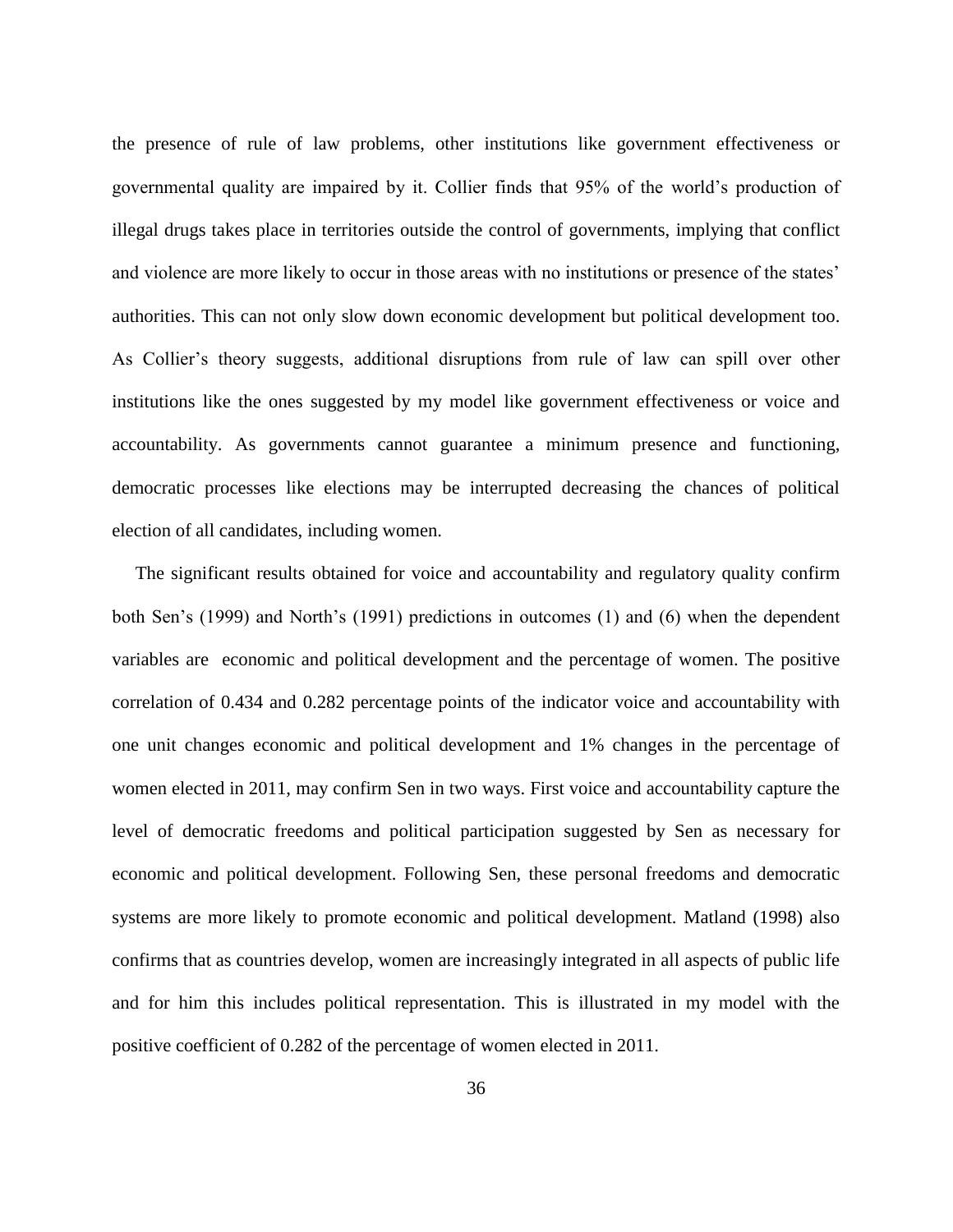The positive association of regulatory quality and government effectiveness also seems to confirm North (1991) and Hausmann (2008) by suggesting that regulations and their enforcement have a positive influence on economic development. This is reflected by the size and direction of the regulatory quality coefficient (0.55) in outcome (1) of economic and political development, and further confirmed by the size and direction of 0.48 and 0.55 of government effectiveness coefficients in outcomes (4) and (6) when the dependent variable is women elected in 2011. Both indicators seem to confirm what is observed in countries like Argentina, where it is not only important the existence on paper of laws approving women's political quotas, but also their enforcement and compliance. According to The Quota Project (2013) in Argentina political parties can be subject to fines and penalties for not complying with the 30% of women quotas required on the parties' electoral lists. In the year 2011 the percentage of women elected in Argentina was 37.4%, almost as high as the percentages observed in developed countries like Denmark, 39.1%, and Iceland, 39.7% (Inter-Parliamentary Union, 2013). The quality of the regulation and the government's effectiveness may well be what differentiates Argentina's quota law from those of Brazil, Colombia and Mexico who passed the quota law but have no provisions in it to enforce it. The lack of enforcement shown in the absence of fines might reflect the lower percentages of women in the parliaments observed in those countries in 2011, where Brazil elected only 8.6% women in their parliaments and Colombia and Mexico only 12.1% and 26.2% respectively (Inter-Parliamentary Union, 2013).

 Finally, the counterintuitive statistical insignificance in all outcomes of the political instability indicator may be explained by the results obtained in the rule of law coefficients. More specifically, the significant rule of law coefficients may be capturing part of the effect of political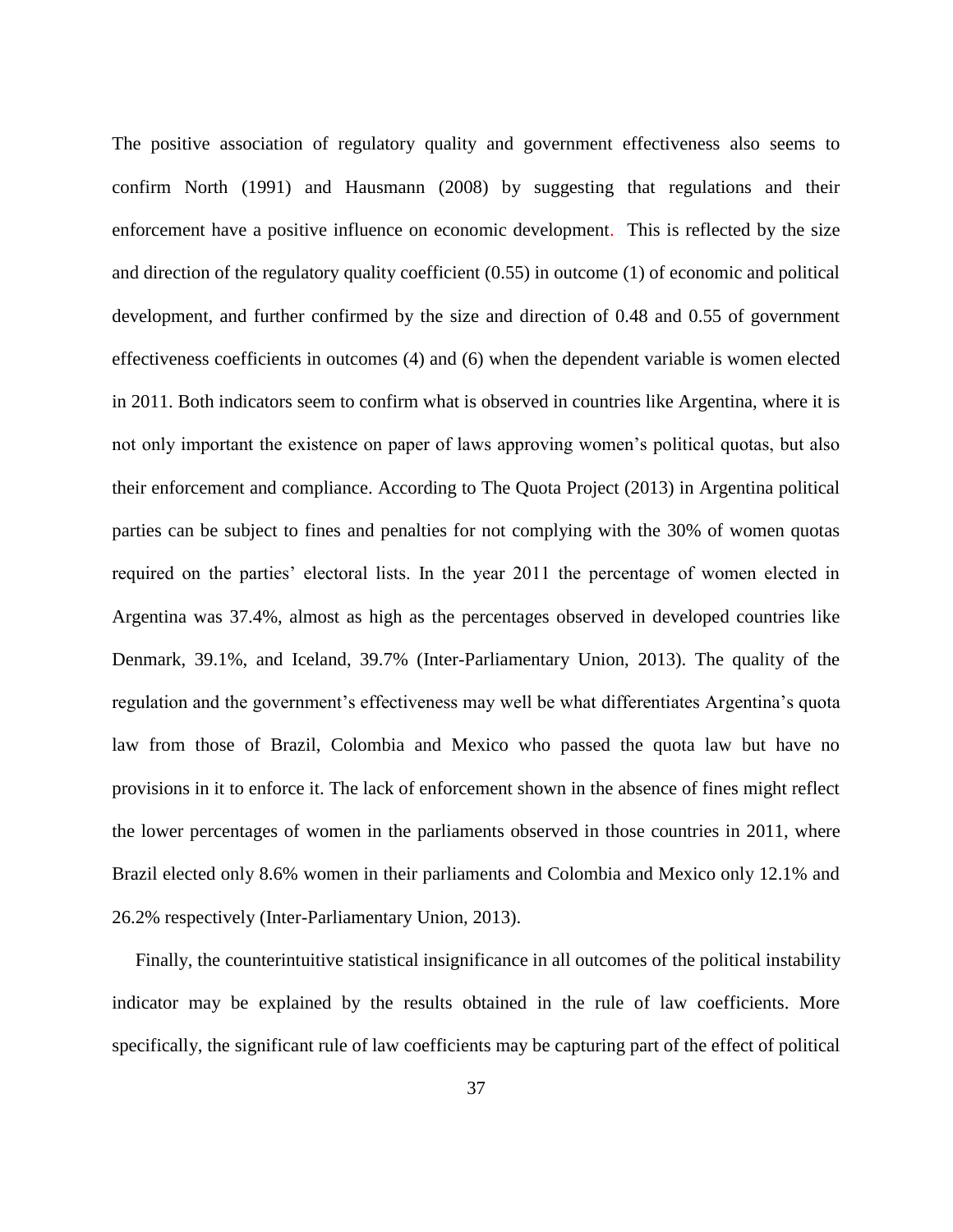instability, rendering the latter coefficients zero in all specifications where the rule of law indicator is included.

Another apparent counterintuitive result comes from the GDP per capita covariate, only relevant with a small coefficient in outcome (2) of women social standing. This positive association of 0.08 may suggest that GDP per capita works through the women social standing component and as its effect is captured in this component the GDP per capita effect is translated into other variables of women social standing like life expectancy, and lower fertility rates.

 The results of the conceptual model's measures of economic and political development, public expenditure on healthcare and quota, also confirm Duflo's (2012) and Krook's (2009) predictions. The first policy institution suggests like in Duflo's model that as women become more valuable in their societies, more social services like healthcare are provided to them and that that in turn increases their social standing in their homes and societies. The consistent positive direction and size of the public health expenditure coefficients 0.145, 0.105 and 0.05 in every outcome where it is included, confirms 2 results predicted in the conceptual model. One, that as Matland (1998) finds, investment in human development are positively correlated with the percentage of women elected, and secondly it illustrates the positive association of human development investment in the social standing of women, which in turn correlates positively with the percentage of women elected in 2011 (outcomes 5 and 6)

 Additionally, feminist theorist Krook (2009) and Pande and Ford (2012) find in their models that women social standing is positively associated with the percentage of women elected. Krook finds that a policy like political quotas for women is important for the social representation and status of women in society and Pande and Ford (2012) complement this claim in the World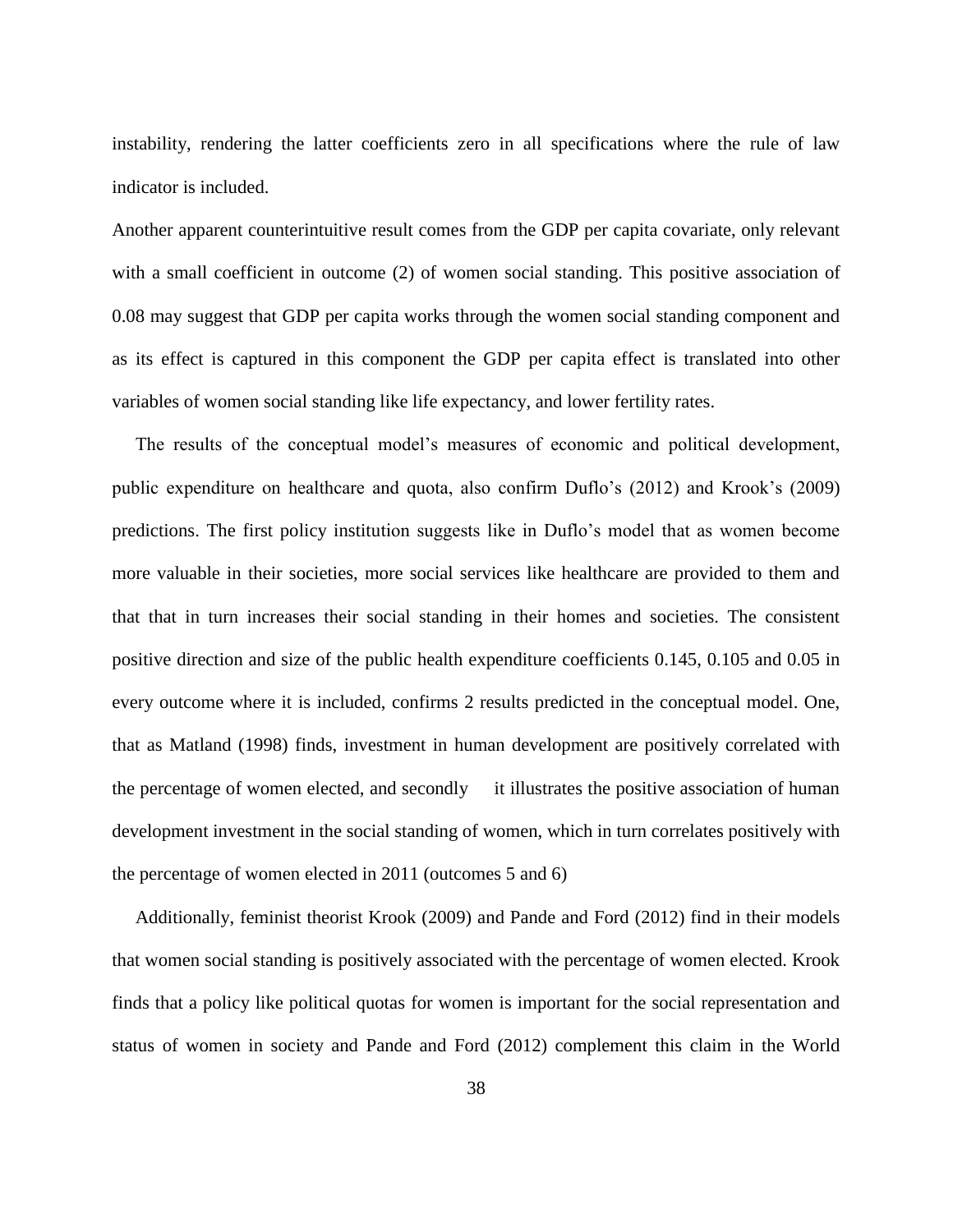Bank's World Development Report on Gender of 2012 by suggesting that the adoption of quotas by countries is correlated with the attitudes about women within countries, where they find a positive correlation in the perception that voters have of women, as the percentage of women in parliaments increases. Confirmation of these claims is also found in my conceptual model that displays positive significant consistent coefficients in the 3 outcomes where the policy institution of quota implementation for women is included. The size and direction of the coefficients at 0.199 and 0.324 in outcomes (5) and (6), support the Chen's (2010) and Matland's (1998) models that show that when quotas are approved, the percentage of women elected increases. For 2011 I confirm the same results as the Inter-Parliamentary Union's report "Women in Parliament 2011" that finds that of the 59 countries that had elections in that year, the 17 countries that had political quotas for women did better than their counterparts that held elections in that year and had no quotas. The difference was of 27.4% of seats for women in the countries with the quota versus 15.7% in countries without a quota, confirming that the most expedite way of increasing the percentages of women from one year to another is by implementing political quotas for women.

A similar policy institution supported by the same rational as the political quota implementation is that of the quotas for women in ministerial positions. Confirming Lawless and Fox (2010) and Viterna et al (2008), I find a positive association of the percentage of women in ministerial positions with the percentages of women elected in 2011 in every outcome where the covariate is included. Both outcomes confirm Pande and Ford (2012) who find that women are motivated to run for office when they see other women filling leadership positions. This shows the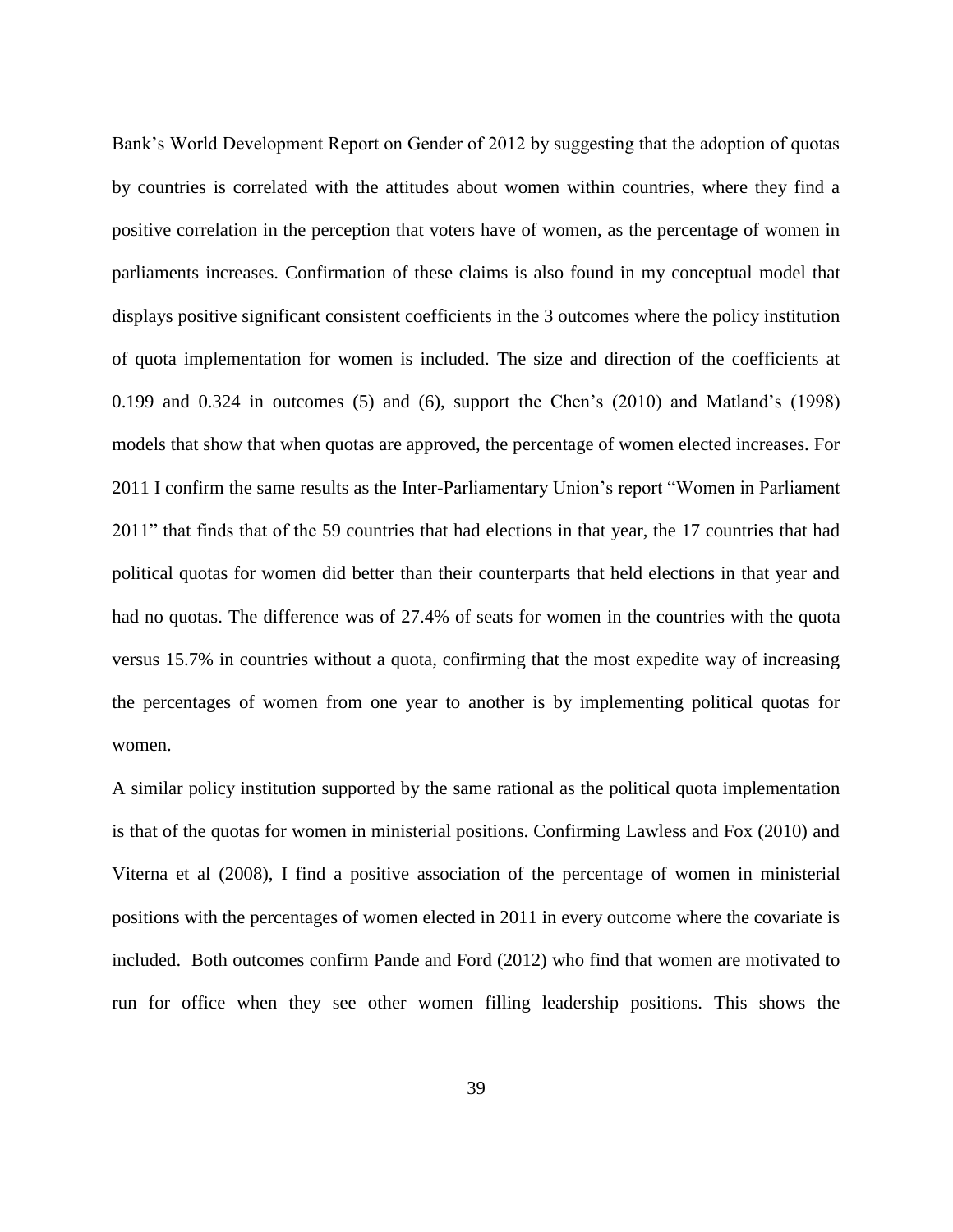"aspirational" effect whereby women may want to follow the steps of the women they see in power, but also the "informational" effect of learning that those positions are opened to them.

 The most important control variables in the conceptual model also find confirmation with the outcomes I obtained, namely time since quota, type of electoral system, women's participation in the labor force and the fertility rate.

For the type of electoral system, I confirm the conceptual model's prediction of a positive correlation of proportional electoral systems in every outcome where the variable is included. The size and positive sign of its coefficients suggest the proportional system's positive correlation with the percentages of women elected in 2011. One way to explain these results is as suggested by Matland (1996), who suggests 2 mechanisms by which this variable operates. One is that in proportional systems the risk perceived by party bosses of including women in the electoral lists, is perceived lower, as the risk of including women is balanced with the parties' stronger established male candidates. Secondly, there is the "macrocontagion" effect whereby political parties respond to the general political pressure from competing parties that include women in their lists. Smaller parties with nothing to lose include women to differentiate themselves in the political arena and larger parties follow them because as rational agents that want to win elections and they fear the potential backlash of voters, especially female voters.

 The percentage of women in the labor force shows a positive association with the percentage of women elected in 2011 as predicted by my conceptual model. The explanation for this result can be found in Stockemer and Byrne 2011 where the presence of more women in the labor force is positively associated with the percentage of women elected, either via the increase in the pool of women candidates, or alternatively, via the increase in political activism experienced by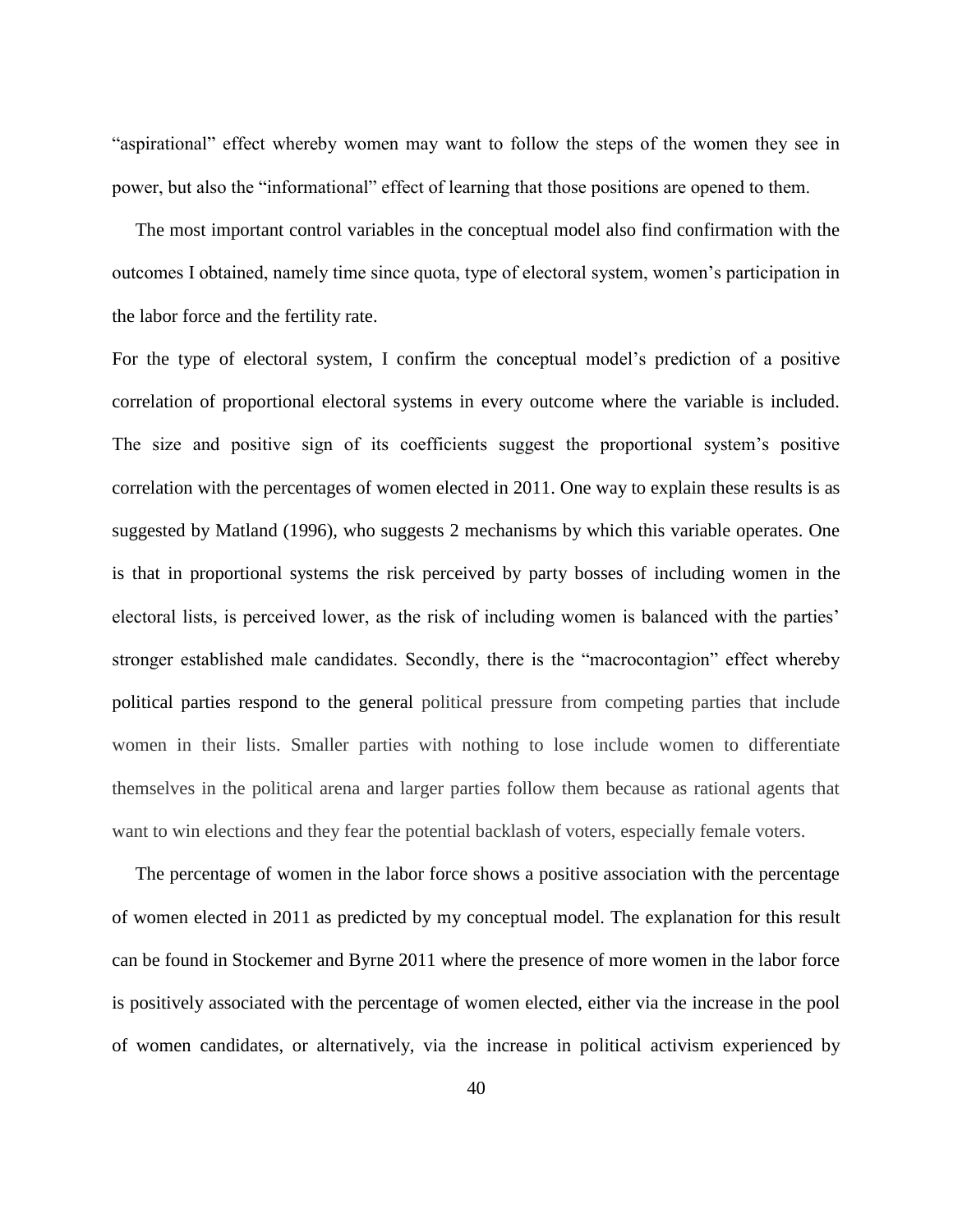working women from joining unions and professional associations as suggested by Matland (1998).

Other control variables like the time since quota also find confirmation in my conceptual model. This control turns up significant and positively correlated with the percentage of women elected in 2011 in every outcome where I include it. The explanation provided by Chen (2010), is that the longer the quota has been in place, the more likely the percentage of women elected shows a positive association with it. This is certainly the case for the percentage of women elected in 2011 in this study, where one can confirm that the longer the quotas have been implemented, the higher the percentages of women elected in 2011 in those countries. For instance European Nordic countries like Denmark, Sweden, Iceland and Norway that implemented their quotas in the mid 70's have all passed the 40% threshold of women elected in their parliaments (Inter-Parliamentary Union, 2011) and have all passed the 40% threshold of women elected in their parliaments. This evidence may confirm two findings from the theory, one that as women enter politics they break social gender roles stereotypes (Arceneaux 2011) and that as more women get elected, voters learn that women can perform as well as their male counterparts also reducing the voters discrimination observed against women<sup>w</sup> (Pande and Ford, 2012)

Finally the fertility rate control shows the predicted negative association with the percentage of women elected in 2011. My model's coefficients confirm in all outcomes where this variable is included, that the greater the number of children, the lower the percentages of women elected. One explanation to this result is as Pachón and Peña (2011) suggest that the more children women have, the more likely women have to spend more time at home and the least likely they are to work outside their homes. This has the double effect of placing women in the "care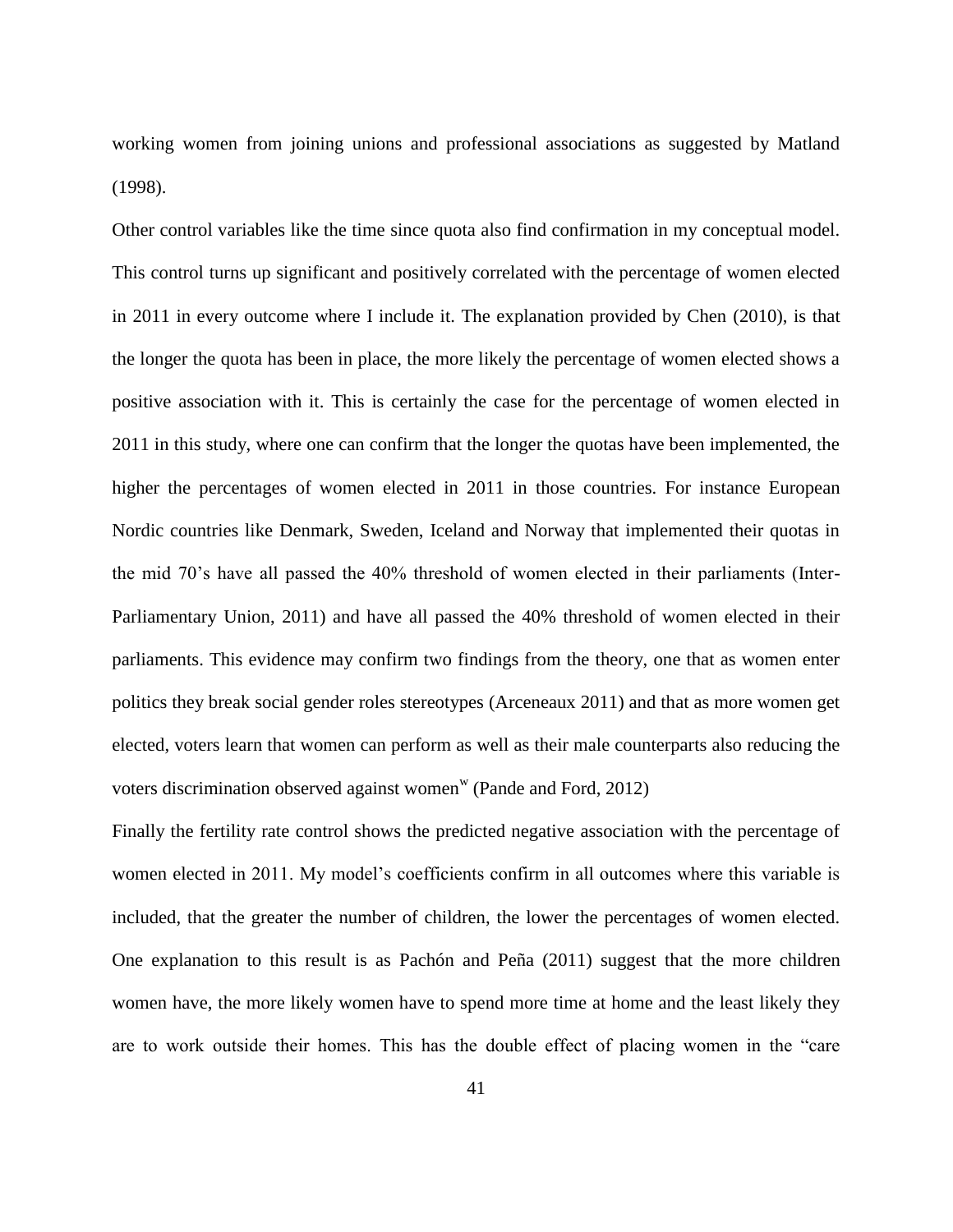economy' where their work is not remunerated, or in the informal sector where wages are lower than in the formal economy. Duflo (2012) also finds that higher fertility rates are associated with lower levels of education and lower levels of participation in the labor force, two key determinants of women social standing, and ultimately of the percentage of women elected.

## **9. LIMITATIONS**

 Although this study partially identifies some of the most important determinants of the percentage of women elected in the year 2011, and it identifies several institutions of governance, political reform and public policy that can influence the outcomes of how many women are elected in the year 2011, its limited data of only two years does not allow to account for the full effect of medium and long-term institutional variables.

For instance governance institutions like regulatory quality turn up in some specifications as statistically insignificant in the short-term, but their coefficients may have a greater influence on the percentage of women elected if we used a panel data set that accounted for the trends and accumulated effects of those variables over the years. It is impossible to think that the quality of institutions does not matter in the short and long term, particularly when it comes to the enforcement of laws like in the case of this study, quotas, or human development in the form of healthcare expenditures.

Also, the assumption that the indicators or governance, or for the same matter, the indexes created to account for economic and political development and women social standing, can change one unit from one year to another, is unrealistic, but is part of the limitations of 2 year data set. For instance changes of one unit in the governance indicators, like the ones proposed in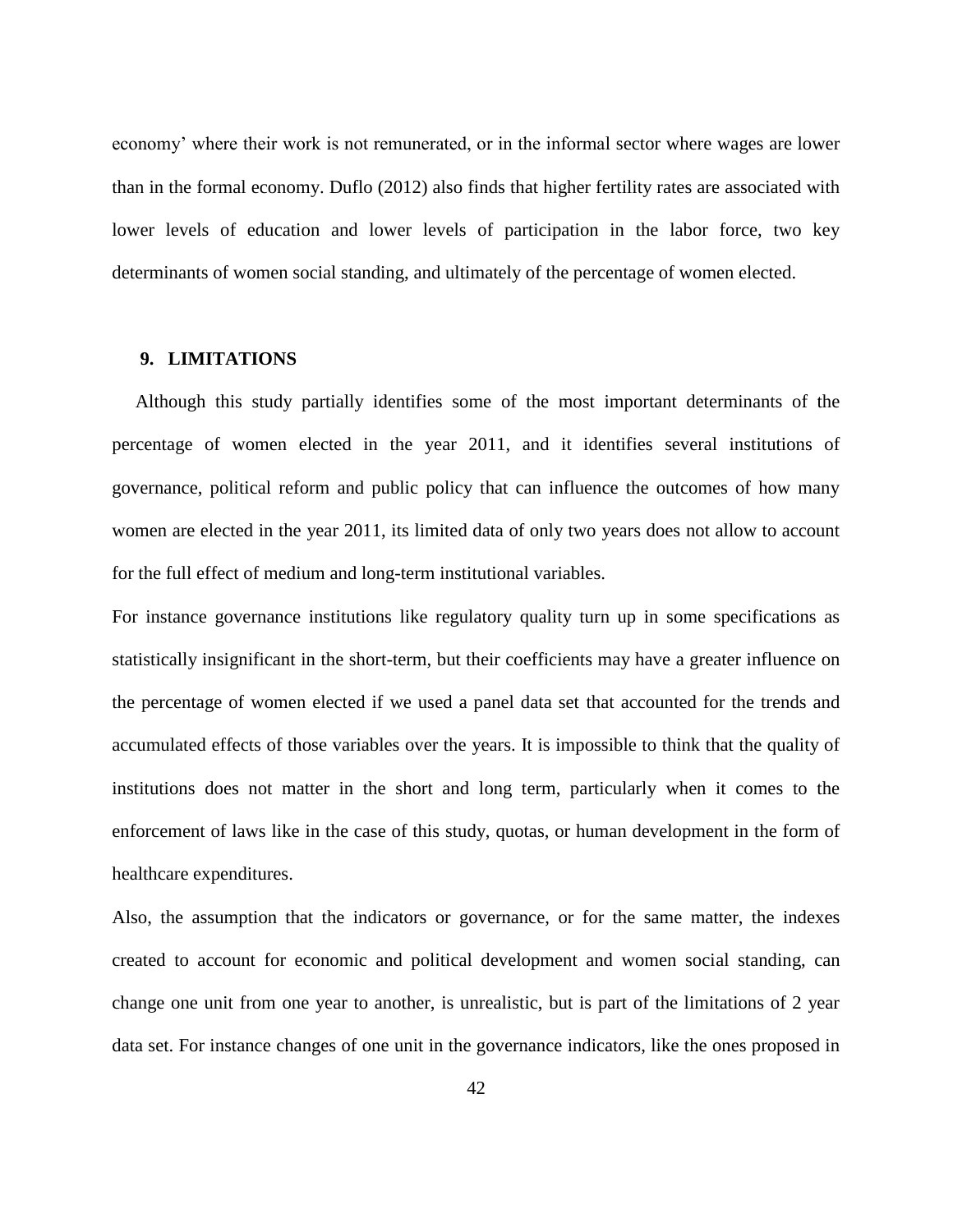this analysis, are unlikely to happen in the short term. Ongoing regulatory quality or rule of law problems can take years to be dealt with or the political and institutional reforms put in place today may take years to show their effects. Most of the institutional effects are lagged several periods that transcend the lag order of one used here.

To put this into context the difference one unit in the governance index makes I provide the cases of Austria and Botswana. Austria currently has and index of institutions of 1.79. Such a high index implies controlled corruption, no war, law and order, in addition to political stability and government effectiveness. An approximate one unit difference in the index on the negative side would be Botswana with 0.77 score. A one unit increase would imply the amount of changes in rule of law, accountability, political stability and government effectiveness needed in Botswana to reach the level of government efficiency, political participation, freedom of speech and regulatory quality of Austria.

The same observation can be raised for the specifications where policies like healthcare are used as the institutions. Such policies effects can better be assessed in the medium to long term, and as in the case of the aforementioned governance institutions their effects may be biased upwards, if governments increased dramatically their expenditures on healthcare in the last year, or downwards, if economic downturns forced cuts in the budgets of those policies in the previous and current years. Furthermore the effects of investments on healthcare may have delayed effects on the populations and cannot be translated into health benefits or losses from year to another.

 Another shortcoming of the data set and in the model specifications was to not account for education as an additional measure of human development. For Sen (1999) and Duflo (2012), it is the joint effect of education and healthcare that determine the level of economic development.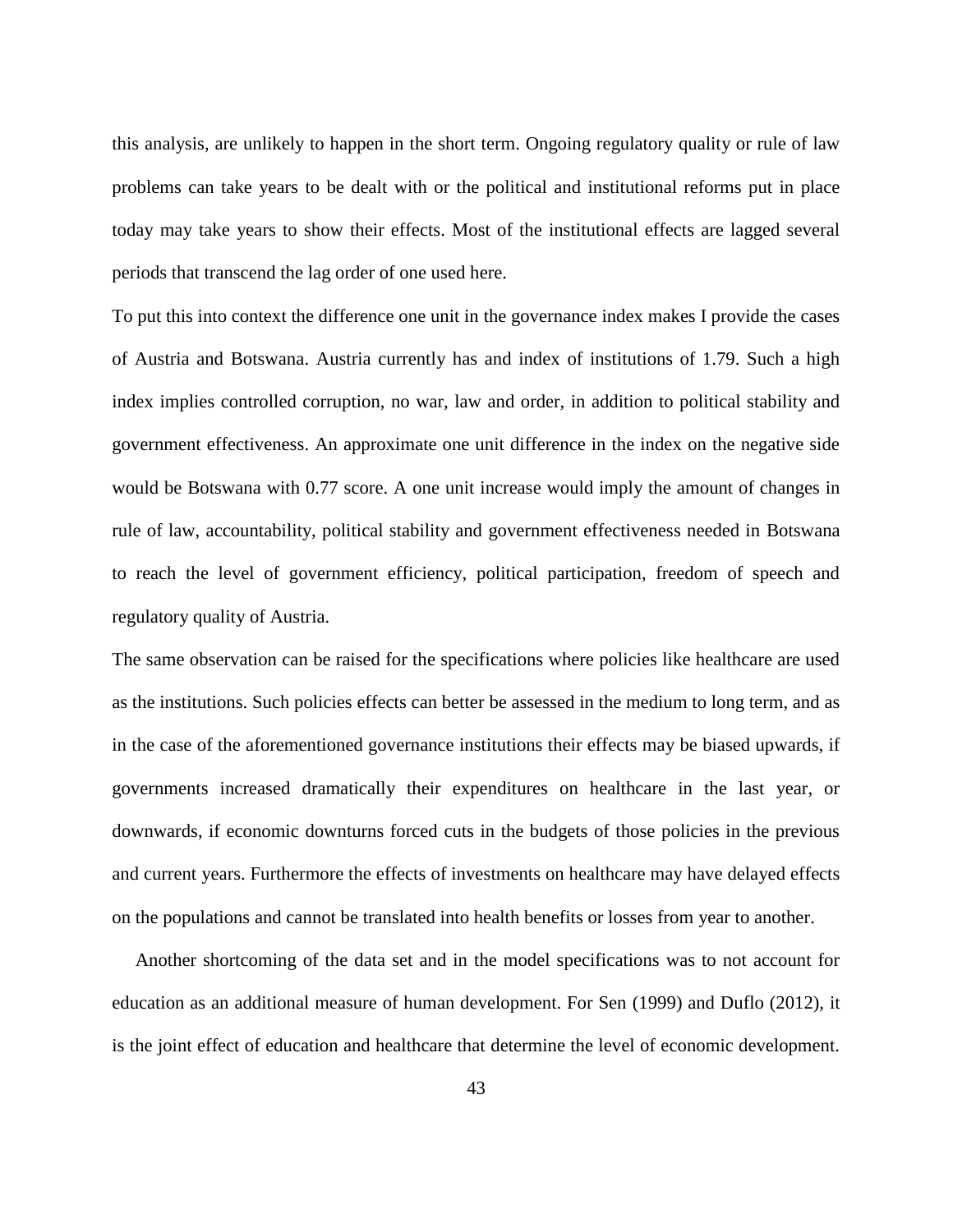Additionally, the models I proposed try to identify the minimum requirements to enter the pool of potential candidates that run for office and as Lawless and Fox (2012) find, education is a key factor. For the US these authors find that candidates are mostly selected from business, law and the social sciences, and also that some of the women selected by parties to run as candidates come from the public administration. This may entail not only basic levels of education, but likely tertiary levels of education.

Although following Sen (1999), and Duflo (2012), I tried to account for this shortcoming by using and indirect measure of education and introducing a fertility variable in the models whereby lower fertility rates can be interpreted as higher levels of education, it is my conclusion that the models could improve if a direct measure of education was used.

As education as a percentage of GDP is only available in the data of the World Bank and UNDP for a few countries and for a few years, recently some authors like Stockemer and Byrne (2012) have proposed to use the ratio of men to women's education since they consider the expenditure of education as a percentage of GDP, a flawed measure. In the future it may be worthwhile to adjust the models I proposed in this paper with such a measure, regressing the new models with panel data.

 Finally as a last limitation, my study does not differentiate amongst the different types of quotas that there exist. Not all quotas are the same, and in this aspect, the quality of the institutions in place makes a difference. For instance in most of Latin America the type quotas adopted were legislated, but with the exception of Argentina, very little enforcement has taken place. In the absence of fines, political parties can voluntary decide whether they want to fulfill the 30% quota requirement or not. Also, seldom in Latin American public administrations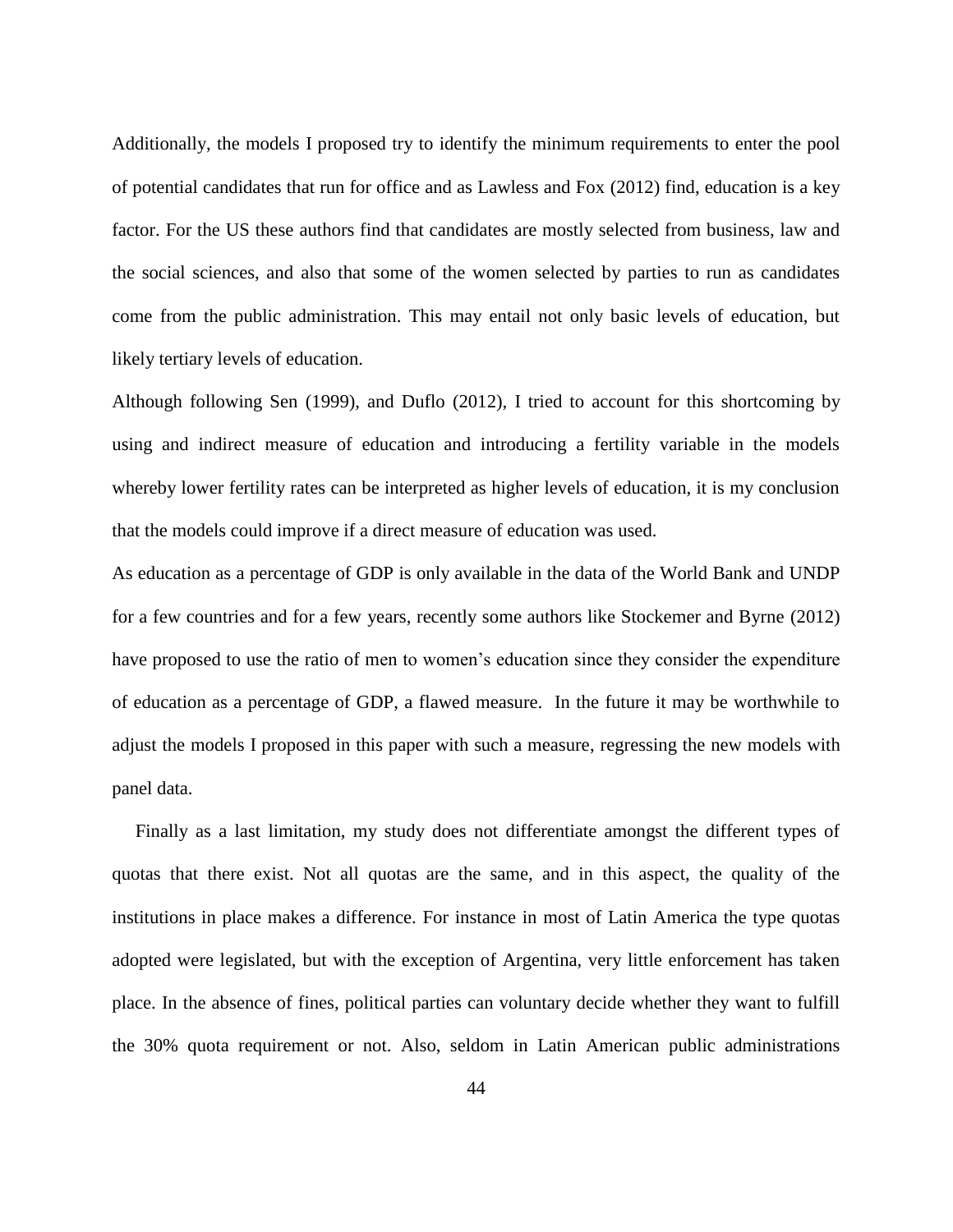comply with the 30% quotas required for women in ministries and courts. This is definitely an area for policy intervention where Argentina and Ireland are setting the way to follow. For example in Argentina political parties that do not comply with the 30% quota are fined and in Ireland the lists of parties that do not comply with the 30% quota can be withdrawn from the political contest. Also in Ireland, political parties that decide to ignore women's political quotas are not awarded public funding for their parties.

As for further areas of research, it would be interesting to undertake studies on women's political ambition worldwide like the one that Lawless and Fox did for US in 2012. Until the debate about women's ambition in politics is not clarified, policy-makers will keep looking for reform and solutions in the wrong places.

## **10. POLICY RECOMMENDATIONS**

 As this paper has found, as women increase the number of children they have or have a family, they self-select into lower paying occupations that allow them more time flexibility, or they simply opt for unpaid work at home. This result is confirmed in developing countries (Ranaboldo and Solana 2008) and in developed countries like the US (Lawless and Fox 2012)). This invisibility from the economy impairs doubly their possibility of a career in politics because it doesn't allow women to accumulate sufficient assets for a potential campaign, and it renders them invisible to potential political recruiters. For this reason an innovative labor policy like the one implemented in Colombia at the Government Accountability Office could offer a solution. In this organization women with children under 18 years of age are allowed to leave at 3pm every day. By arriving to work earlier, all female employees comply with the 40 hour working week,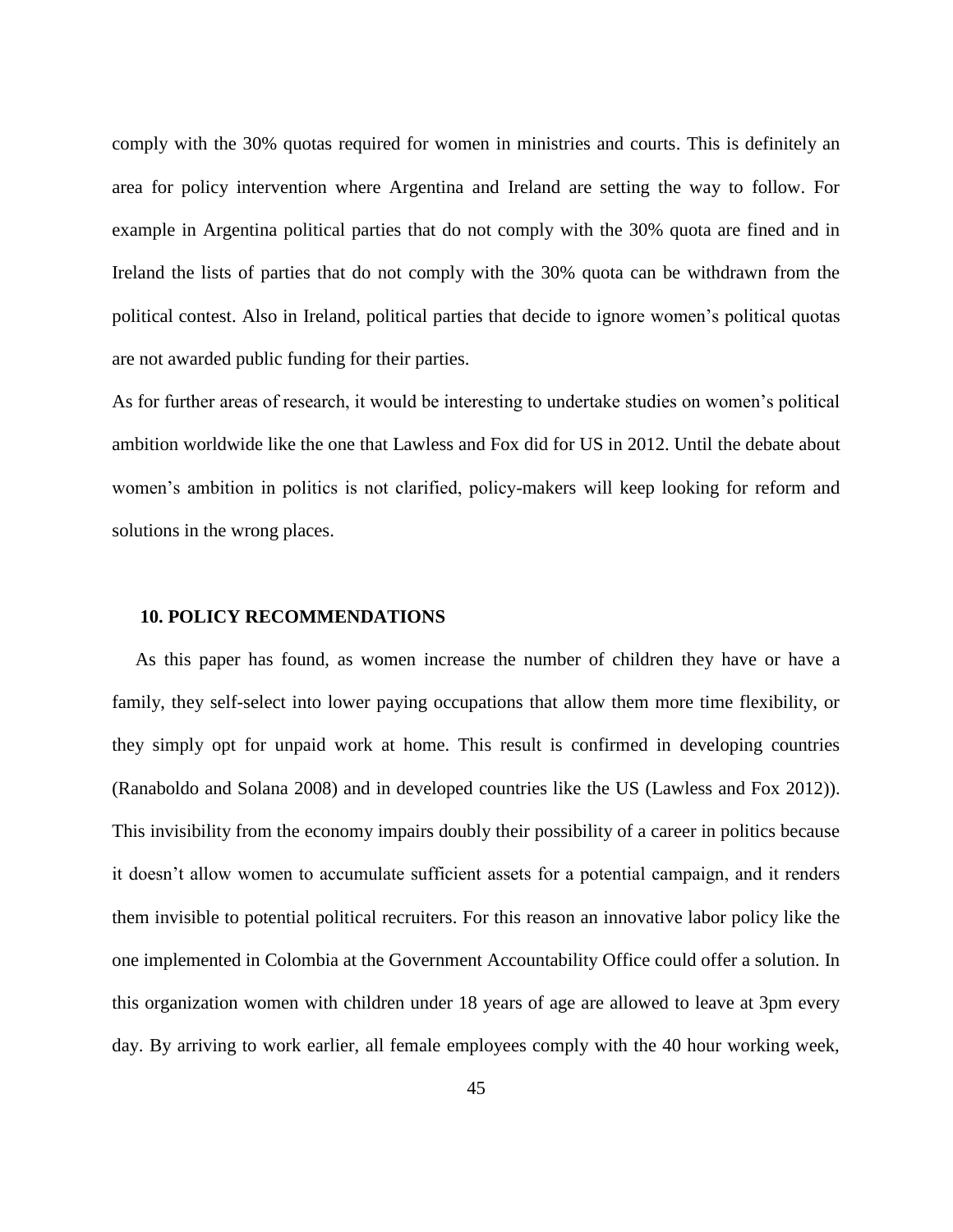but they adjust their schedules to spend more time with their families<sup>x</sup>. A flexible labor policy like this one put in place in the public administration can set the example for the private sector. It also retain the women who are already laboring there, but also turn them into visible political candidates to be recruited.

# **11. CONCLUSION**

 Overall, the results of this study provide evidence that institutions correlate positively with the percentage of women elected in 2011. The effect of institutions can be translated directly, as was evidenced with some of the governance indexes, or indirectly through policies that affect economic and political development as well as women social standing, two additional determinants of the percentage of women that are elected on a given year.

Proof that governance matters is shown in indicators like rule of law, government effectiveness and control of corruption, which reflect that in the short horizon like the one proposed in this 2 year study, lack of security influences negatively the percentage of women elected by affecting democratic processes, while government effectiveness at applying policy like that of quotas, and control of corruption, which may increase transparency on the execution of governmental budgets, can both increase the quality of institutions and later translate into positive effects on the percentage of women elected.

Additionally, the results in this study also confirm that policies directed at improving human development like those of government expenditures on healthcare, can a positive impact in the percentage of women elected via the economic and political development component suggested in this study, prompting human development as a key determinant of future economic and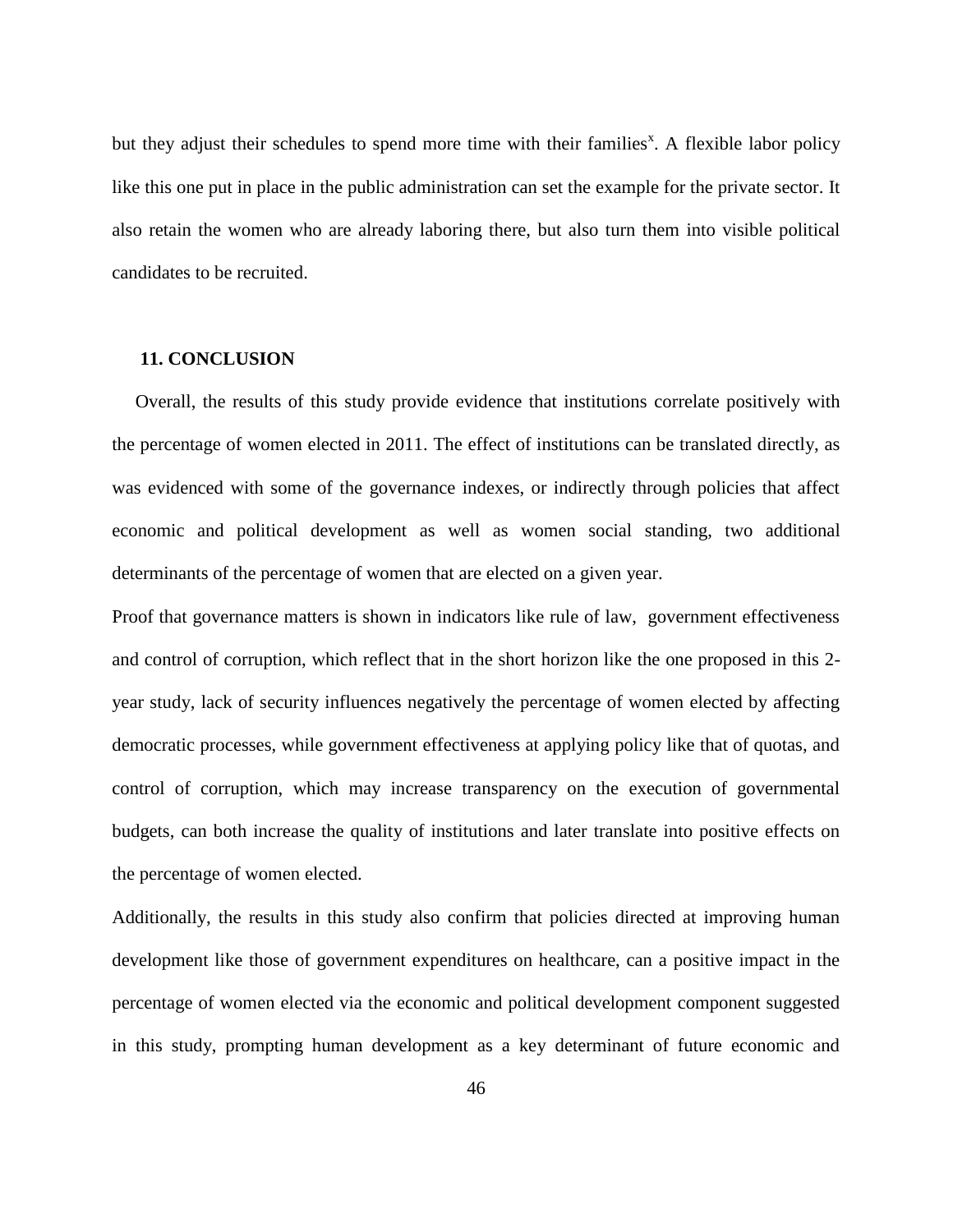political development. To complement the finding that human development also matters, education measurements must be included in the models.

This study also asserts again the importance of institutions in the form of policies like quotas, showing that they fast-track the number of women elected on a given year, providing more support to the seminal studies of the determinants of women political representation referenced in this paper. Quotas remain important and have proved to make a difference in the percentages of women elected as soon as they are introduced, countering the argument that women lack ambition. Since quotas have been implemented, the World Bank's Development Report on Gender Equality calls the attention to the fact that no country has had problems finding candidates to fulfill the quotas.

Finally, this study also finds that current models explaining the variations in women political representation present a fairly clear identification of its determinants, namely economic and political development, political institutions and variables that define the status of women in society. However in order to advance the current literature, future studies could expand on the role of governance institutions operationalizing them with different variables, and regressing those models with panel data sets in order to account for the path dependence of governance institutions.

Lastly, studies on women's political ambition and on women's decision-making in other countries beside the US can contribute to the current debate of whether women really lack ambition or if women in effect self-select as recent studies contend. Studies of this kind could put an end to this debate and identify if the findings for the US are generalized around the world or if there are other underlying reasons affecting women's decisions to running for office.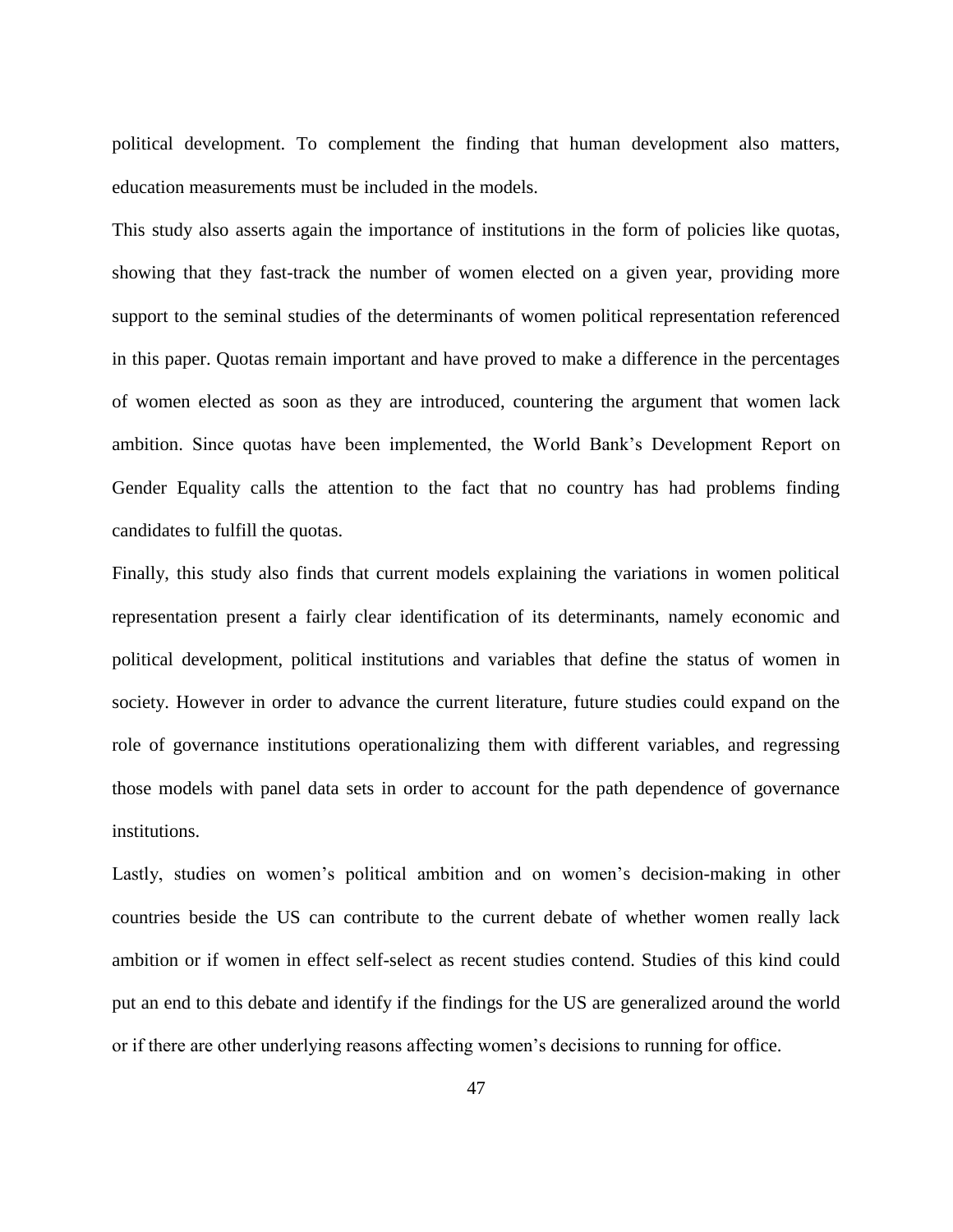To conclude, the importance of women in parliaments continues to be the same as ever. Women in leadership positions influence policy outcomes and gender differences reflect different prioritizations and approaches to economic and social policy which can add diversity and different political agendas in societies.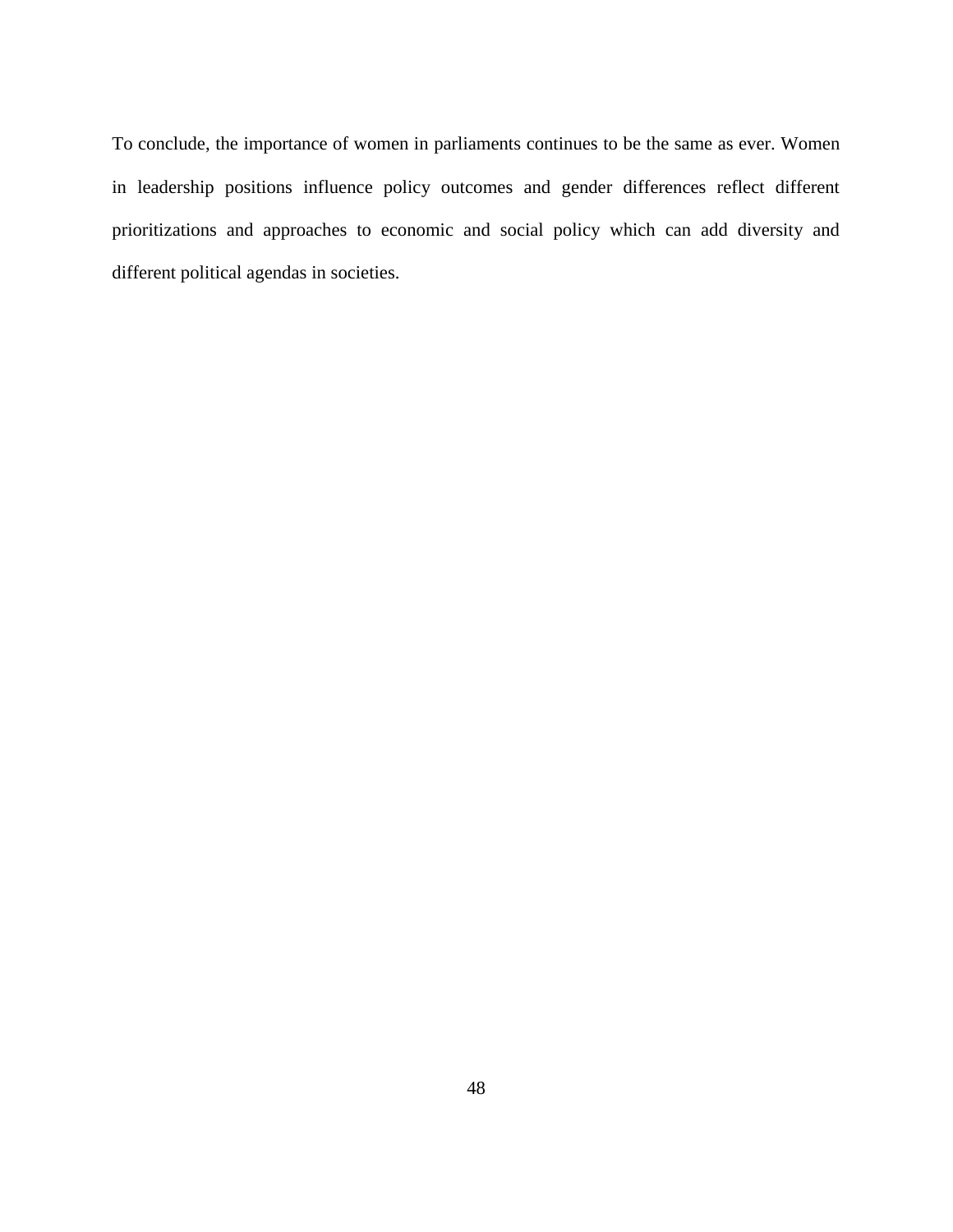# **Bibliography**

UN Human Development Report 1995. Retrieved March 5, 2013, from <http://hdr.undp.org/en/reports/>

Ranaboldo, C. and Solana, Y. (2008) "Gender Inequality in Women's Political Participation in Latin America and the Caribbean" *Working Paper, S*antiago de Chile, Chile: Latin American Center for Rural Development (Rimisp)

Inter-Parliamentary Union (2004) "Parliament, the Budget and Gender". Retrieved March 2, 2013, from<http://www.ipu.org/wmn-e/world.htm>

Lawless, J. and Fox, R.(2012), "Men Rule the Continued Under-Representation of Women in U.S. Politics", pp 1-26

Peña, X., and Pachón, M. (2012) "Participación Política en América Latina: Un Análisis desde la Perspectiva de Género", *Documentos CEDE 06*, Bogotá, Colombia, Universidad de Los Andes, pp 1-25

Palmer, B., and Simon D. (2008), "Breaking the Political Glass Ceiling: Women and Congressional Elections", Routledge, New York

Matland R.E, (1998) "Women´s Representation in National Legislatures: Developed and Developing Countries". *Legislative Studies Quarterly* 23 (1) pp 109-125 Published by: Comparative Legislative Research Center

Viterna, J., Fallon, M., and Beckfield, J.(2008) "How Development Matters: A Research Note on the Relationship between Development, Democracy and Women's Political Representation" *International Journal of Comparative Sociology*, December 2008 49, pp 455-477 Norris, P., and Inglehart, R., (2001). "Cultural Obstacles to Equal Representation." *Journal of Democracy 1*2.3 pp.126-140. *Project MUSE*.

Chen, L.J., (2010) "Do Gender Quotas Influence Women's Representation and Policies?" *The European Journal of Comparative Economics*, Vol. 7, n. 1, pp. 13-60.

Krook, M.L.(2009) "Quotas for Women in Politics: Gender and Candidate Selection Reform Worldwide, New York, NY, Oxford University Press

Duflo, E., (2012), "Women Empowerment and Economic Development", Working Paper 17702, National Bureau of Economic Research, pp 1-44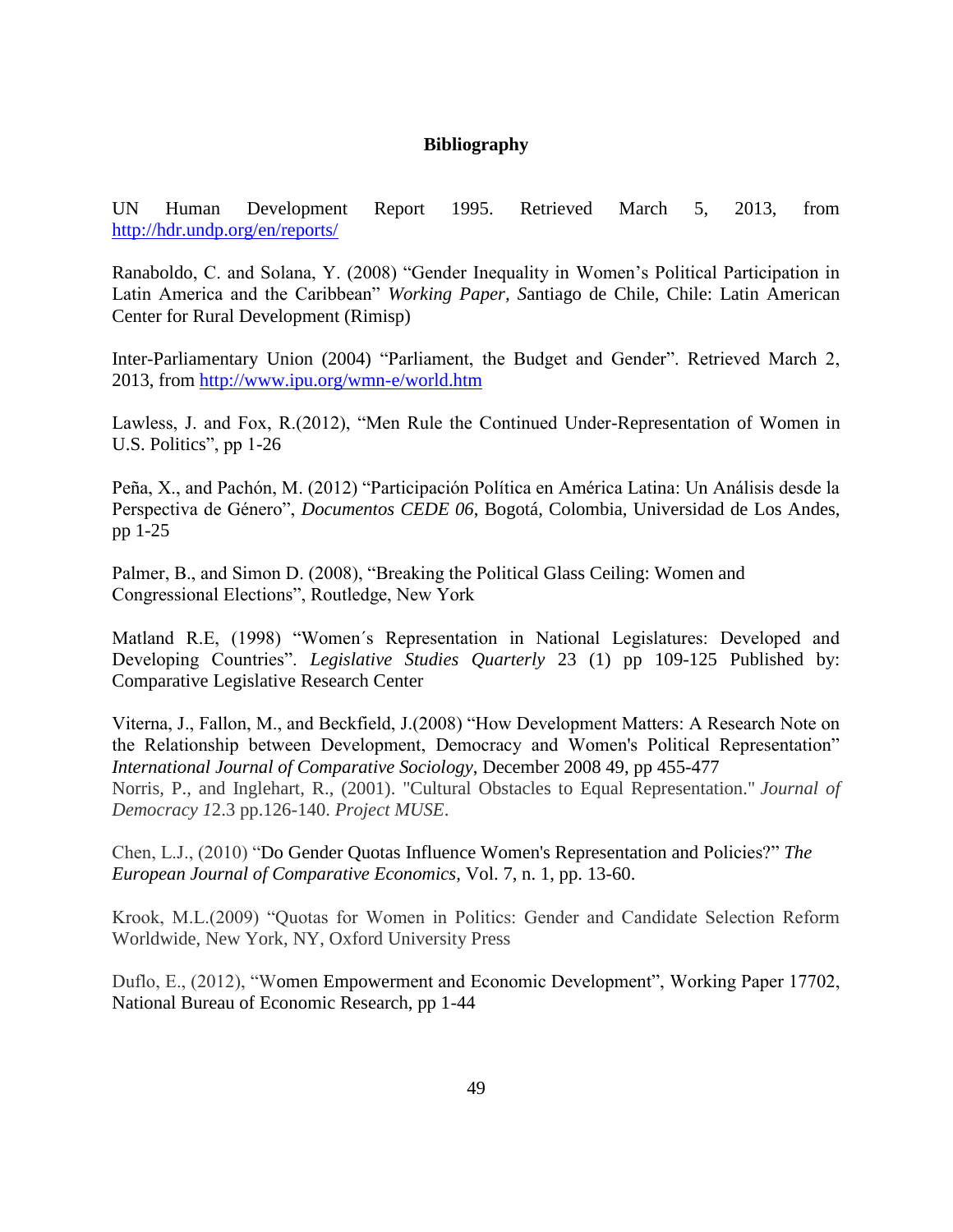Norris, P., and Inglehart, R., (2010) "The developmental theory of the gender gap: women's and men's voting behavior in global perspective." *Women, gender, and politics: A Reader* edited by Mona Lena Krook, Sarah Childs. Oxford, New York: Oxford University Press.

Paxton, P., and Kunovich, S. (2003) "Women's Political Representation: The Importance of Ideology." *Social Forces* 82(1) pp 87-113.

Paxton, P., (1997) "Women in National Legislatures: A Cross-National Analysis." *Social Science Research* 26(4), pp 442-464.

Kunovich, S., and Paxton, P. (2005) "Pathways to Power: The Role of Political Parties in Women's National Political Representation." *American Journal of Sociology* 111(2) pp 505-552

Kunovich, S. (2003) "Women's Political Representation: The Importance of Ideology." *Social Forces* 82 (1) pp 87-114.

Paxton, P., and Kunovich, S. (2007) "Gender in Politics", *Annual Review of Sociology* , Vol. 33, pp. 263-270, C-1b, 271-284. Published by: Annual Reviews

Stockemer, D., and Byrne, M. (2012) "Women's Representation around the World: The Importance of Women's Participation in the Work Force". Parliamentary Affairs 65, pp 802-821.

Kenworthy, L., and Malami, M. (1999) "Gender Inequality in Political Representation: A Worldwide Comparative Analysis", *Social Forces*, Vol. 78, No. 1, pp. 235-268, Oxford University Press

Arceneaux, K. (2001) "The Gender Gap" in State Legislative Representation: New Data to Tackle and Old Question", *Political Research Quarterly*, 54, pp 143-160

Norris, P. (1997) "Representation and the Democratic Deficit", European Journal for Political Research", 32, pp 273-282

North, D. C., (1990) "Institutions, Institutional Change, and Economic Performance", Cambridge, New York : Cambridge University Press, 1990

Hausmann, B., Klinger, B., and Wagner, R., (2008) "Doing Growth Diagnostics In Practice A Mindbook" CID Working Paper No. 181, Center for international Development, Harvard University Working Paper No. 177.

Tripp, A.M., and Kang, A. (2008) "The Global Impact of Quotas", Comparative Political Studies, 41, pp 338-361

Sen, A., (1999) "Development as Freedom", New York: Anchor Books.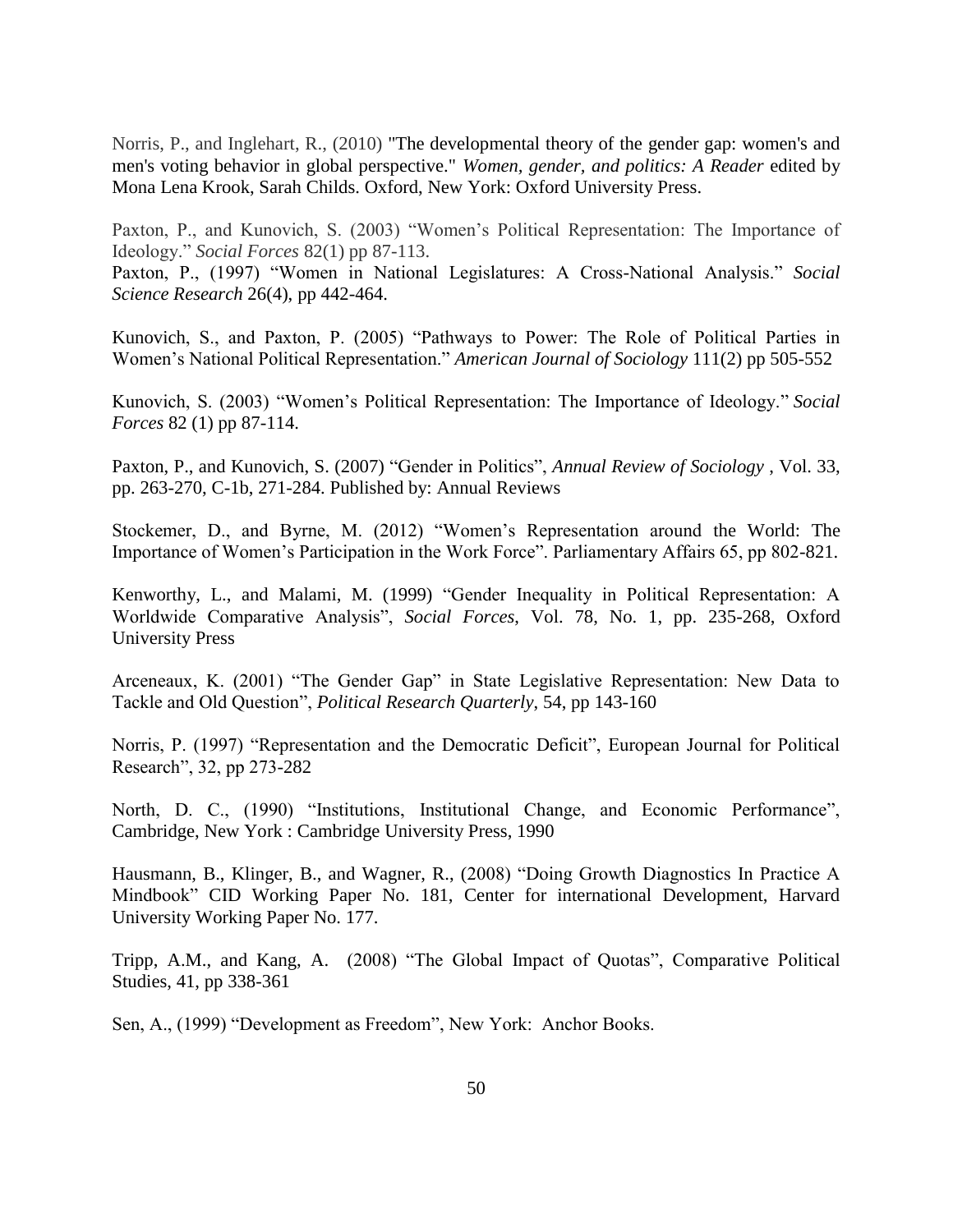Henry, P.B., and Miller, C., (2009) "Institutions versus Policies: A Tale of Two Islands," *American Economic Review*, American Economic Association, vol. 99(2), pp 261-67

Duverger, M., (!955) "The Political Role of Women", Paris , UNESCO

Collier, P., (2004) "Development and Conflict", Centre for the Study of African Economies, Department of Economics, Oxford University, pp 2-12

Pande, R., and Ford, D., (2012) World Development Report 2012 Gender Equality and Development, background working paper the World Bank, pp 1-44

Inter-Parliamentary Union (2011) "Women in Parliament in 2011, the Year in Perspective". Retrieved March 3, 2013, from<http://www.ipu.org/pdf/publications/WIP2012e.pdf>

Inter-Parliamentary Union, (2013), praline database

Matland, Rand Studlar, R.D., (1996) "The Contagion of Women Candidates in Single-Member District and Proportional Representation Electoral Systems: Canada and Norway." *Journal of Politics* 58(3), pp 707-733.

#### **NOTES**

 $\overline{a}$ 

<sup>&</sup>lt;sup>a</sup> According to the UN's Division for the Advancement of Women  $(DAW)^{a}$ , 3.5 billion women contribute to more than half of social and economic development in their countries

<sup>&</sup>lt;sup>b</sup> Inter-Parliamentary Union (Cairo, 16 September 1997) accessed February 24, 2013, http://www.ipu.org/cnl-e/161-dem.htm

<sup>c</sup> Chen LJ., "Do Gender Quotas Influence Women's Representation and Policies?", The European Journal of Comparative Economics, Vol. 7, n. 1, pp. 13-60

<sup>&</sup>lt;sup>d</sup> Palmer B. and Simon D., "Breaking the Political Glass Ceiling". Routledge 2006, pp <sup>e</sup> Ibid, pp 3

<sup>&</sup>lt;sup>f</sup> Slaughter A., "Why Women can't still have it All", The Atlantic, June 13 2012 accessed online on Oct 26 2012, http://www.theatlantic.com/magazine/archive/2012/07/why-women-still-canthave-it-all/309020/

<sup>&</sup>lt;sup>g</sup> Inter-Parliamentary Union - Geneva 2000, "Participation of Women in Political Life, an Assessment of Developments in National Parliaments, Political Parties, Governments and the Inter-parliamentary Union, 5 years after the Fourth World Conference on Women". Series "Reports and Documents" No 35, pp46

h Matland R.E., "Women's Representation in National Legislatures: Developed and Developing Countries". Legislative Studies Quarterly, Vol. 23, No. 1, February 1998, pp 109-125.

<sup>i</sup> Chen L., "Do Gender Quotas Influence Women's Representation and Policies?" The European Journal of Comparative Economics, Vol. 7, n. 1, pp. 20, 13-60